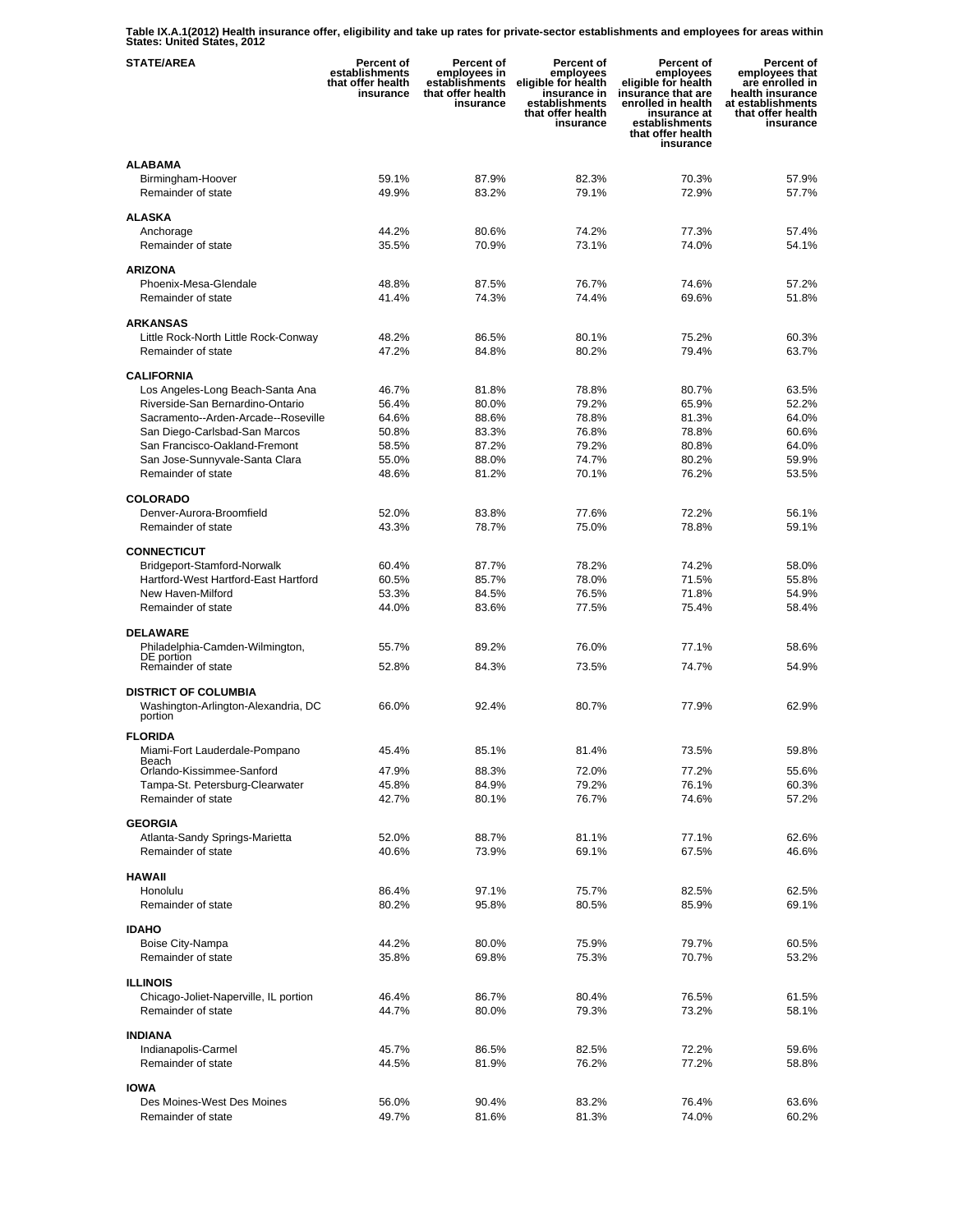**Table IX.A.1(2012) Health insurance offer, eligibility and take up rates for private-sector establishments and employees for areas within States: United States, 2012 (cont.)** 

| <b>STATE/AREA</b>                                       | Percent of<br>establishments<br>that offer health<br>insurance | Percent of<br>employees in<br>establishments<br>that offer health<br>insurance | Percent of<br>employees<br>eligible for health<br>insurance in<br>establishments<br>that offer health<br>insurance | <b>Percent of</b><br>employees<br>eligible for health<br>insurance that are<br>enrolled in health<br>insurance at<br>establishments<br>that offer health<br>insurance | Percent of<br>employees that<br>are enrolled in<br>health insurance<br>at establishments<br>that offer health<br>insurance |
|---------------------------------------------------------|----------------------------------------------------------------|--------------------------------------------------------------------------------|--------------------------------------------------------------------------------------------------------------------|-----------------------------------------------------------------------------------------------------------------------------------------------------------------------|----------------------------------------------------------------------------------------------------------------------------|
| <b>KANSAS</b>                                           |                                                                |                                                                                |                                                                                                                    |                                                                                                                                                                       |                                                                                                                            |
| Kansas City, KS portion                                 | 48.9%                                                          | 86.5%                                                                          | 77.9%                                                                                                              | 67.9%                                                                                                                                                                 | 52.9%                                                                                                                      |
| Wichita                                                 | 61.0%                                                          | 90.8%                                                                          | 79.6%                                                                                                              | 80.8%                                                                                                                                                                 | 64.3%                                                                                                                      |
| Remainder of state                                      | 51.2%                                                          | 79.1%                                                                          | 75.2%                                                                                                              | 76.2%                                                                                                                                                                 | 57.3%                                                                                                                      |
| <b>KENTUCKY</b>                                         |                                                                |                                                                                |                                                                                                                    |                                                                                                                                                                       |                                                                                                                            |
| Louisville/Jefferson County, KY                         | 57.1%                                                          | 89.3%                                                                          | 78.2%                                                                                                              | 74.8%                                                                                                                                                                 | 58.5%                                                                                                                      |
| portion<br>Remainder of state                           | 53.6%                                                          | 87.0%                                                                          | 79.1%                                                                                                              | 76.0%                                                                                                                                                                 | 60.1%                                                                                                                      |
|                                                         |                                                                |                                                                                |                                                                                                                    |                                                                                                                                                                       |                                                                                                                            |
| <b>LOUISIANA</b>                                        |                                                                |                                                                                |                                                                                                                    |                                                                                                                                                                       |                                                                                                                            |
| New Orleans-Metairie-Kenner<br>Remainder of state       | 44.1%<br>44.2%                                                 | 82.2%<br>77.3%                                                                 | 80.8%<br>76.4%                                                                                                     | 75.2%<br>76.0%                                                                                                                                                        | 60.8%<br>58.1%                                                                                                             |
|                                                         |                                                                |                                                                                |                                                                                                                    |                                                                                                                                                                       |                                                                                                                            |
| <b>MAINE</b>                                            |                                                                |                                                                                |                                                                                                                    |                                                                                                                                                                       |                                                                                                                            |
| Portland-South Portland-Biddeford                       | 52.4%                                                          | 82.8%                                                                          | 73.5%                                                                                                              | 79.6%                                                                                                                                                                 | 58.5%                                                                                                                      |
| Remainder of state                                      | 44.1%                                                          | 80.4%                                                                          | 74.1%                                                                                                              | 68.5%                                                                                                                                                                 | 50.8%                                                                                                                      |
| <b>MARYLAND</b>                                         |                                                                |                                                                                |                                                                                                                    |                                                                                                                                                                       |                                                                                                                            |
| <b>Baltimore-Towson</b>                                 | 57.9%                                                          | 89.3%                                                                          | 78.8%                                                                                                              | 78.2%                                                                                                                                                                 | 61.7%                                                                                                                      |
| Washington-Arlington-Alexandria,                        | 59.6%                                                          | 87.7%                                                                          | 76.2%                                                                                                              | 76.4%                                                                                                                                                                 | 58.2%                                                                                                                      |
| MD portion<br>Remainder of state                        | 47.2%                                                          | 76.0%                                                                          | 68.3%                                                                                                              | 71.4%                                                                                                                                                                 | 48.7%                                                                                                                      |
|                                                         |                                                                |                                                                                |                                                                                                                    |                                                                                                                                                                       |                                                                                                                            |
| <b>MASSACHUSETTS</b>                                    |                                                                |                                                                                |                                                                                                                    |                                                                                                                                                                       |                                                                                                                            |
| Boston-Cambridge-Quincy, MA<br>portion                  | 62.5%                                                          | 91.1%                                                                          | 76.6%                                                                                                              | 76.4%                                                                                                                                                                 | 58.5%                                                                                                                      |
| Remainder of state                                      | 52.1%                                                          | 85.8%                                                                          | 76.6%                                                                                                              | 69.4%                                                                                                                                                                 | 53.1%                                                                                                                      |
| <b>MICHIGAN</b>                                         |                                                                |                                                                                |                                                                                                                    |                                                                                                                                                                       |                                                                                                                            |
| Detroit-Warren-Livonia                                  | 50.3%                                                          | 85.4%                                                                          | 76.1%                                                                                                              | 76.1%                                                                                                                                                                 | 57.9%                                                                                                                      |
| Remainder of state                                      | 46.8%                                                          | 85.5%                                                                          | 81.5%                                                                                                              | 77.9%                                                                                                                                                                 | 63.5%                                                                                                                      |
|                                                         |                                                                |                                                                                |                                                                                                                    |                                                                                                                                                                       |                                                                                                                            |
| <b>MINNESOTA</b><br>Minneapolis-St. Paul-Bloomington,   | 55.8%                                                          | 88.4%                                                                          | 76.4%                                                                                                              | 75.3%                                                                                                                                                                 | 57.5%                                                                                                                      |
| MN portion                                              |                                                                |                                                                                |                                                                                                                    |                                                                                                                                                                       |                                                                                                                            |
| Remainder of state                                      | 42.1%                                                          | 77.5%                                                                          | 75.0%                                                                                                              | 72.2%                                                                                                                                                                 | 54.2%                                                                                                                      |
| <b>MISSISSIPPI</b>                                      |                                                                |                                                                                |                                                                                                                    |                                                                                                                                                                       |                                                                                                                            |
| Jackson                                                 | 49.4%                                                          | 82.3%                                                                          | 84.1%                                                                                                              | 79.6%                                                                                                                                                                 | 67.0%                                                                                                                      |
| Remainder of state                                      | 48.0%                                                          | 84.8%                                                                          | 80.2%                                                                                                              | 79.9%                                                                                                                                                                 | 64.1%                                                                                                                      |
| <b>MISSOURI</b>                                         |                                                                |                                                                                |                                                                                                                    |                                                                                                                                                                       |                                                                                                                            |
| Kansas City, MO portion                                 | 65.5%                                                          | 92.5%                                                                          | 77.5%                                                                                                              | 79.8%                                                                                                                                                                 | 61.9%                                                                                                                      |
| St. Louis, MO portion                                   | 56.8%                                                          | 90.1%                                                                          | 76.8%                                                                                                              | 74.0%                                                                                                                                                                 | 56.8%                                                                                                                      |
| Remainder of state                                      | 43.8%                                                          | 79.3%                                                                          | 76.7%                                                                                                              | 76.1%                                                                                                                                                                 | 58.4%                                                                                                                      |
| <b>MONTANA</b>                                          |                                                                |                                                                                |                                                                                                                    |                                                                                                                                                                       |                                                                                                                            |
| Billings                                                | 32.5%                                                          | 70.2%                                                                          | 77.4%                                                                                                              | 80.8%                                                                                                                                                                 | 62.5%                                                                                                                      |
| Remainder of state                                      | 40.0%                                                          | 71.8%                                                                          | 73.1%                                                                                                              | 78.3%                                                                                                                                                                 | 57.2%                                                                                                                      |
|                                                         |                                                                |                                                                                |                                                                                                                    |                                                                                                                                                                       |                                                                                                                            |
| <b>NEBRASKA</b><br>Omaha-Council Bluffs, NE portion     | 45.9%                                                          | 91.4%                                                                          | 82.2%                                                                                                              | 72.0%                                                                                                                                                                 | 59.2%                                                                                                                      |
| Remainder of state                                      | 32.2%                                                          | 72.6%                                                                          | 80.9%                                                                                                              | 75.1%                                                                                                                                                                 | 60.8%                                                                                                                      |
|                                                         |                                                                |                                                                                |                                                                                                                    |                                                                                                                                                                       |                                                                                                                            |
| <b>NEVADA</b>                                           |                                                                |                                                                                |                                                                                                                    |                                                                                                                                                                       |                                                                                                                            |
| Las Vegas-Paradise<br>Remainder of state                | 56.8%<br>55.2%                                                 | 88.7%<br>84.9%                                                                 | 74.3%<br>73.5%                                                                                                     | 79.2%<br>75.4%                                                                                                                                                        | 58.9%<br>55.5%                                                                                                             |
|                                                         |                                                                |                                                                                |                                                                                                                    |                                                                                                                                                                       |                                                                                                                            |
| <b>NEW HAMPSHIRE</b>                                    |                                                                |                                                                                |                                                                                                                    |                                                                                                                                                                       |                                                                                                                            |
| Boston-Cambridge-Quincy, NH<br>portion                  | 57.4%                                                          | 84.6%                                                                          | 76.4%                                                                                                              | 71.6%                                                                                                                                                                 | 54.8%                                                                                                                      |
| Manchester-Nashua                                       | 60.5%                                                          | 90.2%                                                                          | 74.4%                                                                                                              | 71.1%                                                                                                                                                                 | 52.9%                                                                                                                      |
| Remainder of state                                      | 47.5%                                                          | 84.5%                                                                          | 77.8%                                                                                                              | 73.3%                                                                                                                                                                 | 57.0%                                                                                                                      |
| <b>NEW JERSEY</b>                                       |                                                                |                                                                                |                                                                                                                    |                                                                                                                                                                       |                                                                                                                            |
| New York-Northern New Jersey-Long                       | 57.6%                                                          | 89.3%                                                                          | 80.0%                                                                                                              | 76.5%                                                                                                                                                                 | 61.3%                                                                                                                      |
| Island, NJ portion<br>Remainder of state                | 58.8%                                                          | 87.4%                                                                          | 76.1%                                                                                                              | 76.2%                                                                                                                                                                 | 57.9%                                                                                                                      |
|                                                         |                                                                |                                                                                |                                                                                                                    |                                                                                                                                                                       |                                                                                                                            |
| <b>NEW MEXICO</b>                                       |                                                                |                                                                                |                                                                                                                    |                                                                                                                                                                       |                                                                                                                            |
| Albuquerque                                             | 45.9%                                                          | 78.9%                                                                          | 69.5%                                                                                                              | 71.7%                                                                                                                                                                 | 49.8%                                                                                                                      |
| Remainder of state                                      | 46.4%                                                          | 77.4%                                                                          | 73.9%                                                                                                              | 73.0%                                                                                                                                                                 | 54.0%                                                                                                                      |
| <b>NEW YORK</b>                                         |                                                                |                                                                                |                                                                                                                    |                                                                                                                                                                       |                                                                                                                            |
| New York-Northern New Jersey-Long<br>Island, NY portion | 50.5%                                                          | 85.8%                                                                          | 75.1%                                                                                                              | 77.0%                                                                                                                                                                 | 57.9%                                                                                                                      |
| Remainder of state                                      | 57.4%                                                          | 90.7%                                                                          | 79.5%                                                                                                              | 71.0%                                                                                                                                                                 | 56.5%                                                                                                                      |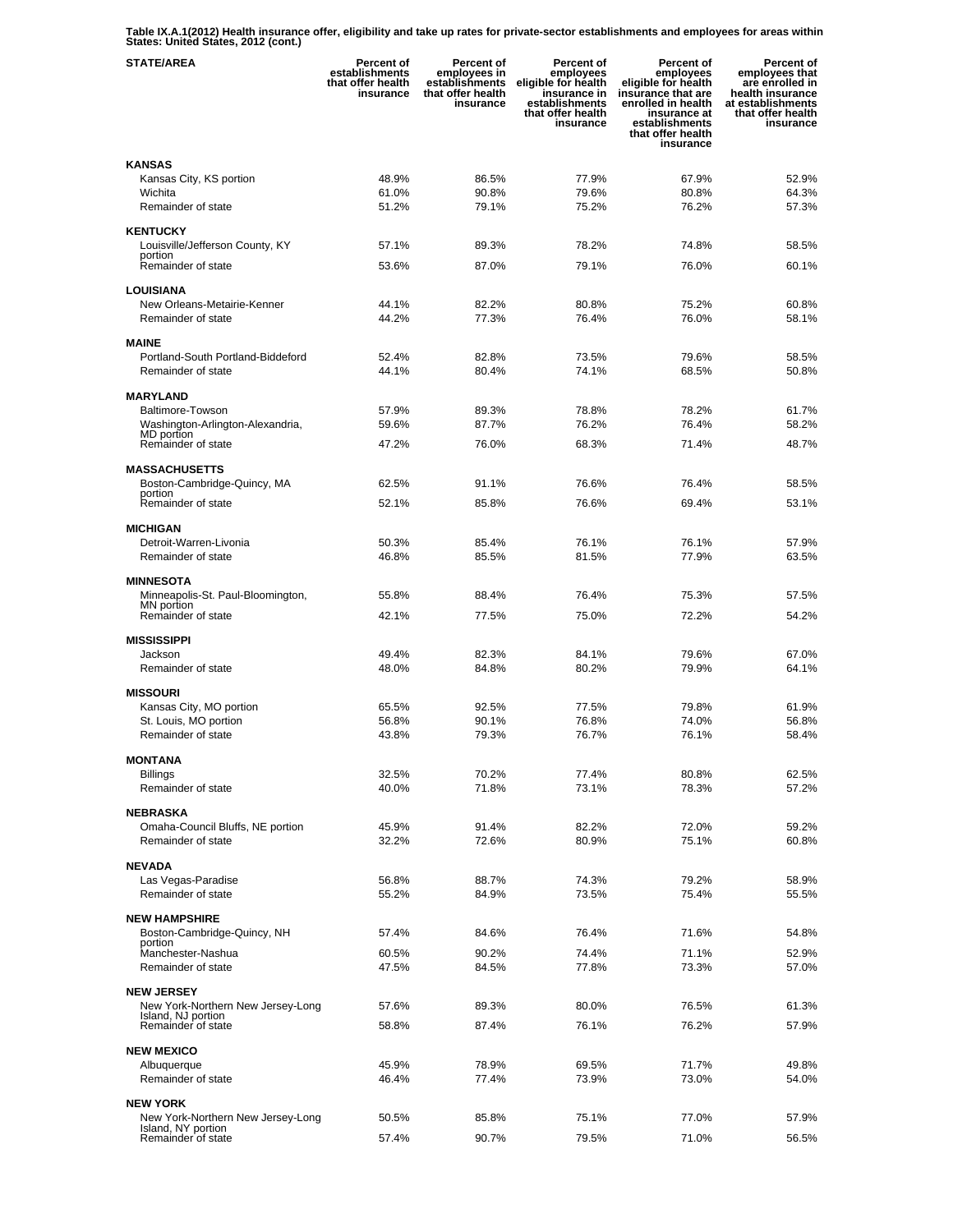**Table IX.A.1(2012) Health insurance offer, eligibility and take up rates for private-sector establishments and employees for areas within States: United States, 2012 (cont.)** 

| <b>STATE/AREA</b>                                                | Percent of<br>establishments<br>that offer health<br>insurance | <b>Percent of</b><br>employees in<br>establishments<br>that offer health<br>insurance | Percent of<br>employees<br>eligible for health<br>insurance in<br>establishments<br>that offer health<br>insurance | Percent of<br>employees<br>eligible for health<br>insurance that are<br>enrolled in health<br>insurance at<br>establishments<br>that offer health<br>insurance | Percent of<br>employees that<br>are enrolled in<br>health insurance<br>at establishments<br>that offer health<br>insurance |
|------------------------------------------------------------------|----------------------------------------------------------------|---------------------------------------------------------------------------------------|--------------------------------------------------------------------------------------------------------------------|----------------------------------------------------------------------------------------------------------------------------------------------------------------|----------------------------------------------------------------------------------------------------------------------------|
| <b>NORTH CAROLINA</b>                                            |                                                                |                                                                                       |                                                                                                                    |                                                                                                                                                                |                                                                                                                            |
| Charlotte-Gastonia-Rock Hill, NC                                 | 55.6%                                                          | 87.1%                                                                                 | 81.0%                                                                                                              | 76.0%                                                                                                                                                          | 61.6%                                                                                                                      |
| portion<br>Remainder of state                                    | 44.5%                                                          | 81.2%                                                                                 | 81.6%                                                                                                              | 75.5%                                                                                                                                                          | 61.6%                                                                                                                      |
| <b>NORTH DAKOTA</b>                                              |                                                                |                                                                                       |                                                                                                                    |                                                                                                                                                                |                                                                                                                            |
| Fargo, ND portion                                                | 51.9%                                                          | 86.4%                                                                                 | 80.7%                                                                                                              | 77.2%                                                                                                                                                          | 62.3%                                                                                                                      |
| Remainder of state                                               | 42.7%                                                          | 79.6%                                                                                 | 74.1%                                                                                                              | 76.0%                                                                                                                                                          | 56.3%                                                                                                                      |
|                                                                  |                                                                |                                                                                       |                                                                                                                    |                                                                                                                                                                |                                                                                                                            |
| OHIO<br>Cincinnati-Middletown, OH portion                        | 55.0%                                                          | 85.0%                                                                                 | 87.5%                                                                                                              | 69.0%                                                                                                                                                          | 60.4%                                                                                                                      |
| Cleveland-Elyria-Mentor                                          | 63.7%                                                          | 89.8%                                                                                 | 82.1%                                                                                                              | 79.5%                                                                                                                                                          | 65.2%                                                                                                                      |
| Columbus                                                         | 66.7%                                                          | 92.3%                                                                                 | 69.8%                                                                                                              | 79.5%                                                                                                                                                          | 55.5%                                                                                                                      |
| Remainder of state                                               | 51.7%                                                          | 84.2%                                                                                 | 75.0%                                                                                                              | 73.3%                                                                                                                                                          | 55.0%                                                                                                                      |
| <b>OKLAHOMA</b>                                                  |                                                                |                                                                                       |                                                                                                                    |                                                                                                                                                                |                                                                                                                            |
| Oklahoma City                                                    | 48.4%                                                          | 83.5%                                                                                 | 77.1%                                                                                                              | 71.0%                                                                                                                                                          | 54.7%                                                                                                                      |
| Tulsa                                                            | 56.2%                                                          | 85.9%                                                                                 | 82.0%                                                                                                              | 76.2%                                                                                                                                                          | 62.5%                                                                                                                      |
| Remainder of state                                               | 49.0%                                                          | 78.3%                                                                                 | 81.5%                                                                                                              | 71.4%                                                                                                                                                          | 58.2%                                                                                                                      |
| <b>OREGON</b>                                                    |                                                                |                                                                                       |                                                                                                                    |                                                                                                                                                                |                                                                                                                            |
| Portland-Vancouver-Hillsboro, OR<br>portion                      | 55.9%                                                          | 88.2%                                                                                 | 79.2%                                                                                                              | 81.8%                                                                                                                                                          | 64.8%                                                                                                                      |
| Remainder of state                                               | 44.4%                                                          | 78.9%                                                                                 | 77.2%                                                                                                              | 81.9%                                                                                                                                                          | 63.2%                                                                                                                      |
| <b>PENNSYLVANIA</b>                                              |                                                                |                                                                                       |                                                                                                                    |                                                                                                                                                                |                                                                                                                            |
| Philadelphia-Camden-Wilmington,                                  | 65.1%                                                          | 92.3%                                                                                 | 78.3%                                                                                                              | 74.7%                                                                                                                                                          | 58.5%                                                                                                                      |
| PA portion<br>Pittsburgh                                         | 58.1%                                                          | 84.4%                                                                                 | 78.4%                                                                                                              | 80.1%                                                                                                                                                          | 62.8%                                                                                                                      |
| Remainder of state                                               | 53.2%                                                          | 86.2%                                                                                 | 79.6%                                                                                                              | 76.4%                                                                                                                                                          | 60.8%                                                                                                                      |
|                                                                  |                                                                |                                                                                       |                                                                                                                    |                                                                                                                                                                |                                                                                                                            |
| <b>RHODE ISLAND</b><br>Providence-New Bedford-Fall River,        | 53.4%                                                          | 88.9%                                                                                 | 75.2%                                                                                                              | 74.3%                                                                                                                                                          | 55.9%                                                                                                                      |
| RI portion                                                       |                                                                |                                                                                       |                                                                                                                    |                                                                                                                                                                |                                                                                                                            |
| <b>SOUTH CAROLINA</b>                                            |                                                                |                                                                                       |                                                                                                                    |                                                                                                                                                                |                                                                                                                            |
| Columbia                                                         | 49.9%                                                          | 79.3%                                                                                 | 80.6%                                                                                                              | 73.6%                                                                                                                                                          | 59.3%                                                                                                                      |
| Remainder of state                                               | 45.7%                                                          | 82.7%                                                                                 | 81.3%                                                                                                              | 72.1%                                                                                                                                                          | 58.6%                                                                                                                      |
| <b>SOUTH DAKOTA</b>                                              |                                                                |                                                                                       |                                                                                                                    |                                                                                                                                                                |                                                                                                                            |
| <b>Sioux Falls</b>                                               | 54.2%                                                          | 89.5%                                                                                 | 72.9%                                                                                                              | 72.3%                                                                                                                                                          | 52.7%                                                                                                                      |
| Remainder of state                                               | 41.8%                                                          | 73.5%                                                                                 | 78.4%                                                                                                              | 72.4%                                                                                                                                                          | 56.8%                                                                                                                      |
| <b>TENNESSEE</b>                                                 |                                                                |                                                                                       |                                                                                                                    |                                                                                                                                                                |                                                                                                                            |
| Memphis, TN portion                                              | 46.1%                                                          | 85.4%                                                                                 | 88.3%                                                                                                              | 71.3%                                                                                                                                                          | 62.9%                                                                                                                      |
| Nashville-Davidson--Murfreesboro--Franklin<br>Remainder of state | 49.2%<br>51.2%                                                 | 87.8%<br>87.1%                                                                        | 76.5%<br>77.2%                                                                                                     | 78.9%<br>68.8%                                                                                                                                                 | 60.4%<br>53.2%                                                                                                             |
|                                                                  |                                                                |                                                                                       |                                                                                                                    |                                                                                                                                                                |                                                                                                                            |
| <b>TEXAS</b>                                                     |                                                                |                                                                                       |                                                                                                                    |                                                                                                                                                                |                                                                                                                            |
| Dallas-Fort Worth-Arlington<br>Houston-Sugar Land-Baytown        | 48.1%<br>48.5%                                                 | 80.4%<br>82.8%                                                                        | 82.3%<br>76.7%                                                                                                     | 77.9%<br>73.8%                                                                                                                                                 | 64.2%<br>56.6%                                                                                                             |
| San Antonio-New Braunfels                                        | 60.3%                                                          | 88.9%                                                                                 | 77.7%                                                                                                              | 61.6%                                                                                                                                                          | 47.9%                                                                                                                      |
| Remainder of state                                               | 42.2%                                                          | 80.1%                                                                                 | 72.1%                                                                                                              | 77.2%                                                                                                                                                          | 55.7%                                                                                                                      |
| <b>UTAH</b>                                                      |                                                                |                                                                                       |                                                                                                                    |                                                                                                                                                                |                                                                                                                            |
| Ogden-Clearfield                                                 | 39.7%                                                          | 79.7%                                                                                 | 66.0%                                                                                                              | 71.0%                                                                                                                                                          | 46.8%                                                                                                                      |
| Provo-Orem                                                       | 36.8%                                                          | 77.2%                                                                                 | 81.4%                                                                                                              | 78.8%                                                                                                                                                          | 64.2%                                                                                                                      |
| Salt Lake City                                                   | 52.7%                                                          | 85.8%                                                                                 | 69.6%                                                                                                              | 78.9%                                                                                                                                                          | 54.9%                                                                                                                      |
| Remainder of state                                               | 30.3%                                                          | 73.9%                                                                                 | 80.0%                                                                                                              | 80.8%                                                                                                                                                          | 64.6%                                                                                                                      |
| <b>VERMONT</b>                                                   |                                                                |                                                                                       |                                                                                                                    |                                                                                                                                                                |                                                                                                                            |
| Burlington-South Burlington                                      | 51.0%                                                          | 87.7%                                                                                 | 81.0%                                                                                                              | 77.4%                                                                                                                                                          | 62.8%                                                                                                                      |
| Remainder of state                                               | 50.6%                                                          | 81.4%                                                                                 | 69.7%                                                                                                              | 70.8%                                                                                                                                                          | 49.4%                                                                                                                      |
| <b>VIRGINIA</b>                                                  |                                                                |                                                                                       |                                                                                                                    |                                                                                                                                                                |                                                                                                                            |
| Virginia Beach-Norfolk-Newport                                   | 55.2%                                                          | 88.4%                                                                                 | 80.0%                                                                                                              | 75.1%                                                                                                                                                          | 60.1%                                                                                                                      |
| News, VA portion<br>Washington-Arlington-Alexandria, VA          | 48.1%                                                          | 86.1%                                                                                 | 76.0%                                                                                                              | 71.3%                                                                                                                                                          | 54.2%                                                                                                                      |
| portion<br>Remainder of state                                    | 46.6%                                                          | 82.4%                                                                                 | 74.4%                                                                                                              | 76.2%                                                                                                                                                          | 56.7%                                                                                                                      |
|                                                                  |                                                                |                                                                                       |                                                                                                                    |                                                                                                                                                                |                                                                                                                            |
| <b>WASHINGTON</b><br>Seattle-Tacoma-Bellevue                     | 52.5%                                                          | 86.3%                                                                                 | 80.4%                                                                                                              | 83.4%                                                                                                                                                          | 67.1%                                                                                                                      |
| Remainder of state                                               | 45.9%                                                          | 80.9%                                                                                 | 79.2%                                                                                                              | 85.7%                                                                                                                                                          | 67.9%                                                                                                                      |
|                                                                  |                                                                |                                                                                       |                                                                                                                    |                                                                                                                                                                |                                                                                                                            |
| <b>WEST VIRGINIA</b><br>Charleston                               | 49.0%                                                          | 88.4%                                                                                 | 78.1%                                                                                                              | 79.1%                                                                                                                                                          | 61.7%                                                                                                                      |
| Remainder of state                                               | 50.3%                                                          | 82.7%                                                                                 | 77.6%                                                                                                              | 74.2%                                                                                                                                                          | 57.6%                                                                                                                      |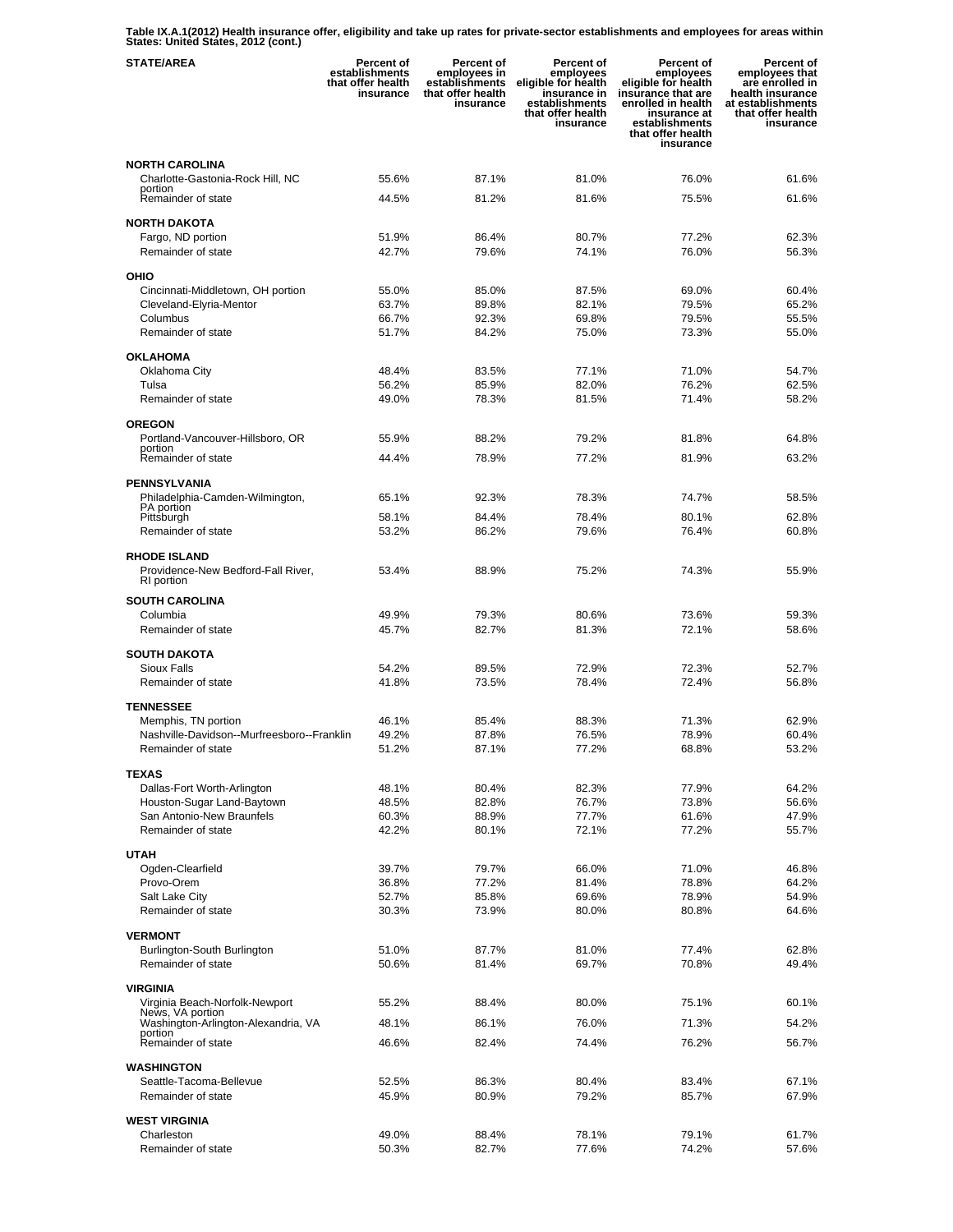**Table IX.A.1(2012) Health insurance offer, eligibility and take up rates for private-sector establishments and employees for areas within States: United States, 2012 (cont.)** 

| <b>STATE/AREA</b>             | Percent of<br>establishments<br>that offer health<br>insurance | Percent of<br>employees in<br>establishments<br>that offer health<br>insurance | Percent of<br>employees<br>eligible for health<br>insurance in<br>establishments<br>that offer health<br>insurance | Percent of<br>employees<br>eligible for health<br>insurance that are<br>enrolled in health<br>insurance at<br>establishments<br>that offer health<br>insurance | Percent of<br>employees that<br>are enrolled in<br>health insurance<br>at establishments<br>that offer health<br>insurance |
|-------------------------------|----------------------------------------------------------------|--------------------------------------------------------------------------------|--------------------------------------------------------------------------------------------------------------------|----------------------------------------------------------------------------------------------------------------------------------------------------------------|----------------------------------------------------------------------------------------------------------------------------|
| <b>WISCONSIN</b>              |                                                                |                                                                                |                                                                                                                    |                                                                                                                                                                |                                                                                                                            |
| Milwaukee-Waukesha-West Allis | 46.9%                                                          | 86.6%                                                                          | 79.2%                                                                                                              | 73.7%                                                                                                                                                          | 58.4%                                                                                                                      |
| Remainder of state            | 50.5%                                                          | 84.7%                                                                          | 76.3%                                                                                                              | 70.9%                                                                                                                                                          | 54.1%                                                                                                                      |
| <b>WYOMING</b>                |                                                                |                                                                                |                                                                                                                    |                                                                                                                                                                |                                                                                                                            |
| Cheyenne                      | 60.0%                                                          | 86.1%                                                                          | 64.6%                                                                                                              | 77.1%                                                                                                                                                          | 49.8%                                                                                                                      |
| Remainder of state            | 38.6%                                                          | 69.8%                                                                          | 77.7%                                                                                                              | 81.3%                                                                                                                                                          | 63.2%                                                                                                                      |

Source: Agency for Healthcare Research and Quality, Center for Financing, Access and Cost Trends. 2012 Medical Expenditure Panel Survey-Insurance Component.

Note: Definition of each area can be found in the Technical Notes and Survey Documentation.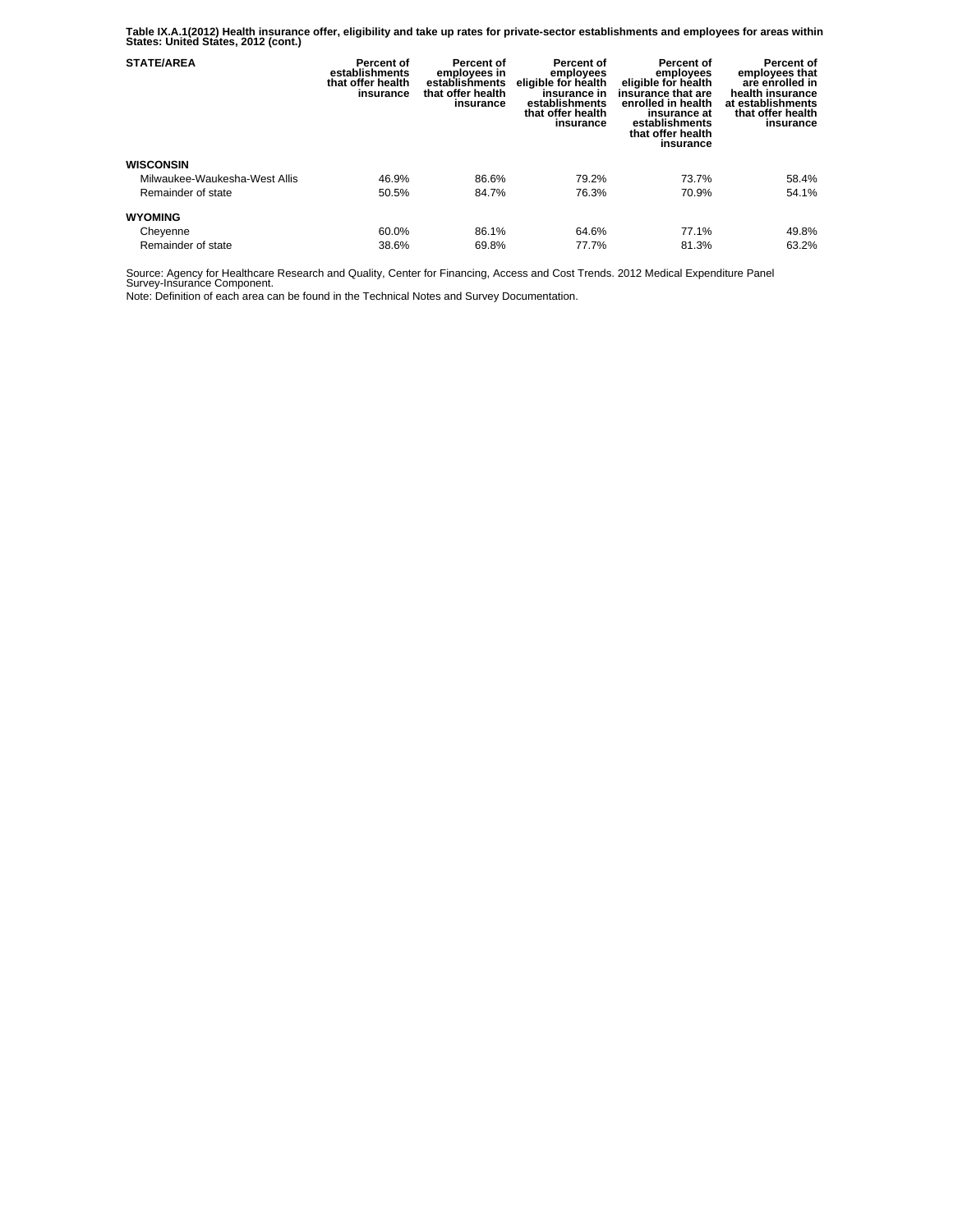**Table IX.A.1(2012) Standard errors for health insurance offer, eligibility, take up rates for private-sector establishments and employees for areas within States: United States, 2012** 

| <b>STATE/AREA</b>                              | <b>Percent of</b><br>establishments<br>that offer health<br>insurance | Percent of<br>employees in<br>establishments<br>that offer health<br>insurance | Percent of<br>employees<br>eligible for health<br>insurance in<br>establishments<br>that offer health<br>insurance | <b>Percent of</b><br>employees<br>eligible for health<br>insurance that are<br>enrolled in health<br>insurance at<br>establishments<br>that offer health<br>insurance | Percent of<br>employees that<br>are enrolled in<br>health insurance<br>at establishments<br>that offer health<br>insurance |
|------------------------------------------------|-----------------------------------------------------------------------|--------------------------------------------------------------------------------|--------------------------------------------------------------------------------------------------------------------|-----------------------------------------------------------------------------------------------------------------------------------------------------------------------|----------------------------------------------------------------------------------------------------------------------------|
| <b>ALABAMA</b>                                 |                                                                       |                                                                                |                                                                                                                    |                                                                                                                                                                       |                                                                                                                            |
| Birmingham-Hoover                              | 5.18%                                                                 | 1.91%                                                                          | 2.86%                                                                                                              | 3.99%                                                                                                                                                                 | 4.52%                                                                                                                      |
| Remainder of state                             | 2.38%                                                                 | 2.68%                                                                          | 2.57%                                                                                                              | 1.87%                                                                                                                                                                 | 2.85%                                                                                                                      |
|                                                |                                                                       |                                                                                |                                                                                                                    |                                                                                                                                                                       |                                                                                                                            |
| <b>ALASKA</b>                                  |                                                                       |                                                                                |                                                                                                                    |                                                                                                                                                                       |                                                                                                                            |
| Anchorage<br>Remainder of state                | 2.72%                                                                 | 3.14%                                                                          | 2.57%                                                                                                              | 3.39%                                                                                                                                                                 | 3.12%                                                                                                                      |
|                                                | 3.06%                                                                 | 3.05%                                                                          | 4.09%                                                                                                              | 2.91%                                                                                                                                                                 | 3.34%                                                                                                                      |
| <b>ARIZONA</b>                                 |                                                                       |                                                                                |                                                                                                                    |                                                                                                                                                                       |                                                                                                                            |
| Phoenix-Mesa-Glendale                          | 3.08%                                                                 | 2.24%                                                                          | 1.70%                                                                                                              | 1.25%                                                                                                                                                                 | 1.68%                                                                                                                      |
| Remainder of state                             | 3.43%                                                                 | 4.01%                                                                          | 3.75%                                                                                                              | 2.95%                                                                                                                                                                 | 3.86%                                                                                                                      |
|                                                |                                                                       |                                                                                |                                                                                                                    |                                                                                                                                                                       |                                                                                                                            |
| <b>ARKANSAS</b>                                |                                                                       |                                                                                |                                                                                                                    |                                                                                                                                                                       |                                                                                                                            |
| Little Rock-North Little Rock-Conway           | 4.00%                                                                 | 4.58%                                                                          | 5.00%                                                                                                              | 4.08%                                                                                                                                                                 | 3.76%                                                                                                                      |
| Remainder of state                             | 2.15%                                                                 | 1.63%                                                                          | 2.24%                                                                                                              | 1.62%                                                                                                                                                                 | 2.39%                                                                                                                      |
| <b>CALIFORNIA</b>                              |                                                                       |                                                                                |                                                                                                                    |                                                                                                                                                                       |                                                                                                                            |
| Los Angeles-Long Beach-Santa Ana               | 3.19%                                                                 | 2.27%                                                                          | 1.93%                                                                                                              | 1.57%                                                                                                                                                                 | 2.48%                                                                                                                      |
| Riverside-San Bernardino-Ontario               | 5.35%                                                                 | 4.24%                                                                          | 2.72%                                                                                                              | 5.82%                                                                                                                                                                 | 5.52%                                                                                                                      |
| Sacramento--Arden-Arcade--Roseville            | 7.20%                                                                 | 6.05%                                                                          | 3.83%                                                                                                              | 3.70%                                                                                                                                                                 | 4.41%                                                                                                                      |
| San Diego-Carlsbad-San Marcos                  | 4.25%                                                                 | 2.43%                                                                          | 2.66%                                                                                                              | 3.21%                                                                                                                                                                 | 3.88%                                                                                                                      |
| San Francisco-Oakland-Fremont                  | 2.86%                                                                 | 2.30%                                                                          | 2.80%                                                                                                              | 1.01%                                                                                                                                                                 | 2.63%                                                                                                                      |
| San Jose-Sunnyvale-Santa Clara                 | 6.24%                                                                 | 2.17%                                                                          | 4.63%                                                                                                              | 4.19%                                                                                                                                                                 | 5.35%                                                                                                                      |
| Remainder of state                             | 2.88%                                                                 | 2.13%                                                                          | 3.20%                                                                                                              | 1.35%                                                                                                                                                                 | 2.87%                                                                                                                      |
|                                                |                                                                       |                                                                                |                                                                                                                    |                                                                                                                                                                       |                                                                                                                            |
| <b>COLORADO</b>                                |                                                                       |                                                                                |                                                                                                                    |                                                                                                                                                                       |                                                                                                                            |
| Denver-Aurora-Broomfield<br>Remainder of state | 4.50%<br>3.96%                                                        | 2.20%<br>3.21%                                                                 | 3.58%<br>3.85%                                                                                                     | 2.89%<br>2.16%                                                                                                                                                        | 3.31%<br>3.42%                                                                                                             |
|                                                |                                                                       |                                                                                |                                                                                                                    |                                                                                                                                                                       |                                                                                                                            |
| <b>CONNECTICUT</b>                             |                                                                       |                                                                                |                                                                                                                    |                                                                                                                                                                       |                                                                                                                            |
| Bridgeport-Stamford-Norwalk                    | 5.56%                                                                 | 4.58%                                                                          | 6.28%                                                                                                              | 3.12%                                                                                                                                                                 | 4.33%                                                                                                                      |
| Hartford-West Hartford-East Hartford           | 5.09%                                                                 | 3.90%                                                                          | 2.55%                                                                                                              | 1.53%                                                                                                                                                                 | 2.27%                                                                                                                      |
| New Haven-Milford                              | 5.87%                                                                 | 3.24%                                                                          | 3.82%                                                                                                              | 2.90%                                                                                                                                                                 | 2.52%                                                                                                                      |
| Remainder of state                             | 7.00%                                                                 | 4.68%                                                                          | 4.77%                                                                                                              | 3.69%                                                                                                                                                                 | 4.07%                                                                                                                      |
|                                                |                                                                       |                                                                                |                                                                                                                    |                                                                                                                                                                       |                                                                                                                            |
| <b>DELAWARE</b>                                |                                                                       |                                                                                |                                                                                                                    |                                                                                                                                                                       |                                                                                                                            |
| Philadelphia-Camden-Wilmington,<br>DE portion  | 3.65%                                                                 | 1.42%                                                                          | 3.45%                                                                                                              | 2.43%                                                                                                                                                                 | 3.41%                                                                                                                      |
| Remainder of state                             | 5.36%                                                                 | 4.51%                                                                          | 3.76%                                                                                                              | 3.27%                                                                                                                                                                 | 3.80%                                                                                                                      |
|                                                |                                                                       |                                                                                |                                                                                                                    |                                                                                                                                                                       |                                                                                                                            |
| <b>DISTRICT OF COLUMBIA</b>                    |                                                                       |                                                                                |                                                                                                                    |                                                                                                                                                                       |                                                                                                                            |
| Washington-Arlington-Alexandria, DC<br>portion | 1.35%                                                                 | 1.22%                                                                          | 1.96%                                                                                                              | 1.42%                                                                                                                                                                 | 1.90%                                                                                                                      |
| <b>FLORIDA</b>                                 |                                                                       |                                                                                |                                                                                                                    |                                                                                                                                                                       |                                                                                                                            |
|                                                |                                                                       |                                                                                |                                                                                                                    |                                                                                                                                                                       |                                                                                                                            |
| Miami-Fort Lauderdale-Pompano<br>Beach         | 3.80%                                                                 | 2.81%                                                                          | 1.82%                                                                                                              | 3.19%                                                                                                                                                                 | 2.64%                                                                                                                      |
| Orlando-Kissimmee-Sanford                      | 5.97%                                                                 | 4.72%                                                                          | 4.76%                                                                                                              | 2.55%                                                                                                                                                                 | 5.11%                                                                                                                      |
| Tampa-St. Petersburg-Clearwater                | 4.26%                                                                 | 3.99%                                                                          | 2.68%                                                                                                              | 3.19%                                                                                                                                                                 | 2.98%                                                                                                                      |
| Remainder of state                             | 2.20%                                                                 | 1.86%                                                                          | 1.91%                                                                                                              | 2.89%                                                                                                                                                                 | 3.11%                                                                                                                      |
| <b>GEORGIA</b>                                 |                                                                       |                                                                                |                                                                                                                    |                                                                                                                                                                       |                                                                                                                            |
| Atlanta-Sandy Springs-Marietta                 | 2.38%                                                                 | 1.88%                                                                          | 2.92%                                                                                                              | 1.73%                                                                                                                                                                 | 2.50%                                                                                                                      |
| Remainder of state                             | 5.49%                                                                 | 4.69%                                                                          | 3.41%                                                                                                              | 4.88%                                                                                                                                                                 | 4.65%                                                                                                                      |
|                                                |                                                                       |                                                                                |                                                                                                                    |                                                                                                                                                                       |                                                                                                                            |
| <b>HAWAII</b>                                  |                                                                       |                                                                                |                                                                                                                    |                                                                                                                                                                       |                                                                                                                            |
| Honolulu                                       | 1.76%                                                                 | 0.98%                                                                          | 2.12%                                                                                                              | 1.07%                                                                                                                                                                 | 1.96%                                                                                                                      |
| Remainder of state                             | 3.49%                                                                 | 1.04%                                                                          | 2.15%                                                                                                              | 2.35%                                                                                                                                                                 | 2.43%                                                                                                                      |
| <b>IDAHO</b>                                   |                                                                       |                                                                                |                                                                                                                    |                                                                                                                                                                       |                                                                                                                            |
| Boise City-Nampa                               | 2.75%                                                                 | 5.22%                                                                          | 4.89%                                                                                                              | 2.90%                                                                                                                                                                 | 3.63%                                                                                                                      |
| Remainder of state                             | 2.66%                                                                 | 2.64%                                                                          | 3.38%                                                                                                              | 4.28%                                                                                                                                                                 | 4.09%                                                                                                                      |
|                                                |                                                                       |                                                                                |                                                                                                                    |                                                                                                                                                                       |                                                                                                                            |
| <b>ILLINOIS</b>                                |                                                                       |                                                                                |                                                                                                                    |                                                                                                                                                                       |                                                                                                                            |
| Chicago-Joliet-Naperville, IL portion          | 1.60%                                                                 | 0.95%                                                                          | 1.64%                                                                                                              | 1.28%                                                                                                                                                                 | 1.21%                                                                                                                      |
| Remainder of state                             | 3.53%                                                                 | 3.03%                                                                          | 3.02%                                                                                                              | 3.13%                                                                                                                                                                 | 3.23%                                                                                                                      |
|                                                |                                                                       |                                                                                |                                                                                                                    |                                                                                                                                                                       |                                                                                                                            |
| <b>INDIANA</b>                                 |                                                                       |                                                                                |                                                                                                                    |                                                                                                                                                                       |                                                                                                                            |
| Indianapolis-Carmel<br>Remainder of state      | 2.11%<br>2.23%                                                        | 2.62%                                                                          | 2.67%<br>2.77%                                                                                                     | 2.50%<br>2.13%                                                                                                                                                        | 2.71%<br>3.09%                                                                                                             |
|                                                |                                                                       | 1.10%                                                                          |                                                                                                                    |                                                                                                                                                                       |                                                                                                                            |
| <b>IOWA</b>                                    |                                                                       |                                                                                |                                                                                                                    |                                                                                                                                                                       |                                                                                                                            |
| Des Moines-West Des Moines                     | 6.09%                                                                 | 3.18%                                                                          | 3.68%                                                                                                              | 3.32%                                                                                                                                                                 | 4.08%                                                                                                                      |
| Remainder of state                             | 2.15%                                                                 | 1.62%                                                                          | 1.81%                                                                                                              | 1.22%                                                                                                                                                                 | 1.66%                                                                                                                      |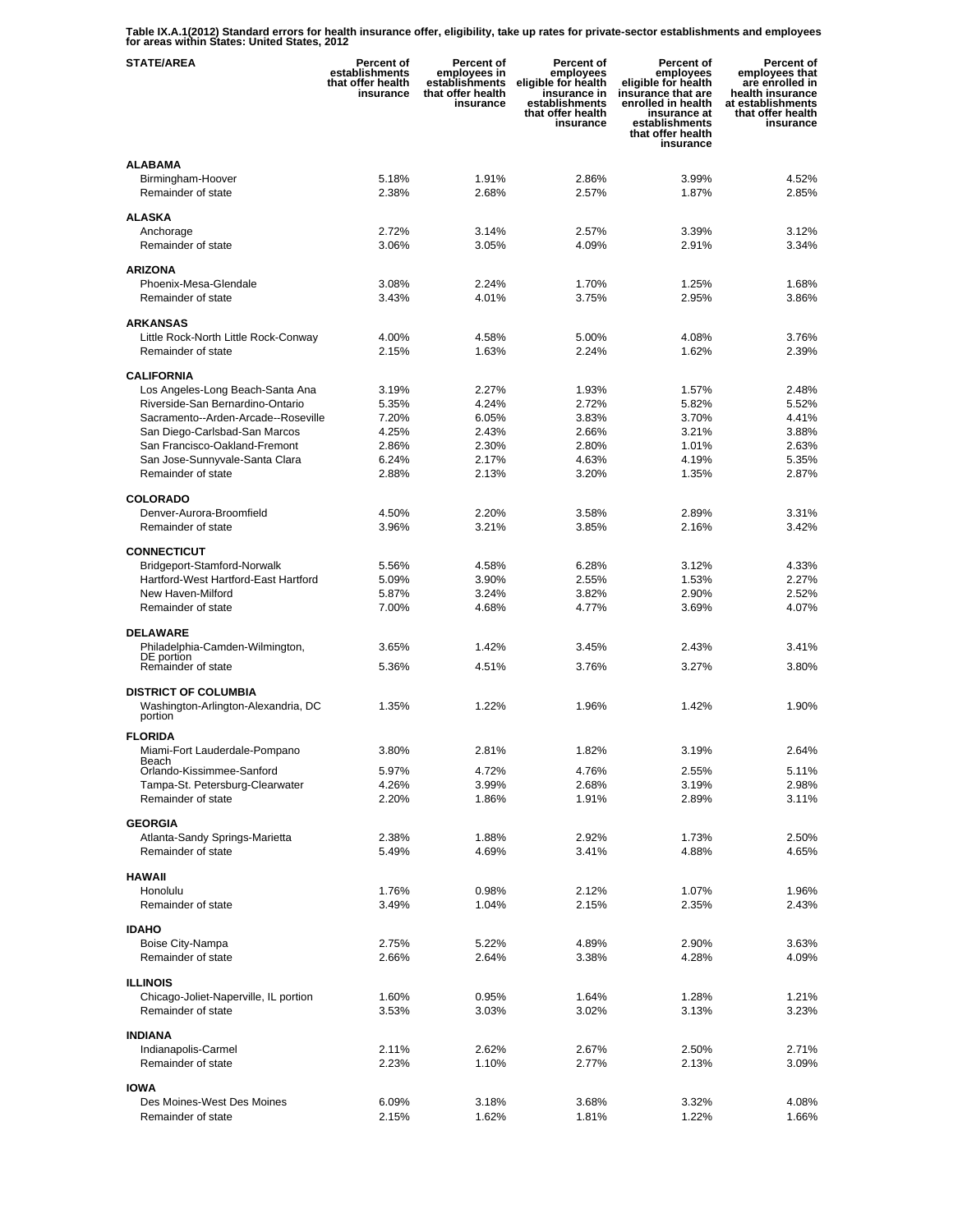**Table IX.A.1(2012) Standard errors for health insurance offer, eligibility, take up rates for private-sector establishments and employees for areas within States: United States, 2012 (cont.)** 

| <b>STATE/AREA</b>                                       | Percent of<br>establishments<br>that offer health<br>insurance | <b>Percent of</b><br>employees in<br>establishments<br>that offer health<br>insurance | Percent of<br>employees<br>eligible for health<br>insurance in<br>establishments<br>that offer health<br>insurance | Percent of<br>employees<br>eligible for health<br>insurance that are<br>enrolled in health<br>insurance at<br>establishments<br>that offer health<br>insurance | Percent of<br>employees that<br>are enrolled in<br>health insurance<br>at establishments<br>that offer health<br>insurance |
|---------------------------------------------------------|----------------------------------------------------------------|---------------------------------------------------------------------------------------|--------------------------------------------------------------------------------------------------------------------|----------------------------------------------------------------------------------------------------------------------------------------------------------------|----------------------------------------------------------------------------------------------------------------------------|
| <b>KANSAS</b>                                           |                                                                |                                                                                       |                                                                                                                    |                                                                                                                                                                |                                                                                                                            |
| Kansas City, KS portion                                 | 6.01%                                                          | 2.42%                                                                                 | 2.40%                                                                                                              | 4.59%                                                                                                                                                          | 4.95%                                                                                                                      |
| Wichita                                                 | 5.62%<br>4.08%                                                 | 4.39%                                                                                 | 3.62%                                                                                                              | 2.63%<br>1.96%                                                                                                                                                 | 3.99%<br>2.50%                                                                                                             |
| Remainder of state                                      |                                                                | 3.11%                                                                                 | 2.31%                                                                                                              |                                                                                                                                                                |                                                                                                                            |
| <b>KENTUCKY</b>                                         |                                                                |                                                                                       |                                                                                                                    |                                                                                                                                                                |                                                                                                                            |
| Louisville/Jefferson County, KY<br>portion              | 7.51%                                                          | 1.94%                                                                                 | 3.48%                                                                                                              | 1.90%                                                                                                                                                          | 2.76%                                                                                                                      |
| Remainder of state                                      | 2.85%                                                          | 1.44%                                                                                 | 2.91%                                                                                                              | 1.72%                                                                                                                                                          | 3.07%                                                                                                                      |
| <b>LOUISIANA</b>                                        |                                                                |                                                                                       |                                                                                                                    |                                                                                                                                                                |                                                                                                                            |
| New Orleans-Metairie-Kenner                             | 6.56%                                                          | 7.06%                                                                                 | 3.52%                                                                                                              | 4.22%                                                                                                                                                          | 3.88%                                                                                                                      |
| Remainder of state                                      | 2.03%                                                          | 1.84%                                                                                 | 2.31%                                                                                                              | 1.73%                                                                                                                                                          | 2.45%                                                                                                                      |
| <b>MAINE</b>                                            |                                                                |                                                                                       |                                                                                                                    |                                                                                                                                                                |                                                                                                                            |
| Portland-South Portland-Biddeford                       | 5.73%                                                          | 2.73%                                                                                 | 3.73%                                                                                                              | 3.12%                                                                                                                                                          | 4.12%                                                                                                                      |
| Remainder of state                                      | 1.85%                                                          | 1.93%                                                                                 | 2.45%                                                                                                              | 1.65%                                                                                                                                                          | 2.01%                                                                                                                      |
| <b>MARYLAND</b>                                         |                                                                |                                                                                       |                                                                                                                    |                                                                                                                                                                |                                                                                                                            |
| Baltimore-Towson                                        | 3.48%                                                          | 1.72%                                                                                 | 2.91%                                                                                                              | 1.78%                                                                                                                                                          | 3.13%                                                                                                                      |
| Washington-Arlington-Alexandria,                        | 3.61%                                                          | 2.24%                                                                                 | 3.20%                                                                                                              | 2.44%                                                                                                                                                          | 2.12%                                                                                                                      |
| MD portion<br>Remainder of state                        | 5.48%                                                          | 3.50%                                                                                 | 6.03%                                                                                                              | 3.90%                                                                                                                                                          | 4.65%                                                                                                                      |
|                                                         |                                                                |                                                                                       |                                                                                                                    |                                                                                                                                                                |                                                                                                                            |
| <b>MASSACHUSETTS</b><br>Boston-Cambridge-Quincy, MA     | 3.18%                                                          | 1.51%                                                                                 | 2.06%                                                                                                              | 1.11%                                                                                                                                                          | 2.26%                                                                                                                      |
| portion                                                 |                                                                |                                                                                       |                                                                                                                    |                                                                                                                                                                |                                                                                                                            |
| Remainder of state                                      | 3.96%                                                          | 4.22%                                                                                 | 3.07%                                                                                                              | 3.30%                                                                                                                                                          | 4.25%                                                                                                                      |
| <b>MICHIGAN</b>                                         |                                                                |                                                                                       |                                                                                                                    |                                                                                                                                                                |                                                                                                                            |
| Detroit-Warren-Livonia                                  | 4.27%                                                          | 2.25%                                                                                 | 3.09%                                                                                                              | 2.76%                                                                                                                                                          | 3.99%                                                                                                                      |
| Remainder of state                                      | 3.32%                                                          | 1.23%                                                                                 | 2.23%                                                                                                              | 1.57%                                                                                                                                                          | 2.38%                                                                                                                      |
| <b>MINNESOTA</b>                                        |                                                                |                                                                                       |                                                                                                                    |                                                                                                                                                                |                                                                                                                            |
| Minneapolis-St. Paul-Bloomington,<br>MN portion         | 3.58%                                                          | 1.75%                                                                                 | 2.48%                                                                                                              | 2.12%                                                                                                                                                          | 3.15%                                                                                                                      |
| Remainder of state                                      | 3.82%                                                          | 2.23%                                                                                 | 3.22%                                                                                                              | 3.98%                                                                                                                                                          | 4.95%                                                                                                                      |
| <b>MISSISSIPPI</b>                                      |                                                                |                                                                                       |                                                                                                                    |                                                                                                                                                                |                                                                                                                            |
| Jackson                                                 | 8.43%                                                          | 4.51%                                                                                 | 2.19%                                                                                                              | 2.72%                                                                                                                                                          | 3.51%                                                                                                                      |
| Remainder of state                                      | 3.03%                                                          | 1.59%                                                                                 | 2.55%                                                                                                              | 2.30%                                                                                                                                                          | 2.99%                                                                                                                      |
| <b>MISSOURI</b>                                         |                                                                |                                                                                       |                                                                                                                    |                                                                                                                                                                |                                                                                                                            |
| Kansas City, MO portion                                 | 5.13%                                                          | 2.08%                                                                                 | 4.14%                                                                                                              | 3.03%                                                                                                                                                          | 4.17%                                                                                                                      |
| St. Louis, MO portion                                   | 3.80%                                                          | 1.98%                                                                                 | 2.51%                                                                                                              | 1.75%                                                                                                                                                          | 2.46%                                                                                                                      |
| Remainder of state                                      | 4.13%                                                          | 3.29%                                                                                 | 3.27%                                                                                                              | 2.48%                                                                                                                                                          | 2.66%                                                                                                                      |
| <b>MONTANA</b>                                          |                                                                |                                                                                       |                                                                                                                    |                                                                                                                                                                |                                                                                                                            |
| Billings                                                | 5.23%                                                          | 7.37%                                                                                 | 10.04%                                                                                                             | 5.39%                                                                                                                                                          | 9.53%                                                                                                                      |
| Remainder of state                                      | 2.61%                                                          | 2.97%                                                                                 | 1.93%                                                                                                              | 2.62%                                                                                                                                                          | 2.93%                                                                                                                      |
| <b>NEBRASKA</b>                                         |                                                                |                                                                                       |                                                                                                                    |                                                                                                                                                                |                                                                                                                            |
| Omaha-Council Bluffs, NE portion                        | 3.75%                                                          | 1.99%                                                                                 | 2.29%                                                                                                              | 1.82%                                                                                                                                                          | 2.78%                                                                                                                      |
| Remainder of state                                      | 2.52%                                                          | 2.04%                                                                                 | 2.52%                                                                                                              | 2.65%                                                                                                                                                          | 2.69%                                                                                                                      |
| <b>NEVADA</b>                                           |                                                                |                                                                                       |                                                                                                                    |                                                                                                                                                                |                                                                                                                            |
| Las Vegas-Paradise                                      | 5.49%                                                          | 1.94%                                                                                 | 2.49%                                                                                                              | 4.23%                                                                                                                                                          | 3.99%                                                                                                                      |
| Remainder of state                                      | 4.64%                                                          | 2.65%                                                                                 | 4.42%                                                                                                              | 4.04%                                                                                                                                                          | 4.63%                                                                                                                      |
| <b>NEW HAMPSHIRE</b>                                    |                                                                |                                                                                       |                                                                                                                    |                                                                                                                                                                |                                                                                                                            |
| Boston-Cambridge-Quincy, NH                             | 3.42%                                                          | 1.98%                                                                                 | 4.46%                                                                                                              | 2.35%                                                                                                                                                          | 3.10%                                                                                                                      |
| portion<br>Manchester-Nashua                            | 7.21%                                                          | 2.19%                                                                                 | 3.53%                                                                                                              | 2.21%                                                                                                                                                          | 2.46%                                                                                                                      |
| Remainder of state                                      | 3.15%                                                          | 3.66%                                                                                 | 2.86%                                                                                                              | 2.11%                                                                                                                                                          | 2.66%                                                                                                                      |
| <b>NEW JERSEY</b>                                       |                                                                |                                                                                       |                                                                                                                    |                                                                                                                                                                |                                                                                                                            |
| New York-Northern New Jersey-Long                       | 3.27%                                                          | 1.03%                                                                                 | 1.85%                                                                                                              | 2.19%                                                                                                                                                          | 2.35%                                                                                                                      |
| Island, NJ portion<br>Remainder of state                | 3.11%                                                          | 2.79%                                                                                 | 2.79%                                                                                                              | 1.99%                                                                                                                                                          | 2.51%                                                                                                                      |
|                                                         |                                                                |                                                                                       |                                                                                                                    |                                                                                                                                                                |                                                                                                                            |
| <b>NEW MEXICO</b>                                       |                                                                | 2.21%                                                                                 | 5.06%                                                                                                              | 3.27%                                                                                                                                                          | 4.99%                                                                                                                      |
| Albuquerque<br>Remainder of state                       | 3.00%<br>3.66%                                                 | 3.02%                                                                                 | 3.07%                                                                                                              | 3.59%                                                                                                                                                          | 4.42%                                                                                                                      |
|                                                         |                                                                |                                                                                       |                                                                                                                    |                                                                                                                                                                |                                                                                                                            |
| <b>NEW YORK</b>                                         |                                                                |                                                                                       |                                                                                                                    |                                                                                                                                                                |                                                                                                                            |
| New York-Northern New Jersey-Long<br>Island, NY portion | 2.27%                                                          | 1.25%                                                                                 | 1.32%                                                                                                              | 1.28%                                                                                                                                                          | 1.72%                                                                                                                      |
| Remainder of state                                      | 2.80%                                                          | 1.07%                                                                                 | 2.05%                                                                                                              | 2.27%                                                                                                                                                          | 2.01%                                                                                                                      |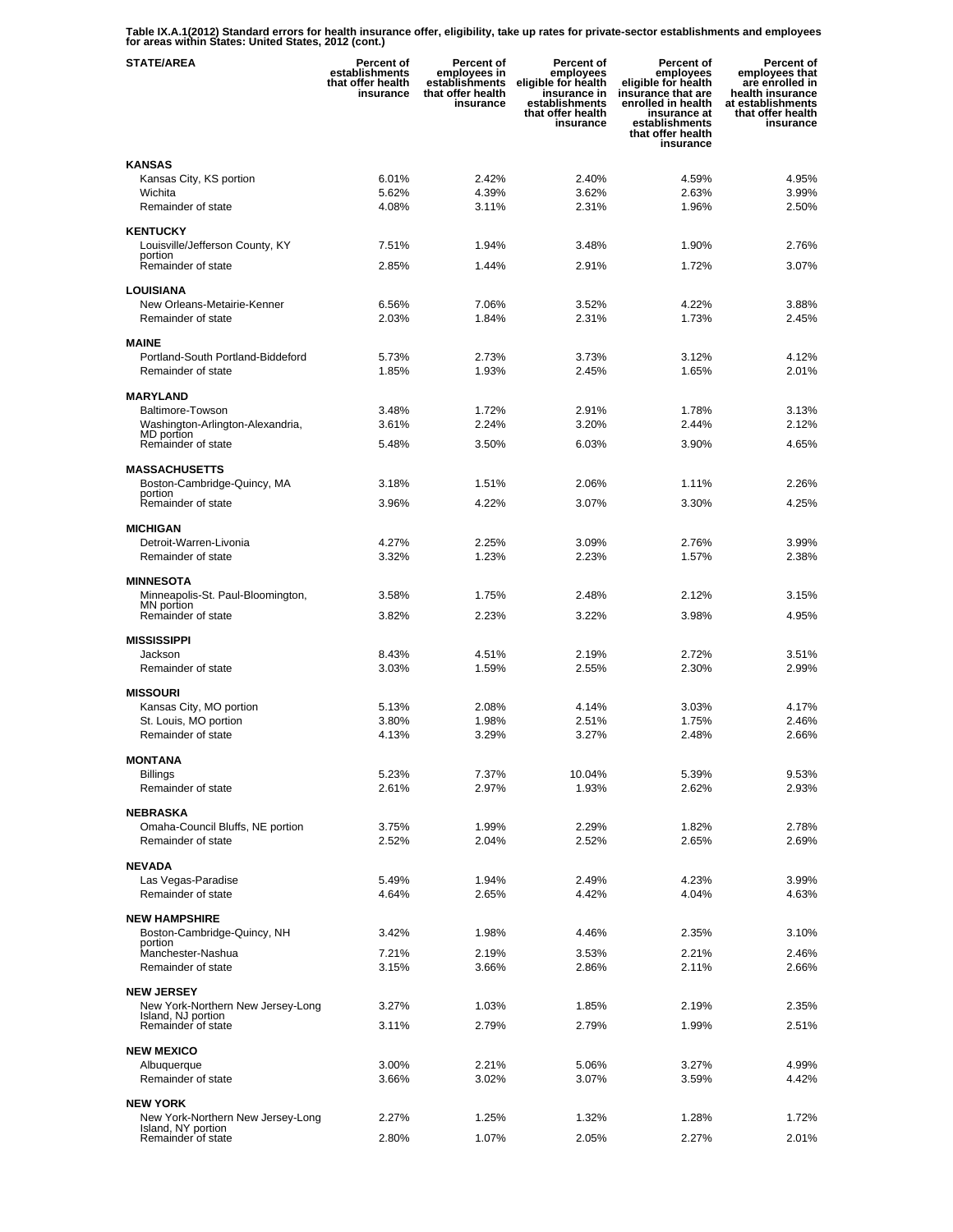**Table IX.A.1(2012) Standard errors for health insurance offer, eligibility, take up rates for private-sector establishments and employees for areas within States: United States, 2012 (cont.)** 

| <b>STATE/AREA</b>                                         | <b>Percent of</b><br>establishments<br>that offer health<br>insurance | Percent of<br>employees in<br>establishments<br>that offer health<br>insurance | Percent of<br>employees<br>eligible for health<br>insurance in<br>establishments<br>that offer health<br>insurance | <b>Percent of</b><br>employees<br>eligible for health<br>insurance that are<br>enrolled in health<br>insurance at<br>establishments<br>that offer health<br>insurance | Percent of<br>employees that<br>are enrolled in<br>health insurance<br>at establishments<br>that offer health<br>insurance |
|-----------------------------------------------------------|-----------------------------------------------------------------------|--------------------------------------------------------------------------------|--------------------------------------------------------------------------------------------------------------------|-----------------------------------------------------------------------------------------------------------------------------------------------------------------------|----------------------------------------------------------------------------------------------------------------------------|
| <b>NORTH CAROLINA</b>                                     |                                                                       |                                                                                |                                                                                                                    |                                                                                                                                                                       |                                                                                                                            |
| Charlotte-Gastonia-Rock Hill, NC<br>portion               | 6.75%                                                                 | 2.42%                                                                          | 3.41%                                                                                                              | 3.49%                                                                                                                                                                 | 3.17%                                                                                                                      |
| Remainder of state                                        | 1.61%                                                                 | 2.39%                                                                          | 0.92%                                                                                                              | 1.25%                                                                                                                                                                 | 1.11%                                                                                                                      |
| <b>NORTH DAKOTA</b>                                       |                                                                       |                                                                                |                                                                                                                    |                                                                                                                                                                       |                                                                                                                            |
| Fargo, ND portion                                         | 3.44%                                                                 | 2.47%                                                                          | 2.84%                                                                                                              | 2.35%                                                                                                                                                                 | 2.69%                                                                                                                      |
| Remainder of state                                        | 2.45%                                                                 | 2.25%                                                                          | 2.61%                                                                                                              | 1.73%                                                                                                                                                                 | 2.55%                                                                                                                      |
| OHIO                                                      |                                                                       |                                                                                |                                                                                                                    |                                                                                                                                                                       |                                                                                                                            |
| Cincinnati-Middletown, OH portion                         | 7.39%                                                                 | 5.45%                                                                          | 4.00%                                                                                                              | 6.93%                                                                                                                                                                 | 5.50%                                                                                                                      |
| Cleveland-Elyria-Mentor<br>Columbus                       | 5.30%<br>5.05%                                                        | 4.39%<br>3.81%                                                                 | 4.25%<br>5.12%                                                                                                     | 3.68%<br>3.98%                                                                                                                                                        | 5.13%<br>5.09%                                                                                                             |
| Remainder of state                                        | 3.87%                                                                 | 2.67%                                                                          | 2.96%                                                                                                              | 2.44%                                                                                                                                                                 | 2.70%                                                                                                                      |
| <b>OKLAHOMA</b>                                           |                                                                       |                                                                                |                                                                                                                    |                                                                                                                                                                       |                                                                                                                            |
| Oklahoma City                                             | 5.96%                                                                 | 2.89%                                                                          | 2.63%                                                                                                              | 2.98%                                                                                                                                                                 | 3.40%                                                                                                                      |
| Tulsa                                                     | 8.20%                                                                 | 3.08%                                                                          | 2.43%                                                                                                              | 1.53%                                                                                                                                                                 | 1.90%                                                                                                                      |
| Remainder of state                                        | 4.84%                                                                 | 2.76%                                                                          | 2.54%                                                                                                              | 3.69%                                                                                                                                                                 | 3.62%                                                                                                                      |
| <b>OREGON</b>                                             |                                                                       |                                                                                |                                                                                                                    |                                                                                                                                                                       |                                                                                                                            |
| Portland-Vancouver-Hillsboro, OR<br>portion               | 3.04%                                                                 | 1.43%                                                                          | 2.24%                                                                                                              | 2.41%                                                                                                                                                                 | 2.80%                                                                                                                      |
| Remainder of state                                        | 3.55%                                                                 | 3.43%                                                                          | 2.42%                                                                                                              | 2.36%                                                                                                                                                                 | 2.55%                                                                                                                      |
| <b>PENNSYLVANIA</b>                                       |                                                                       |                                                                                |                                                                                                                    |                                                                                                                                                                       |                                                                                                                            |
| Philadelphia-Camden-Wilmington,                           | 5.77%                                                                 | 2.12%                                                                          | 3.16%                                                                                                              | 1.78%                                                                                                                                                                 | 2.61%                                                                                                                      |
| <b>PA</b> portion<br>Pittsburgh                           | 4.16%                                                                 | 2.80%                                                                          | 3.49%                                                                                                              | 1.69%                                                                                                                                                                 | 3.34%                                                                                                                      |
| Remainder of state                                        | 3.37%                                                                 | 2.36%                                                                          | 2.54%                                                                                                              | 1.38%                                                                                                                                                                 | 2.33%                                                                                                                      |
| <b>RHODE ISLAND</b>                                       |                                                                       |                                                                                |                                                                                                                    |                                                                                                                                                                       |                                                                                                                            |
| Providence-New Bedford-Fall River,                        | 2.47%                                                                 | 1.31%                                                                          | 2.19%                                                                                                              | 1.12%                                                                                                                                                                 | 1.95%                                                                                                                      |
| RI portion                                                |                                                                       |                                                                                |                                                                                                                    |                                                                                                                                                                       |                                                                                                                            |
| <b>SOUTH CAROLINA</b><br>Columbia                         | 8.53%                                                                 | 9.06%                                                                          | 4.97%                                                                                                              | 4.68%                                                                                                                                                                 | 6.31%                                                                                                                      |
| Remainder of state                                        | 1.43%                                                                 | 2.81%                                                                          | 1.80%                                                                                                              | 3.12%                                                                                                                                                                 | 2.66%                                                                                                                      |
| <b>SOUTH DAKOTA</b>                                       |                                                                       |                                                                                |                                                                                                                    |                                                                                                                                                                       |                                                                                                                            |
| <b>Sioux Falls</b>                                        | 3.77%                                                                 | 1.69%                                                                          | 3.09%                                                                                                              | 2.12%                                                                                                                                                                 | 1.78%                                                                                                                      |
| Remainder of state                                        | 2.88%                                                                 | 2.00%                                                                          | 2.27%                                                                                                              | 1.47%                                                                                                                                                                 | 1.83%                                                                                                                      |
| <b>TENNESSEE</b>                                          |                                                                       |                                                                                |                                                                                                                    |                                                                                                                                                                       |                                                                                                                            |
| Memphis, TN portion                                       | 4.16%                                                                 | 3.17%                                                                          | 3.13%                                                                                                              | 5.14%                                                                                                                                                                 | 5.16%                                                                                                                      |
| Nashville-Davidson--Murfreesboro--Franklin                | 3.51%                                                                 | 3.72%                                                                          | 3.49%                                                                                                              | 3.49%                                                                                                                                                                 | 3.78%                                                                                                                      |
| Remainder of state                                        | 4.59%                                                                 | 1.33%                                                                          | 3.18%                                                                                                              | 2.30%                                                                                                                                                                 | 3.03%                                                                                                                      |
| <b>TEXAS</b>                                              |                                                                       |                                                                                |                                                                                                                    |                                                                                                                                                                       |                                                                                                                            |
| Dallas-Fort Worth-Arlington<br>Houston-Sugar Land-Baytown | 4.27%<br>4.48%                                                        | 2.42%<br>3.42%                                                                 | 1.59%<br>3.42%                                                                                                     | 1.74%<br>3.13%                                                                                                                                                        | 1.68%<br>4.24%                                                                                                             |
| San Antonio-New Braunfels                                 | 7.17%                                                                 | 4.45%                                                                          | 6.22%                                                                                                              | 3.62%                                                                                                                                                                 | 5.24%                                                                                                                      |
| Remainder of state                                        | 1.65%                                                                 | 1.76%                                                                          | 2.72%                                                                                                              | 1.86%                                                                                                                                                                 | 2.73%                                                                                                                      |
| <b>UTAH</b>                                               |                                                                       |                                                                                |                                                                                                                    |                                                                                                                                                                       |                                                                                                                            |
| Ogden-Clearfield                                          | 6.05%                                                                 | 5.46%                                                                          | 5.39%                                                                                                              | 6.55%                                                                                                                                                                 | 3.73%                                                                                                                      |
| Provo-Orem                                                | 7.51%                                                                 | 7.27%                                                                          | 8.56%                                                                                                              | 4.89%                                                                                                                                                                 | 7.80%                                                                                                                      |
| Salt Lake City<br>Remainder of state                      | 2.69%<br>6.35%                                                        | 1.69%<br>3.25%                                                                 | 3.77%<br>3.89%                                                                                                     | 1.67%<br>2.97%                                                                                                                                                        | 3.30%<br>3.68%                                                                                                             |
|                                                           |                                                                       |                                                                                |                                                                                                                    |                                                                                                                                                                       |                                                                                                                            |
| <b>VERMONT</b><br>Burlington-South Burlington             | 4.61%                                                                 | 1.73%                                                                          | 3.46%                                                                                                              | 2.96%                                                                                                                                                                 | 4.01%                                                                                                                      |
| Remainder of state                                        | 3.76%                                                                 | 3.73%                                                                          | 1.62%                                                                                                              | 2.00%                                                                                                                                                                 | 1.40%                                                                                                                      |
| VIRGINIA                                                  |                                                                       |                                                                                |                                                                                                                    |                                                                                                                                                                       |                                                                                                                            |
| Virginia Beach-Norfolk-Newport<br>News, VA portion        | 8.24%                                                                 | 3.76%                                                                          | 4.30%                                                                                                              | 2.50%                                                                                                                                                                 | 3.65%                                                                                                                      |
| Washington-Arlington-Alexandria, VA                       | 2.53%                                                                 | 1.82%                                                                          | 2.50%                                                                                                              | 2.37%                                                                                                                                                                 | 2.57%                                                                                                                      |
| portion<br>Remainder of state                             | 2.99%                                                                 | 1.92%                                                                          | 2.76%                                                                                                              | 3.15%                                                                                                                                                                 | 3.94%                                                                                                                      |
|                                                           |                                                                       |                                                                                |                                                                                                                    |                                                                                                                                                                       |                                                                                                                            |
| <b>WASHINGTON</b><br>Seattle-Tacoma-Bellevue              | 3.60%                                                                 | 2.72%                                                                          | 2.01%                                                                                                              | 1.11%                                                                                                                                                                 | 2.30%                                                                                                                      |
| Remainder of state                                        | 3.47%                                                                 | 3.21%                                                                          | 4.04%                                                                                                              | 2.90%                                                                                                                                                                 | 4.79%                                                                                                                      |
| <b>WEST VIRGINIA</b>                                      |                                                                       |                                                                                |                                                                                                                    |                                                                                                                                                                       |                                                                                                                            |
| Charleston                                                | 6.35%                                                                 | 3.42%                                                                          | 6.08%                                                                                                              | 3.42%                                                                                                                                                                 | 6.51%                                                                                                                      |
| Remainder of state                                        | 1.72%                                                                 | 1.79%                                                                          | 2.59%                                                                                                              | 2.44%                                                                                                                                                                 | 3.39%                                                                                                                      |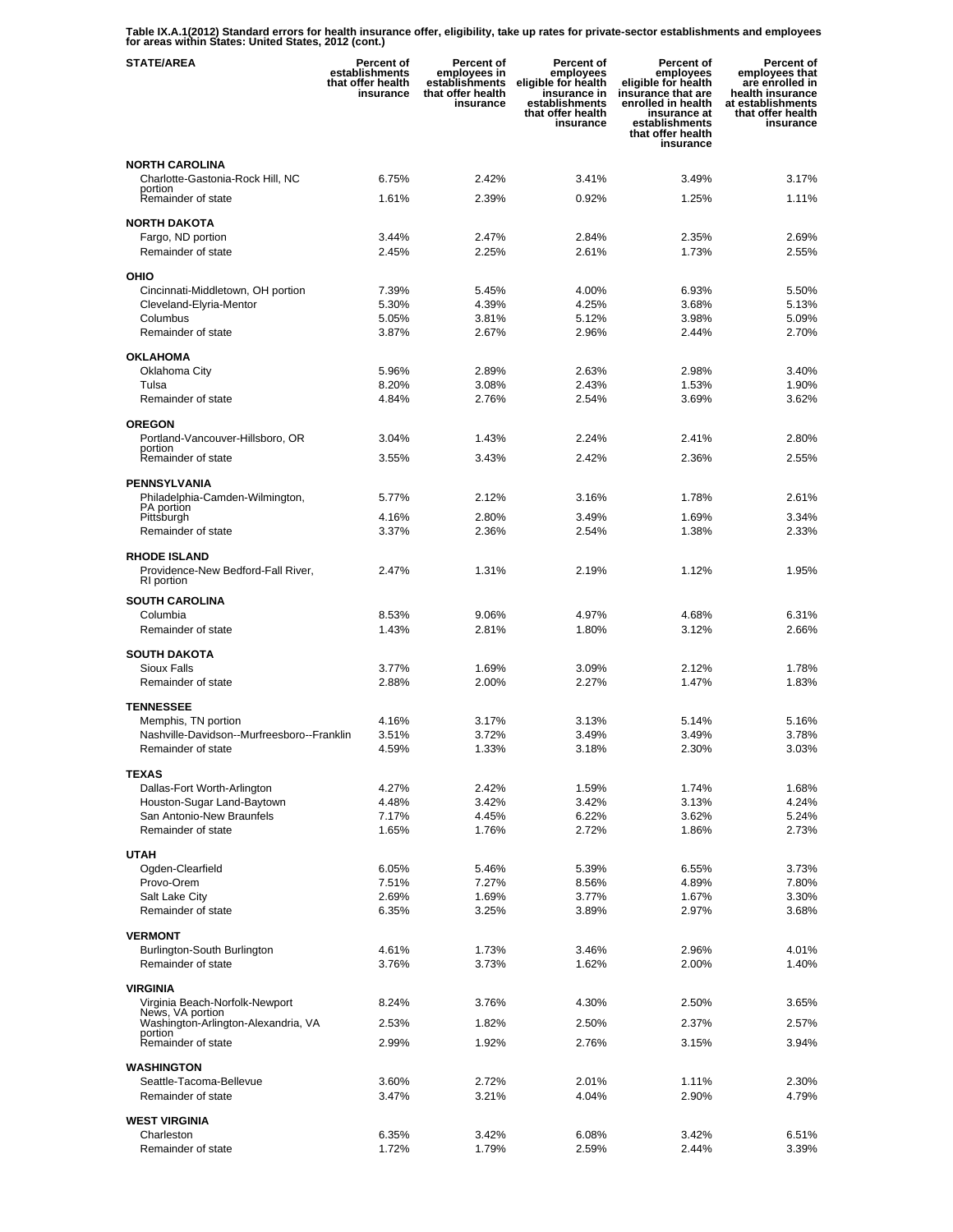**Table IX.A.1(2012) Standard errors for health insurance offer, eligibility, take up rates for private-sector establishments and employees for areas within States: United States, 2012 (cont.)** 

| <b>STATE/AREA</b>             | Percent of<br>establishments<br>that offer health<br>insurance | Percent of<br>employees in<br>establishments<br>that offer health<br>insurance | Percent of<br>employees<br>eligible for health<br>insurance in<br>establishments<br>that offer health<br>insurance | <b>Percent of</b><br>employees<br>eligible for health<br>insurance that are<br>enrolled in health<br>insurance at<br>establishments<br>that offer health<br>insurance | Percent of<br>employees that<br>are enrolled in<br>health insurance<br>at establishments<br>that offer health<br>insurance |
|-------------------------------|----------------------------------------------------------------|--------------------------------------------------------------------------------|--------------------------------------------------------------------------------------------------------------------|-----------------------------------------------------------------------------------------------------------------------------------------------------------------------|----------------------------------------------------------------------------------------------------------------------------|
| <b>WISCONSIN</b>              |                                                                |                                                                                |                                                                                                                    |                                                                                                                                                                       |                                                                                                                            |
| Milwaukee-Waukesha-West Allis | 4.92%                                                          | 3.81%                                                                          | 3.10%                                                                                                              | 2.94%                                                                                                                                                                 | 4.15%                                                                                                                      |
| Remainder of state            | 3.30%                                                          | 2.01%                                                                          | 2.34%                                                                                                              | 1.29%                                                                                                                                                                 | 2.38%                                                                                                                      |
| <b>WYOMING</b>                |                                                                |                                                                                |                                                                                                                    |                                                                                                                                                                       |                                                                                                                            |
| Cheyenne                      | 7.79%                                                          | 2.96%                                                                          | 4.85%                                                                                                              | 4.34%                                                                                                                                                                 | 5.54%                                                                                                                      |
| Remainder of state            | 2.50%                                                          | 2.82%                                                                          | 1.75%                                                                                                              | 1.35%                                                                                                                                                                 | 1.96%                                                                                                                      |

Source: Agency for Healthcare Research and Quality, Center for Financing, Access and Cost Trends. 2012 Medical Expenditure Panel Survey-Insurance Component.

Note: Definition of each area can be found in the Technical Notes and Survey Documentation.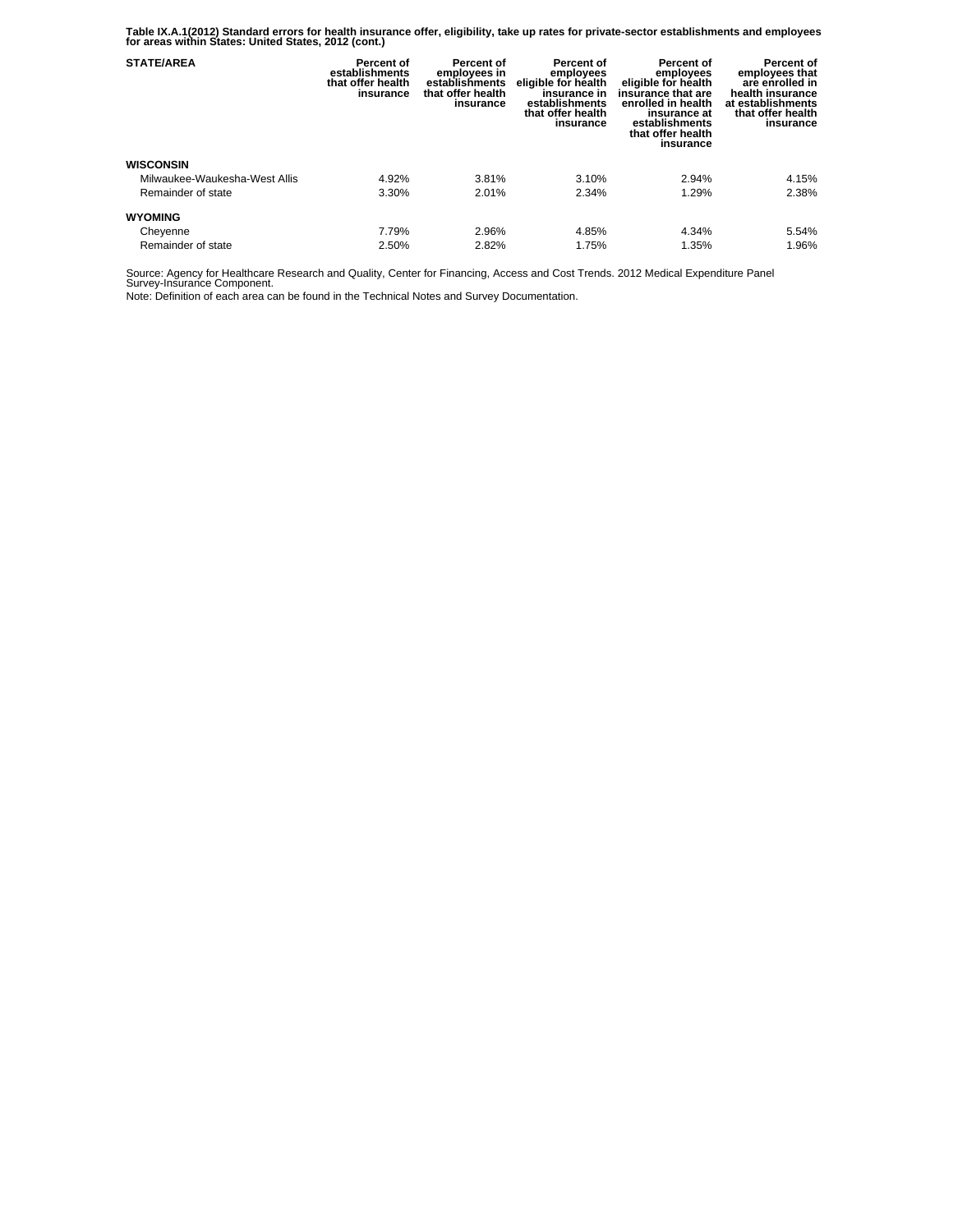**Table IX.A.2(2012) Average total premiums and employee contributions (in dollars) for private-sector establishments for areas within States: United States, 2012** 

| <b>STATE/AREA</b>                                     | Single<br>premium | Single<br>contribution | Employee-<br>plus-one<br>premium | <b>Employee-</b><br>plus-one<br>contribution | Family<br>premium | Family<br>contribution |
|-------------------------------------------------------|-------------------|------------------------|----------------------------------|----------------------------------------------|-------------------|------------------------|
| <b>ALABAMA</b>                                        |                   |                        |                                  |                                              |                   |                        |
| Birmingham-Hoover                                     | 5,393             | 1,180                  | 9,893                            | 3,067                                        | 13,988            | 5,160                  |
| Remainder of state                                    | 4,784             | 1,255                  | 9,451                            | 2,642                                        | 12.214            | 3,775                  |
| <b>ALASKA</b>                                         |                   |                        |                                  |                                              |                   |                        |
| Anchorage                                             | 7,264             | 1,176                  | 13,319                           | 3,235                                        | 17,540            | 4,224                  |
| Remainder of state                                    | 7,733             | 1,141                  | 14,727                           | 3,515                                        | 18,779            | 3,520                  |
| <b>ARIZONA</b>                                        |                   |                        |                                  |                                              |                   |                        |
| Phoenix-Mesa-Glendale                                 | 5,202             | 1.135                  | 9,813                            | 2,777                                        | 14,886            | 4,518                  |
| Remainder of state                                    | 5,176             | 1,216                  | 10,306                           | 3,164                                        | 16,564            | 4,945                  |
| <b>ARKANSAS</b>                                       |                   |                        |                                  |                                              |                   |                        |
| Little Rock-North Little Rock-Conway                  | 4,782             | 897                    | 9,487                            | 3,097                                        | 14,274            | 3,784                  |
| Remainder of state                                    | 4,363             | 1,013                  | 9,236                            | 2,756                                        | 12,990            | 4,008                  |
|                                                       |                   |                        |                                  |                                              |                   |                        |
| <b>CALIFORNIA</b><br>Los Angeles-Long Beach-Santa Ana | 5,333             | 1,070                  | 10,727                           | 2,980                                        | 15,880            | 4,400                  |
| Riverside-San Bernardino-Ontario                      | 4,890             | 805                    | 10,096                           | 2,408                                        | 14,182            | 3,835                  |
| Sacramento--Arden-Arcade--Roseville                   | 5,548             | 1,127                  | 11,052                           | 2,385                                        | 15,641            | 3,739                  |
| San Diego-Carlsbad-San Marcos                         | 5,394             | 948                    | 9,745                            | 2,493                                        | 14,827            | 3,755                  |
| San Francisco-Oakland-Fremont                         | 5.852             | 1,044                  | 11,543                           | 2,554                                        | 16,947            | 3,991                  |
| San Jose-Sunnyvale-Santa Clara                        | 5,510             | 940                    | 10,695                           | 2,635                                        | 16,861            | 4,780                  |
| Remainder of state                                    | 5,312             | 859                    | 10,346                           | 2,780                                        | 15,614            | 4,216                  |
| <b>COLORADO</b>                                       |                   |                        |                                  |                                              |                   |                        |
| Denver-Aurora-Broomfield                              | 5,398             | 1.076                  | 11,661                           | 2,919                                        | 16,526            | 4,089                  |
| Remainder of state                                    | 5,143             | 1,137                  | 10,081                           | 2,946                                        | 15,458            | 4,584                  |
|                                                       |                   |                        |                                  |                                              |                   |                        |
| <b>CONNECTICUT</b><br>Bridgeport-Stamford-Norwalk     | 5,702             | 1,174                  | 11,457                           | 3,234                                        | 16,759            | 4,875                  |
| Hartford-West Hartford-East Hartford                  | 6,056             | 1,279                  | 12,041                           | 2,871                                        | 16,851            | 3,689                  |
| New Haven-Milford                                     | 6,092             | 1,562                  | 12,738                           | 3,301                                        | 17,890            | 4,031                  |
| Remainder of state                                    | 5,827             | 1,367                  | 11,518                           | 2,661                                        | 15,695            | 3,751                  |
| <b>DELAWARE</b>                                       |                   |                        |                                  |                                              |                   |                        |
| Philadelphia-Camden-Wilmington,                       | 5,637             | 1,343                  | 9,704                            | 2,797                                        | 15,939            | 4,089                  |
| DE portion                                            |                   |                        |                                  |                                              |                   |                        |
| Remainder of state                                    | 5,449             | 1,274                  | 10,985                           | 2,503                                        | 14,599            | 3,940                  |
| <b>DISTRICT OF COLUMBIA</b>                           |                   |                        |                                  |                                              |                   |                        |
| Washington-Arlington-Alexandria, DC                   | 5,581             | 1,092                  | 10,895                           | 2,966                                        | 17,206            | 4,451                  |
| portion                                               |                   |                        |                                  |                                              |                   |                        |
| <b>FLORIDA</b>                                        |                   |                        |                                  |                                              |                   |                        |
| Miami-Fort Lauderdale-Pompano<br>Beach                | 5,363             | 1,277                  | 10,337                           | 3,375                                        | 15.305            | 6,042                  |
| Orlando-Kissimmee-Sanford                             | 5,294             | 1,023                  | 10.191                           | 2,967                                        | 15,317            | 4.563                  |
| Tampa-St. Petersburg-Clearwater                       | 4,821             | 1,062                  | 10,244                           | 3.103                                        | 16,120            | 5,504                  |
| Remainder of state                                    | 5,143             | 1,159                  | 9,899                            | 3,070                                        | 15,396            | 5,328                  |
| <b>GEORGIA</b>                                        |                   |                        |                                  |                                              |                   |                        |
| Atlanta-Sandy Springs-Marietta                        | 5,189             | 1,086                  | 10,225                           | 2,812                                        | 14,495            | 4,489                  |
| Remainder of state                                    | 5,069             | 1,214                  | 10,211                           | 3,055                                        | 15,221            | 4,409                  |
| <b>HAWAII</b>                                         |                   |                        |                                  |                                              |                   |                        |
| Honolulu                                              | 5,076             | 567                    | 10,707                           | 2,664                                        | 15,005            | 3,987                  |
| Remainder of state                                    | 5,076             | 392                    | 9,560                            | 2,303                                        | 14,145            | 2,819                  |
|                                                       |                   |                        |                                  |                                              |                   |                        |
| <b>IDAHO</b>                                          |                   | 951                    |                                  |                                              |                   |                        |
| Boise City-Nampa<br>Remainder of state                | 4,360<br>4,519    | 902                    | 8,398<br>9,141                   | 3,119<br>2,591                               | 13,283<br>15,011  | 5,257<br>3,222         |
|                                                       |                   |                        |                                  |                                              |                   |                        |
| <b>ILLINOIS</b>                                       |                   |                        |                                  |                                              |                   |                        |
| Chicago-Joliet-Naperville, IL portion                 | 5,433             | 1,165                  | 10,170                           | 2,697                                        | 15,840            | 4,092                  |
| Remainder of state                                    | 5,326             | 1,082                  | 10,345                           | 2,211                                        | 15,490            | 2,852                  |
| <b>INDIANA</b>                                        |                   |                        |                                  |                                              |                   |                        |
| Indianapolis-Carmel                                   | 5,645             | 1,220                  | 12,333                           | 3,272                                        | 15,707            | 4,010                  |
| Remainder of state                                    | 5,421             | 1,120                  | 10,073                           | 2,418                                        | 15,294            | 3,233                  |
| <b>IOWA</b>                                           |                   |                        |                                  |                                              |                   |                        |
| Des Moines-West Des Moines                            | 5,159             | 1,097                  | 10,803                           | 2,897                                        | 15,266            | 4,232                  |
| Remainder of state                                    | 5,136             | 1,220                  | 9,650                            | 2,743                                        | 13,986            | 3,837                  |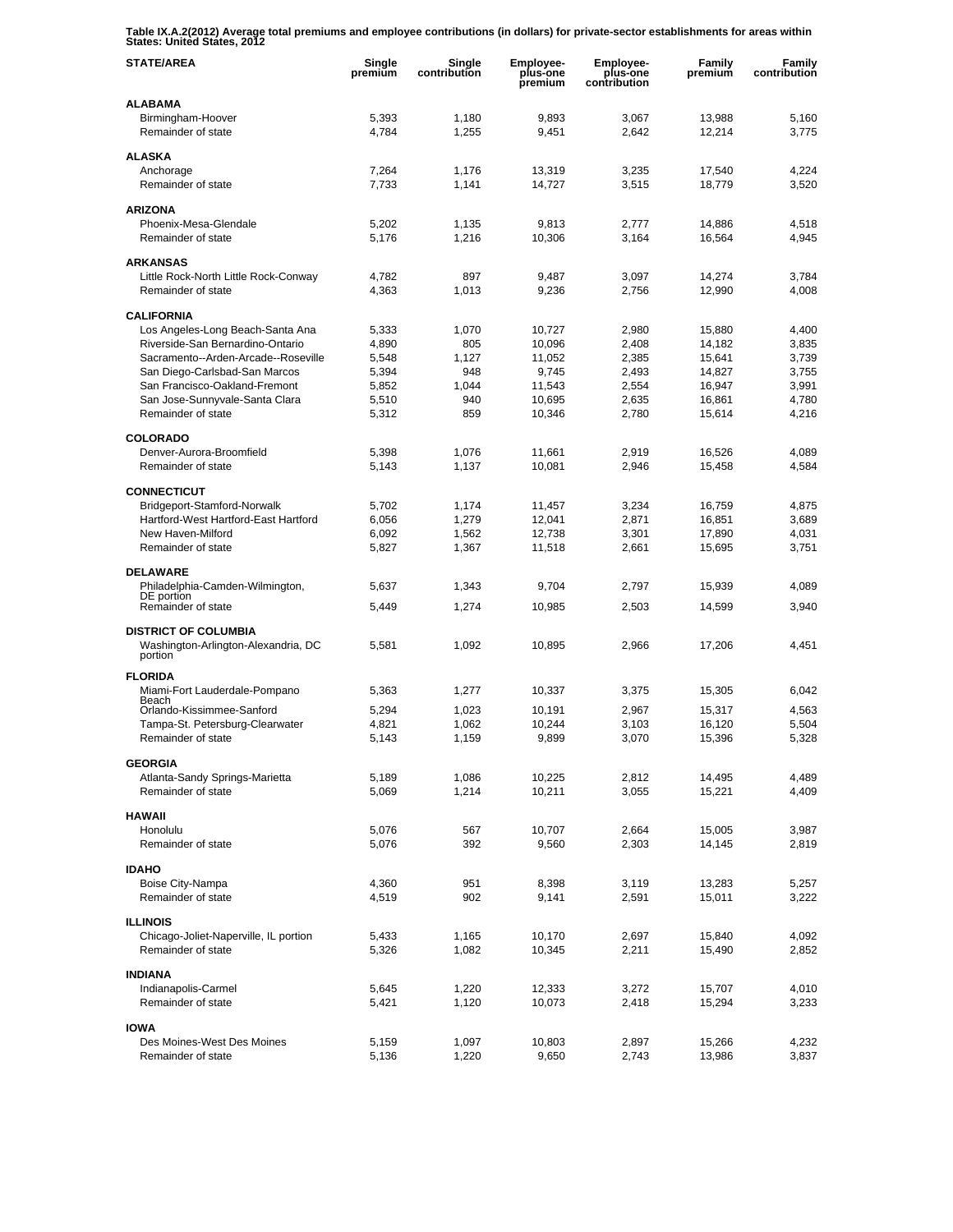**Table IX.A.2(2012) Average total premiums and employee contributions (in dollars) for private-sector establishments for areas within States: United States, 2012 (cont.)** 

| <b>STATE/AREA</b>                                       | Single<br>premium | Single<br>contribution | <b>Employee-</b><br>plus-one<br>premium | <b>Employee-</b><br>plus-one<br>contribution | Family<br>premium | Family<br>contribution |
|---------------------------------------------------------|-------------------|------------------------|-----------------------------------------|----------------------------------------------|-------------------|------------------------|
| <b>KANSAS</b>                                           |                   |                        |                                         |                                              |                   |                        |
| Kansas City, KS portion                                 | 5,555             | 1,350                  | 10,324                                  | 3,379                                        | 15,566            | 4,450                  |
| Wichita                                                 | 4,365             | 1,244                  | 8.377                                   | 2,322                                        | 12,279            | 4,327                  |
| Remainder of state                                      | 5,009             | 1,281                  | 9,298                                   | 3,025                                        | 13,862            | 4,537                  |
| <b>KENTUCKY</b>                                         |                   |                        |                                         |                                              |                   |                        |
| Louisville/Jefferson County, KY<br>portion              | 5,158             | 1,221                  | 9,850                                   | 2,804                                        | 14,573            | 3,681                  |
| Remainder of state                                      | 5,480             | 1,067                  | 10,699                                  | 2,542                                        | 16,149            | 3,831                  |
| <b>LOUISIANA</b>                                        |                   |                        |                                         |                                              |                   |                        |
| New Orleans-Metairie-Kenner                             | 5,333             | 1,191                  | 10,354                                  | 3,172                                        | 15,629            | 4,397                  |
| Remainder of state                                      | 5,404             | 1,021                  | 10,344                                  | 3,276                                        | 14.898            | 4,664                  |
|                                                         |                   |                        |                                         |                                              |                   |                        |
| <b>MAINE</b><br>Portland-South Portland-Biddeford       |                   | 978                    |                                         |                                              |                   |                        |
| Remainder of state                                      | 5,569<br>5,784    | 1,169                  | 10,519<br>10,936                        | 2,471<br>3,578                               | 15,482<br>16,872  | 3,640<br>5,420         |
|                                                         |                   |                        |                                         |                                              |                   |                        |
| <b>MARYLAND</b>                                         |                   |                        |                                         |                                              |                   |                        |
| Baltimore-Towson<br>Washington-Arlington-Alexandria,    | 5,332<br>5,334    | 1,060<br>1,183         | 10,326<br>10,076                        | 2,753<br>3,061                               | 15,217<br>15,618  | 4,200<br>4,477         |
| MD portion                                              |                   |                        |                                         |                                              |                   |                        |
| Remainder of state                                      | 4,962             | 1,206                  | 11,345                                  | $2,640*$                                     | 13.960            | 4,136                  |
| <b>MASSACHUSETTS</b>                                    |                   |                        |                                         |                                              |                   |                        |
| Boston-Cambridge-Quincy, MA                             | 6,119             | 1,467                  | 13,248                                  | 3,253                                        | 17,397            | 4,504                  |
| portion<br>Remainder of state                           | 6.125             | 1,615                  | 11,880                                  | 3,185                                        | 16,538            | 4,589                  |
|                                                         |                   |                        |                                         |                                              |                   |                        |
| <b>MICHIGAN</b>                                         |                   |                        |                                         |                                              |                   |                        |
| Detroit-Warren-Livonia<br>Remainder of state            | 5,601<br>5,211    | 1,247<br>936           | 11,244<br>10,491                        | 2,526<br>2,437                               | 14,771<br>14,179  | 3,980<br>3,231         |
|                                                         |                   |                        |                                         |                                              |                   |                        |
| <b>MINNESOTA</b>                                        |                   |                        |                                         |                                              |                   |                        |
| Minneapolis-St. Paul-Bloomington,<br>MN portion         | 5,191             | 1,298                  | 10,210                                  | 2,863                                        | 15,160            | 4,621                  |
| Remainder of state                                      | 5,694             | 1,004                  | 11,868                                  | 1,906                                        | 16,048            | 3,213                  |
| <b>MISSISSIPPI</b>                                      |                   |                        |                                         |                                              |                   |                        |
| Jackson                                                 | 4,709             | 1,064                  | 9,462                                   | 3,149                                        | 14,916            | 4,593                  |
| Remainder of state                                      | 4,714             | 1,079                  | 9,597                                   | 2,864                                        | 13,970            | 4,731                  |
| <b>MISSOURI</b>                                         |                   |                        |                                         |                                              |                   |                        |
| Kansas City, MO portion                                 | 5,159             | 1,085                  | 9,792                                   | 2,864                                        | 15,364            | 4,507                  |
| St. Louis, MO portion                                   | 5,061             | 1,355                  | 10,781                                  | 3,121                                        | 14,903            | 4,497                  |
| Remainder of state                                      | 5,255             | 877                    | 10,173                                  | 2,715                                        | 14,769            | 4,140                  |
| <b>MONTANA</b>                                          |                   |                        |                                         |                                              |                   |                        |
| <b>Billings</b>                                         | 6,218             | 738                    | 10,700                                  | 2,903                                        | 14,836            | 4,625                  |
| Remainder of state                                      | 5,444             | 808                    | 10,030                                  | 2,721                                        | 14,672            | 3,573                  |
|                                                         |                   |                        |                                         |                                              |                   |                        |
| <b>NEBRASKA</b><br>Omaha-Council Bluffs, NE portion     | 4,980             | 958                    | 10,362                                  | 2,549                                        | 14,212            | 3,412                  |
| Remainder of state                                      | 5.042             | 1,134                  | 10,375                                  | 2,537                                        | 14,705            | 3,267                  |
|                                                         |                   |                        |                                         |                                              |                   |                        |
| <b>NEVADA</b>                                           |                   |                        |                                         |                                              |                   |                        |
| Las Vegas-Paradise<br>Remainder of state                | 4,672<br>5,613    | 918<br>1,277           | 7,959<br>10,225                         | 2,131<br>2,689                               | 12,544<br>14,058  | 3,526<br>4,067         |
|                                                         |                   |                        |                                         |                                              |                   |                        |
| <b>NEW HAMPSHIRE</b>                                    |                   |                        |                                         |                                              |                   |                        |
| Boston-Cambridge-Quincy, NH<br>portion                  | 5,320             | 1,307                  | 11,639                                  | 3,505                                        | 15,864            | 5,108                  |
| Manchester-Nashua                                       | 6,115             | 1,380                  | 12,063                                  | 2,923                                        | 17,105            | 4,392                  |
| Remainder of state                                      | 5,724             | 1,119                  | 12,813                                  | 2,850                                        | 16,340            | 4,025                  |
| <b>NEW JERSEY</b>                                       |                   |                        |                                         |                                              |                   |                        |
| New York-Northern New Jersey-Long                       | 5,804             | 1,216                  | 11,137                                  | 2,839                                        | 17,189            | 4,300                  |
| Island, NJ portion<br>Remainder of state                | 5,940             | 1,246                  | 11,127                                  | 2,752                                        | 16,212            | 3,913                  |
|                                                         |                   |                        |                                         |                                              |                   |                        |
| <b>NEW MEXICO</b>                                       |                   |                        | 9,544                                   |                                              |                   |                        |
| Albuquerque<br>Remainder of state                       | 4,875<br>5,172    | 1,189<br>1,241         | 11,084                                  | 2,889<br>3,196                               | 15,499<br>16,178  | 4,108<br>4,622         |
|                                                         |                   |                        |                                         |                                              |                   |                        |
| <b>NEW YORK</b>                                         |                   |                        |                                         |                                              |                   |                        |
| New York-Northern New Jersey-Long<br>Island, NY portion | 6,442             | 1,230                  | 12,647                                  | 2,684                                        | 18,289            | 4,611                  |
| Remainder of state                                      | 5,331             | 1,295                  | 10,909                                  | 2,630                                        | 14,916            | 3,814                  |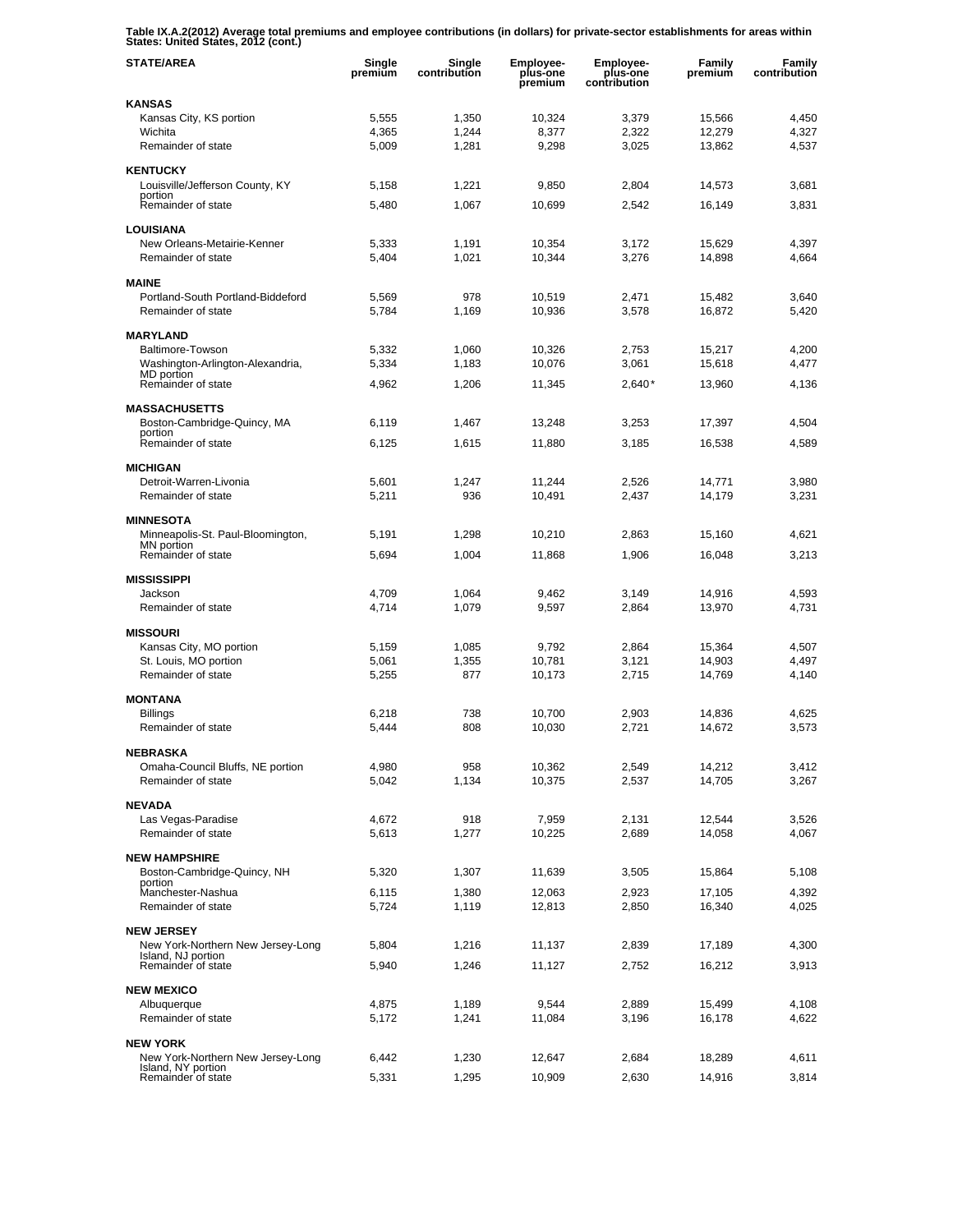**Table IX.A.2(2012) Average total premiums and employee contributions (in dollars) for private-sector establishments for areas within States: United States, 2012 (cont.)** 

| <b>STATE/AREA</b>                                                       | Single<br>premium | Single<br>contribution | Employee-<br>plus-one<br>premium | Employee-<br>plus-one<br>contribution | Family<br>premium | Family<br>contribution |
|-------------------------------------------------------------------------|-------------------|------------------------|----------------------------------|---------------------------------------|-------------------|------------------------|
| <b>NORTH CAROLINA</b>                                                   |                   |                        |                                  |                                       |                   |                        |
| Charlotte-Gastonia-Rock Hill, NC<br>portion                             | 5,092             | 1,133                  | 10,864                           | 2,920                                 | 16,036            | 3,967                  |
| Remainder of state                                                      | 5,755             | 964                    | 10,389                           | 2,848                                 | 15,440            | 4,746                  |
| <b>NORTH DAKOTA</b>                                                     |                   |                        |                                  |                                       |                   |                        |
| Fargo, ND portion<br>Remainder of state                                 | 5,169<br>5,496    | 935<br>994             | 9,692<br>10,215                  | 2,779<br>3,253                        | 14,379<br>14,333  | 3,776<br>3,795         |
|                                                                         |                   |                        |                                  |                                       |                   |                        |
| OHIO                                                                    |                   |                        |                                  |                                       |                   |                        |
| Cincinnati-Middletown, OH portion<br>Cleveland-Elyria-Mentor            | 4,716<br>4,857    | 1,372<br>1,112         | 10,641<br>9,678                  | 2,940<br>2,584                        | 13,278<br>14,897  | 4,116<br>3,844         |
| Columbus                                                                | 5,957             | 1,658                  | 12,010                           | 4,330                                 | 17,043            | 6,599                  |
| Remainder of state                                                      | 4,976             | 1,056                  | 10,484                           | 2,180                                 | 15,636            | 2,781                  |
| <b>OKLAHOMA</b>                                                         |                   |                        |                                  |                                       |                   |                        |
| Oklahoma City                                                           | 4,870             | 1,059                  | 9,685                            | 2,590                                 | 12,625            | 4,099                  |
| Tulsa                                                                   | 4,784             | 1,236                  | 9,693                            | 3,091                                 | 14,273            | 4,453                  |
| Remainder of state                                                      | 4,914             | 959                    | 10,205                           | 2,439                                 | 13,721            | 3,624                  |
| <b>OREGON</b>                                                           |                   |                        |                                  |                                       |                   |                        |
| Portland-Vancouver-Hillsboro, OR<br>portion                             | 5,212             | 888                    | 10,762                           | 2,786                                 | 15,971            | 3,747                  |
| Remainder of state                                                      | 5,763             | 778                    | 10,505                           | 2,439                                 | 14,825            | 3,984                  |
| <b>PENNSYLVANIA</b>                                                     |                   |                        |                                  |                                       |                   |                        |
| Philadelphia-Camden-Wilmington,<br>PA portion                           | 5,923             | 1,152                  | 11,524                           | 2.995                                 | 16,973            | 4,127                  |
| Pittsburgh                                                              | 5,003             | 998                    | 11,089                           | 2,464                                 | 13,786            | 3,006                  |
| Remainder of state                                                      | 5,134             | 1,021                  | 10,659                           | 2,639                                 | 14,768            | 3,443                  |
| <b>RHODE ISLAND</b><br>Providence-New Bedford-Fall River,<br>RI portion | 5,870             | 1,335                  | 11,466                           | 3,062                                 | 15,863            | 4,801                  |
| <b>SOUTH CAROLINA</b>                                                   |                   |                        |                                  |                                       |                   |                        |
| Columbia                                                                | 5,490             | 1,226                  | 10,225                           | 3,641                                 | 14,438            | 4,945                  |
| Remainder of state                                                      | 5,022             | 1,134                  | 10,334                           | 3,033                                 | 14,255            | 4,115                  |
| <b>SOUTH DAKOTA</b>                                                     |                   |                        |                                  |                                       |                   |                        |
| Sioux Falls                                                             | 5,533             | 1,286                  | 11,992                           | 3,495                                 | 16,059            | 4,959                  |
| Remainder of state                                                      | 5,315             | 1,159                  | 11,030                           | 2,808                                 | 14,130            | 4,245                  |
| <b>TENNESSEE</b>                                                        |                   |                        |                                  |                                       |                   |                        |
| Memphis, TN portion                                                     | 5,750             | 1,046                  | 10,892                           | 2,327                                 | 15,805            | 3,818                  |
| Nashville-Davidson--Murfreesboro--Franklin<br>Remainder of state        | 5,089<br>4,789    | 1,064<br>1,025         | 10,472<br>9,270                  | 2,659<br>2,636                        | 15,214<br>14,208  | 4,731<br>4,278         |
|                                                                         |                   |                        |                                  |                                       |                   |                        |
| <b>TEXAS</b><br>Dallas-Fort Worth-Arlington                             | 4.916             | 925                    | 10,180                           | 2.703                                 | 14,326            | 4,136                  |
| Houston-Sugar Land-Baytown                                              | 5,499             | 1,178                  | 11,464                           | 3,486                                 | 16,121            | 4,780                  |
| San Antonio-New Braunfels                                               | 4,669             | 1,103                  | 8,375                            | 3,192                                 | 14,732            | 5,784                  |
| Remainder of state                                                      | 5,179             | 974                    | 10,368                           | 3,143                                 | 14,004            | 4,460                  |
| <b>UTAH</b>                                                             |                   |                        |                                  |                                       |                   |                        |
| Ogden-Clearfield                                                        | 4,991             | 917                    | 10,016                           | 3,392                                 | 14,881            | 4,785                  |
| Provo-Orem                                                              | 4,878             | 1,067                  | 10,839                           | 2,785                                 | 14,452            | 3,861                  |
| Salt Lake City<br>Remainder of state                                    | 5,113<br>5,699    | 1,117<br>1,392         | 9,969<br>10,400                  | 2,616<br>2,312                        | 14,848<br>13,744  | 4,389<br>3,604         |
|                                                                         |                   |                        |                                  |                                       |                   |                        |
| <b>VERMONT</b><br>Burlington-South Burlington                           | 5,273             | 1,062                  | 9,966                            | 2,702                                 | 14,580            | 3,766                  |
| Remainder of state                                                      | 5,848             | 1,398                  | 11,714                           | 3,211                                 | 15,704            | 4,498                  |
| <b>VIRGINIA</b>                                                         |                   |                        |                                  |                                       |                   |                        |
| Virginia Beach-Norfolk-Newport                                          | 5,239             | 1,327                  | 10,144                           | 2,660                                 | 14,482            | 4,430                  |
| News, VA portion<br>Washington-Arlington-Alexandria, VA                 | 5,465             | 1,240                  | 11,033                           | 3,365                                 | 16,514            | 5,116                  |
| portion<br>Remainder of state                                           | 5,223             | 1,218                  | 10,017                           | 2,897                                 | 15,167            | 5,029                  |
|                                                                         |                   |                        |                                  |                                       |                   |                        |
| <b>WASHINGTON</b><br>Seattle-Tacoma-Bellevue                            | 5,294             | 781                    | 10,370                           | 2,555                                 | 15,730            | 4,031                  |
| Remainder of state                                                      | 5,467             | 1,005                  | 10,711                           | 3,711                                 | 16,881            | 5,058                  |
| <b>WEST VIRGINIA</b>                                                    |                   |                        |                                  |                                       |                   |                        |
| Charleston                                                              | 5,198             | 1,121                  | 10,011                           | 2,683                                 | 15,485            | 3,758                  |
| Remainder of state                                                      | 6,140             | 1,104                  | 12,053                           | 2,305                                 | 15,669            | 4,071                  |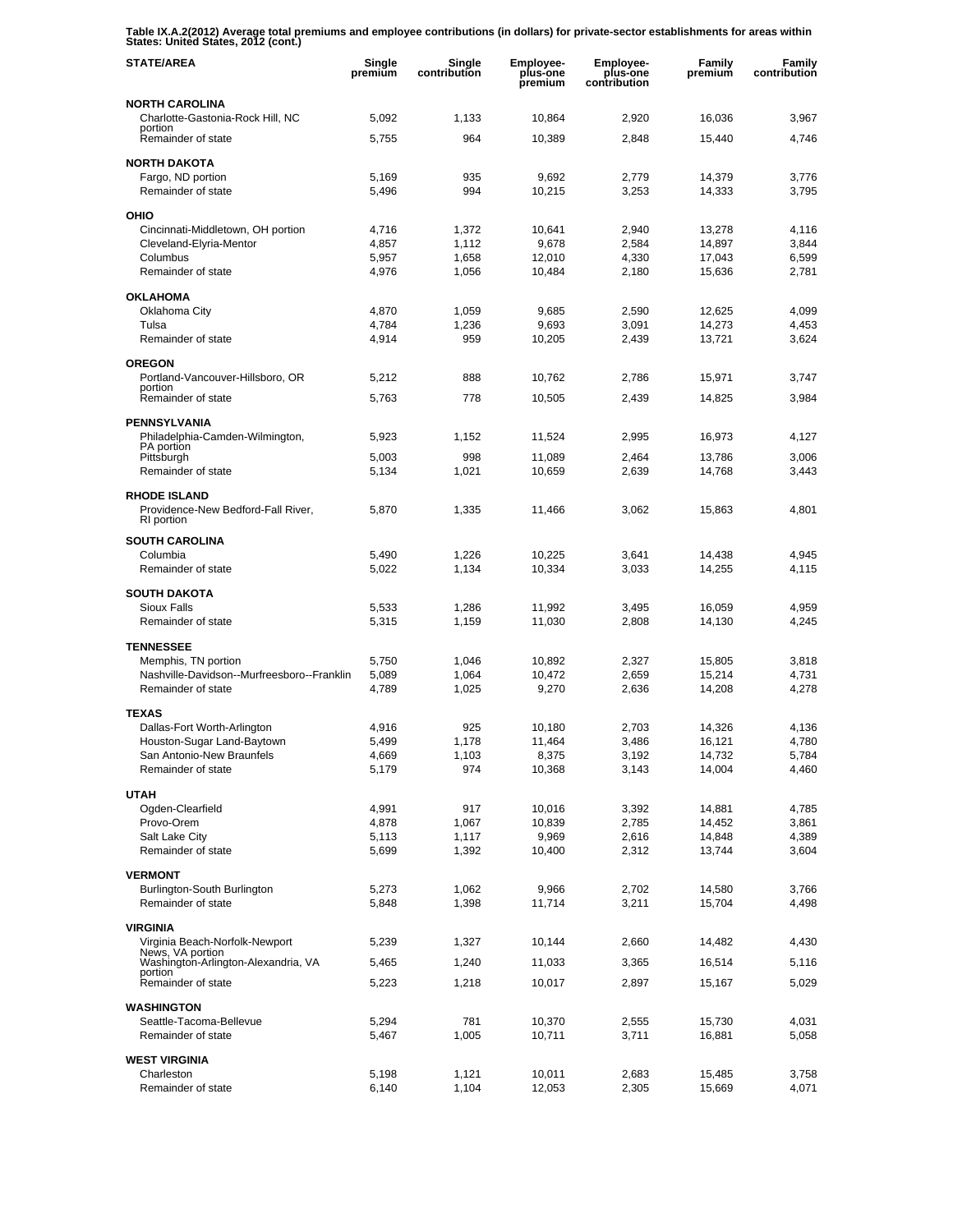**Table IX.A.2(2012) Average total premiums and employee contributions (in dollars) for private-sector establishments for areas within States: United States, 2012 (cont.)** 

| <b>STATE/AREA</b>             | Single<br>premium | Sinale<br>contribution | <b>Employee-</b><br>plus-one<br>premium | <b>Employee-</b><br>plus-one<br>contribution | Family<br>premium | Family<br>contribution |
|-------------------------------|-------------------|------------------------|-----------------------------------------|----------------------------------------------|-------------------|------------------------|
| <b>WISCONSIN</b>              |                   |                        |                                         |                                              |                   |                        |
| Milwaukee-Waukesha-West Allis | 5.670             | 1,255                  | 10.539                                  | 3.180                                        | 17.115            | 4.615                  |
| Remainder of state            | 5.765             | 1.279                  | 11.364                                  | 2.527                                        | 15.947            | 3.694                  |
| <b>WYOMING</b>                |                   |                        |                                         |                                              |                   |                        |
| Cheyenne                      | 5.791             | 796                    | 12.358                                  | 3.722                                        | 15.733            | 4.456                  |
| Remainder of state            | 5.872             | 1.114                  | 11.322                                  | 2.611                                        | 15.585            | 3.874                  |

Source: Agency for Healthcare Research and Quality, Center for Financing, Access and Cost Trends. 2012 Medical Expenditure Panel Survey-Insurance Component.

Note: Definition of each area can be found in the Technical Notes and Survey Documentation.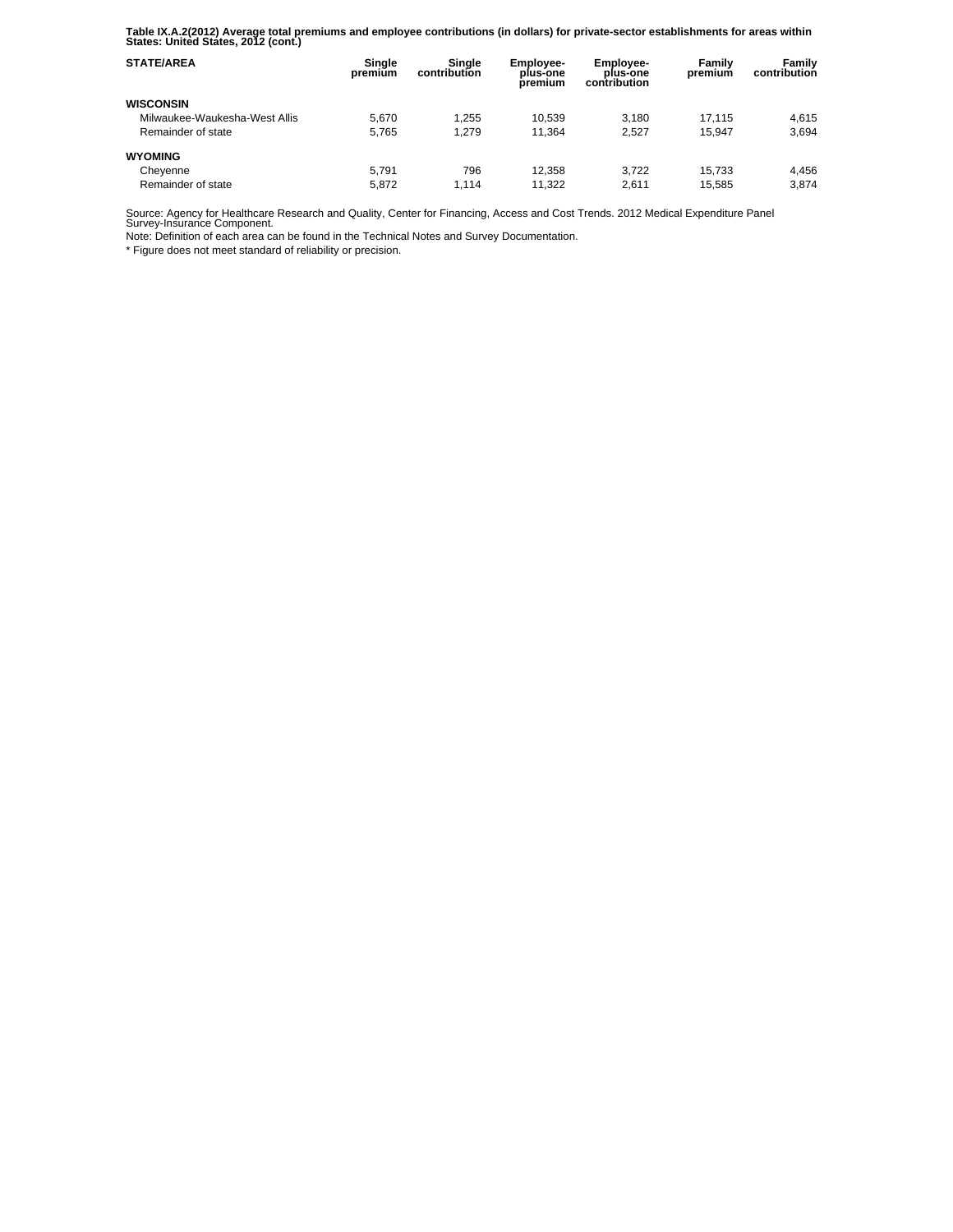**Table IX.A.2(2012) Standard errors for average total premiums and employee contributions (in dollars) for private-sector establishments for areas within States: United States, 2012** 

| <b>STATE/AREA</b>                                     | Single<br>premium | Single<br>contribution | <b>Employee-</b><br>plus-one<br>premium | <b>Employee-</b><br>plus-one<br>contribution | Family<br>premium | Family<br>contribution |
|-------------------------------------------------------|-------------------|------------------------|-----------------------------------------|----------------------------------------------|-------------------|------------------------|
| <b>ALABAMA</b>                                        |                   |                        |                                         |                                              |                   |                        |
| Birmingham-Hoover                                     | 153               | 150                    | 398                                     | 208                                          | 420               | 499                    |
| Remainder of state                                    | 157               | 115                    | 329                                     | 206                                          | 741               | 458                    |
| <b>ALASKA</b>                                         |                   |                        |                                         |                                              |                   |                        |
| Anchorage                                             | 270               | 144                    | 437                                     | 413                                          | 432               | 388                    |
| Remainder of state                                    | 436               | 278                    | 1,247                                   | 424                                          | 1,627             | 527                    |
| <b>ARIZONA</b>                                        |                   |                        |                                         |                                              |                   |                        |
| Phoenix-Mesa-Glendale                                 | 179               | 75                     | 345                                     | 163                                          | 459               | 331                    |
| Remainder of state                                    | 303               | 153                    | 814                                     | 264                                          | 969               | 547                    |
| <b>ARKANSAS</b>                                       |                   |                        |                                         |                                              |                   |                        |
| Little Rock-North Little Rock-Conway                  | 206               | 125                    | 415                                     | 345                                          | 652               | 610                    |
| Remainder of state                                    | 167               | 76                     | 276                                     | 118                                          | 550               | 237                    |
|                                                       |                   |                        |                                         |                                              |                   |                        |
| <b>CALIFORNIA</b><br>Los Angeles-Long Beach-Santa Ana | 70                | 51                     | 136                                     | 145                                          | 337               | 253                    |
| Riverside-San Bernardino-Ontario                      | 360               | 141                    | 839                                     | 365                                          | 1,083             | 321                    |
| Sacramento--Arden-Arcade--Roseville                   | 257               | 185                    | 584                                     | 405                                          | 588               | 270                    |
| San Diego-Carlsbad-San Marcos                         | 180               | 167                    | 431                                     | 330                                          | 1.053             | 793                    |
| San Francisco-Oakland-Fremont                         | 122               | 81                     | 396                                     | 209                                          | 729               | 343                    |
| San Jose-Sunnyvale-Santa Clara                        | 252               | 135                    | 466                                     | 219                                          | 836               | 631                    |
| Remainder of state                                    | 195               | 82                     | 338                                     | 276                                          | 401               | 482                    |
| <b>COLORADO</b>                                       |                   |                        |                                         |                                              |                   |                        |
| Denver-Aurora-Broomfield                              | 168               | 84                     | 380                                     | 185                                          | 826               | 385                    |
| Remainder of state                                    | 213               | 86                     | 443                                     | 172                                          | 603               | 390                    |
|                                                       |                   |                        |                                         |                                              |                   |                        |
| <b>CONNECTICUT</b><br>Bridgeport-Stamford-Norwalk     | 305               | 92                     | 899                                     | 368                                          | 881               | 441                    |
| Hartford-West Hartford-East Hartford                  | 248               | 79                     | 244                                     | 241                                          | 308               | 283                    |
| New Haven-Milford                                     | 371               | 193                    | 684                                     | 474                                          | 941               | 453                    |
| Remainder of state                                    | 250               | 144                    | 1,394                                   | 540                                          | 708               | 560                    |
|                                                       |                   |                        |                                         |                                              |                   |                        |
| <b>DELAWARE</b><br>Philadelphia-Camden-Wilmington,    | 143               | 122                    | 201                                     | 267                                          | 425               | 474                    |
| DE portion                                            |                   |                        |                                         |                                              |                   |                        |
| Remainder of state                                    | 233               | 139                    | 805                                     | 366                                          | 1,147             | 383                    |
| <b>DISTRICT OF COLUMBIA</b>                           |                   |                        |                                         |                                              |                   |                        |
| Washington-Arlington-Alexandria, DC                   | 77                | 56                     | 285                                     | 157                                          | 246               | 239                    |
| portion                                               |                   |                        |                                         |                                              |                   |                        |
| <b>FLORIDA</b>                                        |                   |                        |                                         |                                              |                   |                        |
| Miami-Fort Lauderdale-Pompano<br>Beach                | 85                | 59                     | 296                                     | 248                                          | 518               | 531                    |
| Orlando-Kissimmee-Sanford                             | 192               | 79                     | 369                                     | 358                                          | 497               | 581                    |
| Tampa-St. Petersburg-Clearwater                       | 384               | 117                    | 423                                     | 300                                          | 773               | 576                    |
| Remainder of state                                    | 128               | 67                     | 314                                     | 107                                          | 507               | 437                    |
| <b>GEORGIA</b>                                        |                   |                        |                                         |                                              |                   |                        |
| Atlanta-Sandy Springs-Marietta                        | 237               | 59                     | 451                                     | 190                                          | 352               | 314                    |
| Remainder of state                                    | 250               | 57                     | 530                                     | 252                                          | 798               | 338                    |
| <b>HAWAII</b>                                         |                   |                        |                                         |                                              |                   |                        |
| Honolulu                                              | 126               | 50                     | 248                                     | 213                                          | 277               | 229                    |
| Remainder of state                                    | 153               | 41                     | 327                                     | 219                                          | 493               | 312                    |
|                                                       |                   |                        |                                         |                                              |                   |                        |
| <b>IDAHO</b>                                          |                   |                        |                                         |                                              |                   |                        |
| Boise City-Nampa                                      | 207               | 137                    | 480                                     | 304                                          | 1,064             | 795                    |
| Remainder of state                                    | 137               | 98                     | 524                                     | 263                                          | 1,029             | 351                    |
| <b>ILLINOIS</b>                                       |                   |                        |                                         |                                              |                   |                        |
| Chicago-Joliet-Naperville, IL portion                 | 111               | 57                     | 255                                     | 117                                          | 340               | 99                     |
| Remainder of state                                    | 130               | 139                    | 426                                     | 226                                          | 616               | 405                    |
| <b>INDIANA</b>                                        |                   |                        |                                         |                                              |                   |                        |
| Indianapolis-Carmel                                   | 263               | 115                    | 571                                     | 385                                          | 505               | 451                    |
| Remainder of state                                    | 134               | 91                     | 271                                     | 250                                          | 486               | 288                    |
|                                                       |                   |                        |                                         |                                              |                   |                        |
| <b>IOWA</b><br>Des Moines-West Des Moines             | 237               | 91                     | 482                                     | 287                                          | 317               | 313                    |
| Remainder of state                                    | 151               | 74                     | 413                                     | 83                                           | 340               | 203                    |
|                                                       |                   |                        |                                         |                                              |                   |                        |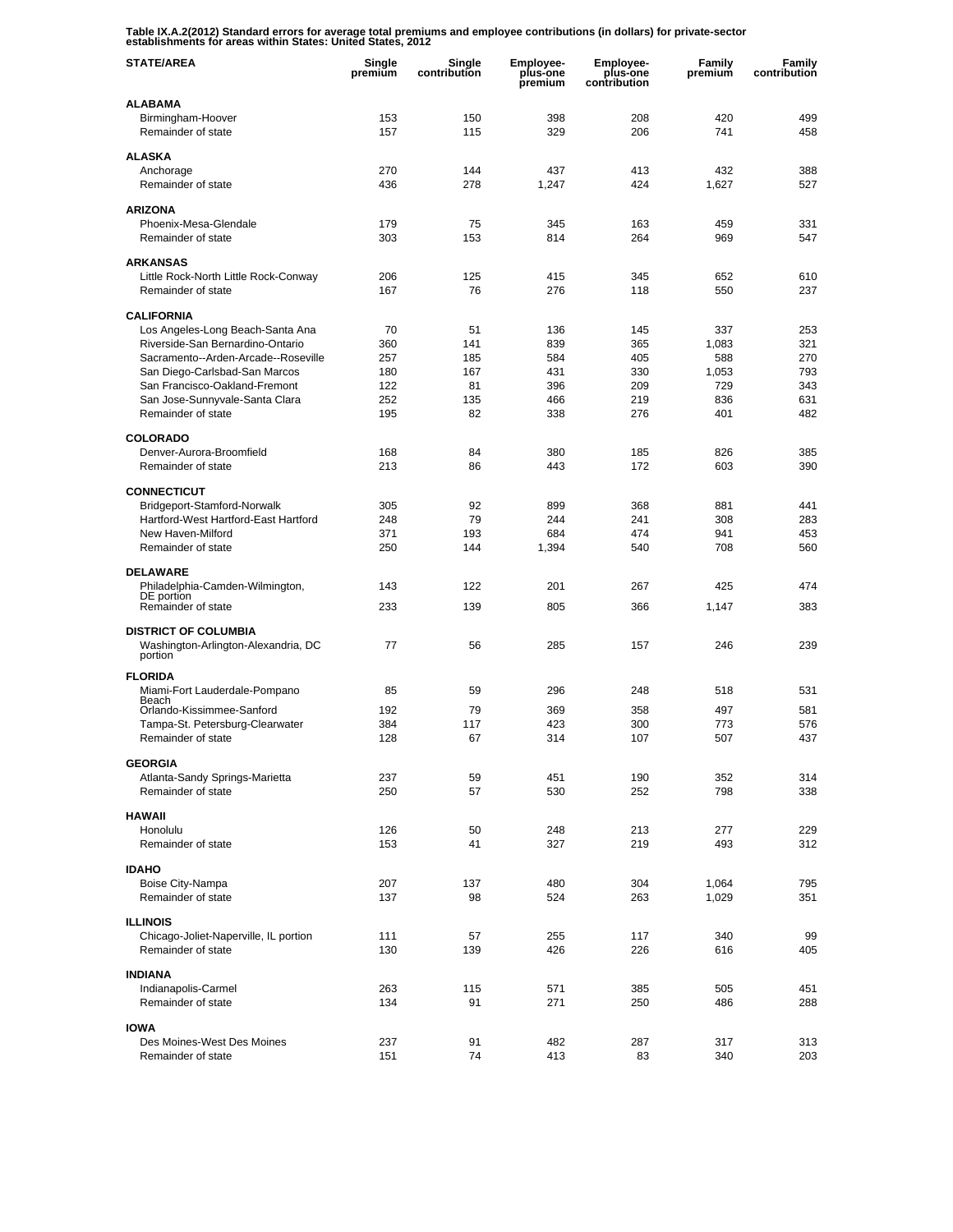**Table IX.A.2(2012) Standard errors for average total premiums and employee contributions (in dollars) for private-sector establishments for areas within States: United States, 2012 (cont.)** 

| <b>STATE/AREA</b>                                      | Single<br>premium | Single<br>contribution | <b>Employee-</b><br>plus-one<br>premium | <b>Employee-</b><br>plus-one<br>contribution | <b>Family</b><br>premium | Family<br>contribution |
|--------------------------------------------------------|-------------------|------------------------|-----------------------------------------|----------------------------------------------|--------------------------|------------------------|
| <b>KANSAS</b>                                          |                   |                        |                                         |                                              |                          |                        |
| Kansas City, KS portion                                | 204               | 175                    | 381                                     | 273                                          | 649                      | 588                    |
| Wichita<br>Remainder of state                          | 239<br>151        | 101<br>78              | 303<br>457                              | 172<br>174                                   | 456<br>696               | 480<br>352             |
| <b>KENTUCKY</b>                                        |                   |                        |                                         |                                              |                          |                        |
| Louisville/Jefferson County, KY                        | 348               | 141                    | 298                                     | 270                                          | 883                      | 658                    |
| portion<br>Remainder of state                          | 217               | 76                     | 381                                     | 154                                          | 462                      | 340                    |
| <b>LOUISIANA</b>                                       |                   |                        |                                         |                                              |                          |                        |
| New Orleans-Metairie-Kenner                            | 452               | 148                    | 1,155                                   | 475                                          | 957                      | 602                    |
| Remainder of state                                     | 268               | 85                     | 296                                     | 181                                          | 654                      | 353                    |
| <b>MAINE</b>                                           |                   |                        |                                         |                                              |                          |                        |
| Portland-South Portland-Biddeford                      | 199               | 85                     | 254                                     | 159                                          | 1,098                    | 474                    |
| Remainder of state                                     | 175               | 64                     | 529                                     | 221                                          | 536                      | 355                    |
| <b>MARYLAND</b>                                        |                   |                        |                                         |                                              |                          |                        |
| Baltimore-Towson                                       | 141               | 86                     | 319                                     | 192                                          | 488                      | 231                    |
| Washington-Arlington-Alexandria,<br>MD portion         | 140               | 89                     | 610                                     | 362                                          | 635                      | 290                    |
| Remainder of state                                     | 137               | 118                    | 1,796                                   | 810*                                         | 892                      | 836                    |
| <b>MASSACHUSETTS</b>                                   |                   |                        |                                         |                                              |                          |                        |
| Boston-Cambridge-Quincy, MA                            | 172               | 63                     | 419                                     | 227                                          | 324                      | 138                    |
| portion<br>Remainder of state                          | 199               | 141                    | 484                                     | 273                                          | 483                      | 238                    |
| <b>MICHIGAN</b>                                        |                   |                        |                                         |                                              |                          |                        |
| Detroit-Warren-Livonia                                 | 194               | 102                    | 589                                     | 242                                          | 709                      | 267                    |
| Remainder of state                                     | 162               | 64                     | 280                                     | 188                                          | 287                      | 153                    |
| <b>MINNESOTA</b>                                       |                   |                        |                                         |                                              |                          |                        |
| Minneapolis-St. Paul-Bloomington,                      | 125               | 137                    | 277                                     | 248                                          | 402                      | 335                    |
| MN portion<br>Remainder of state                       | 274               | 75                     | 665                                     | 247                                          | 553                      | 304                    |
| <b>MISSISSIPPI</b>                                     |                   |                        |                                         |                                              |                          |                        |
| Jackson                                                | 238               | 109                    | 457                                     | 287                                          | 501                      | 431                    |
| Remainder of state                                     | 220               | 55                     | 653                                     | 227                                          | 543                      | 410                    |
| <b>MISSOURI</b>                                        |                   |                        |                                         |                                              |                          |                        |
| Kansas City, MO portion                                | 187               | 136                    | 162                                     | 457                                          | 706                      | 448                    |
| St. Louis, MO portion                                  | 127               | 213                    | 472                                     | 302                                          | 585                      | 398                    |
| Remainder of state                                     | 259               | 113                    | 481                                     | 269                                          | 528                      | 343                    |
| <b>MONTANA</b>                                         |                   |                        |                                         |                                              |                          |                        |
| <b>Billings</b>                                        | 511               | 155                    | 1,667                                   | 564                                          | 1,865                    | 833                    |
| Remainder of state                                     | 178               | 117                    | 458                                     | 210                                          | 474                      | 326                    |
| <b>NEBRASKA</b>                                        |                   |                        |                                         |                                              |                          |                        |
| Omaha-Council Bluffs, NE portion<br>Remainder of state | 237<br>260        | 119<br>216             | 282<br>571                              | 253<br>248                                   | 611<br>632               | 365<br>183             |
|                                                        |                   |                        |                                         |                                              |                          |                        |
| <b>NEVADA</b>                                          |                   |                        |                                         |                                              |                          |                        |
| Las Vegas-Paradise<br>Remainder of state               | 141<br>311        | 111<br>173             | 479<br>610                              | 335<br>451                                   | 673<br>679               | 496<br>744             |
|                                                        |                   |                        |                                         |                                              |                          |                        |
| <b>NEW HAMPSHIRE</b><br>Boston-Cambridge-Quincy, NH    | 269               | 125                    | 725                                     | 385                                          | 806                      | 657                    |
| portion                                                |                   |                        |                                         |                                              |                          |                        |
| Manchester-Nashua<br>Remainder of state                | 221<br>464        | 110<br>172             | 499<br>1,103                            | 354<br>328                                   | 527<br>1,552             | 507<br>346             |
|                                                        |                   |                        |                                         |                                              |                          |                        |
| <b>NEW JERSEY</b><br>New York-Northern New Jersey-Long | 176               | 70                     | 404                                     | 240                                          | 416                      | 233                    |
| Island, NJ portion<br>Remainder of state               | 211               | 113                    | 264                                     | 187                                          | 428                      | 329                    |
|                                                        |                   |                        |                                         |                                              |                          |                        |
| <b>NEW MEXICO</b>                                      | 162               | 164                    | 314                                     | 238                                          | 933                      | 327                    |
| Albuquerque<br>Remainder of state                      | 186               | 153                    | 587                                     | 317                                          | 963                      | 778                    |
|                                                        |                   |                        |                                         |                                              |                          |                        |
| <b>NEW YORK</b><br>New York-Northern New Jersey-Long   | 230               | 66                     | 364                                     | 104                                          | 524                      | 228                    |
| Island, NY portion                                     |                   |                        |                                         |                                              | 321                      |                        |
| Remainder of state                                     | 94                | 64                     | 269                                     | 159                                          |                          | 107                    |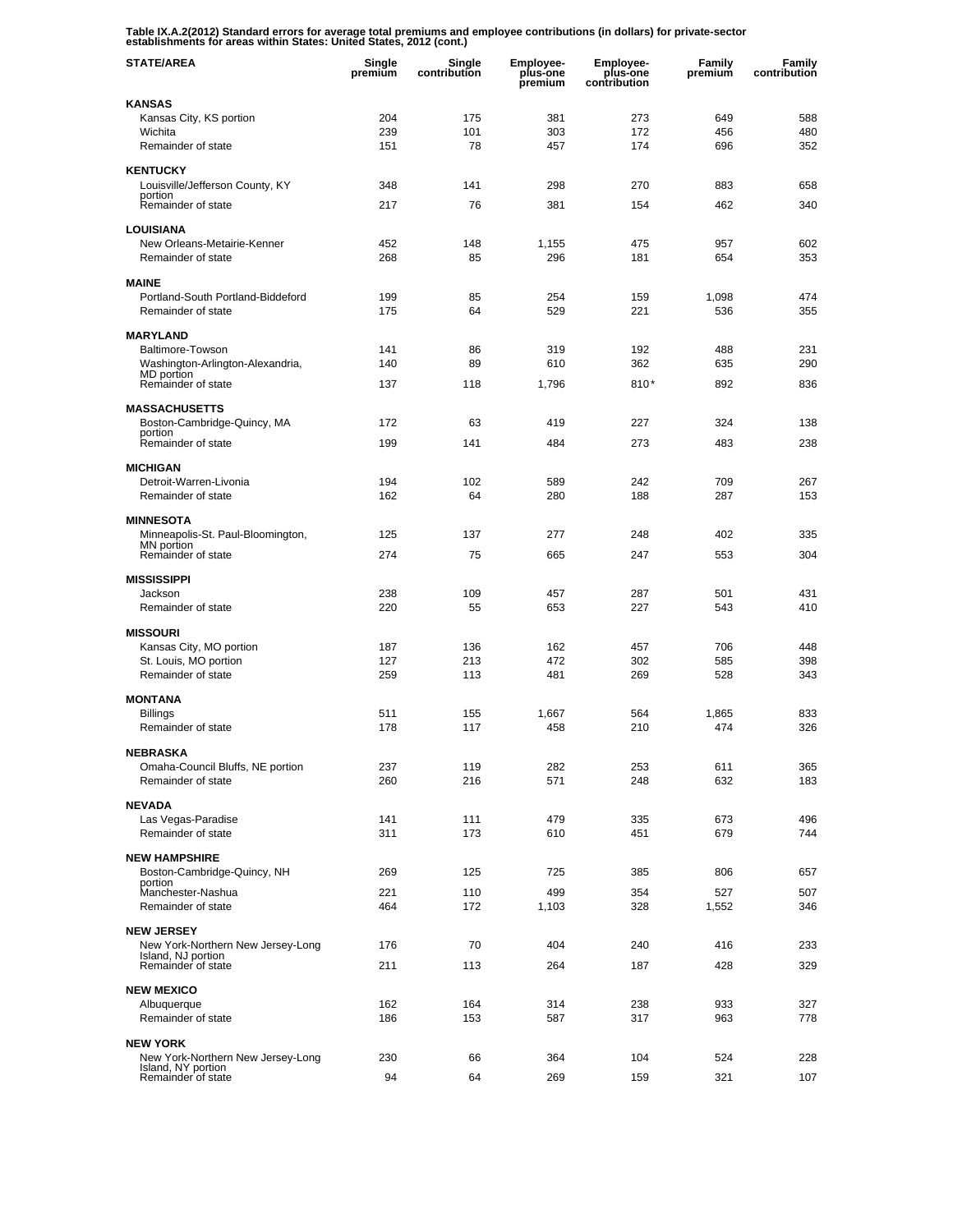**Table IX.A.2(2012) Standard errors for average total premiums and employee contributions (in dollars) for private-sector establishments for areas within States: United States, 2012 (cont.)** 

| <b>STATE/AREA</b>                                       | Single<br>premium | Single<br>contribution | <b>Employee-</b><br>plus-one<br>premium | <b>Employee-</b><br>plus-one<br>contribution | Family<br>premium | Family<br>contribution |
|---------------------------------------------------------|-------------------|------------------------|-----------------------------------------|----------------------------------------------|-------------------|------------------------|
| <b>NORTH CAROLINA</b>                                   |                   |                        |                                         |                                              |                   |                        |
| Charlotte-Gastonia-Rock Hill, NC<br>portion             | 124               | 128                    | 571                                     | 229                                          | 521               | 361                    |
| Remainder of state                                      | 387               | 111                    | 301                                     | 165                                          | 447               | 275                    |
| <b>NORTH DAKOTA</b>                                     |                   |                        |                                         |                                              |                   |                        |
| Fargo, ND portion                                       | 120               | 154                    | 286                                     | 337                                          | 320               | 376                    |
| Remainder of state                                      | 297               | 90                     | 673                                     | 507                                          | 659               | 452                    |
| OHIO                                                    |                   |                        |                                         |                                              |                   |                        |
| Cincinnati-Middletown, OH portion                       | 273               | 114                    | 816                                     | 227                                          | 1,089             | 486                    |
| Cleveland-Elyria-Mentor                                 | 310               | 134                    | 542                                     | 622                                          | 904               | 529                    |
| Columbus<br>Remainder of state                          | 378<br>185        | 206<br>62              | 1.673<br>282                            | 749<br>192                                   | 2,350<br>613      | 933<br>404             |
|                                                         |                   |                        |                                         |                                              |                   |                        |
| <b>OKLAHOMA</b>                                         |                   |                        |                                         |                                              |                   |                        |
| Oklahoma City<br>Tulsa                                  | 253<br>102        | 81<br>115              | 394<br>332                              | 134<br>261                                   | 803<br>497        | 370<br>379             |
| Remainder of state                                      | 158               | 216                    | 535                                     | 493                                          | 561               | 909                    |
|                                                         |                   |                        |                                         |                                              |                   |                        |
| <b>OREGON</b>                                           |                   | 88                     | 401                                     |                                              | 750               | 340                    |
| Portland-Vancouver-Hillsboro, OR<br>portion             | 139               |                        |                                         | 184                                          |                   |                        |
| Remainder of state                                      | 212               | 162                    | 329                                     | 276                                          | 900               | 693                    |
| PENNSYLVANIA                                            |                   |                        |                                         |                                              |                   |                        |
| Philadelphia-Camden-Wilmington,                         | 244               | 63                     | 431                                     | 186                                          | 817               | 222                    |
| PA portion<br>Pittsburgh                                | 203               | 136                    | 487                                     | 225                                          | 681               | 372                    |
| Remainder of state                                      | 112               | 62                     | 259                                     | 286                                          | 352               | 336                    |
| <b>RHODE ISLAND</b>                                     |                   |                        |                                         |                                              |                   |                        |
| Providence-New Bedford-Fall River,<br>RI portion        | 124               | 47                     | 358                                     | 232                                          | 583               | 480                    |
| <b>SOUTH CAROLINA</b>                                   |                   |                        |                                         |                                              |                   |                        |
| Columbia                                                | 698               | 216                    | 1,229                                   | 515                                          | 772               | 528                    |
| Remainder of state                                      | 132               | 59                     | 525                                     | 189                                          | 546               | 306                    |
| <b>SOUTH DAKOTA</b>                                     |                   |                        |                                         |                                              |                   |                        |
| <b>Sioux Falls</b>                                      | 173               | 107                    | 626                                     | 277                                          | 539               | 434                    |
| Remainder of state                                      | 182               | 80                     | 432                                     | 226                                          | 574               | 255                    |
| <b>TENNESSEE</b>                                        |                   |                        |                                         |                                              |                   |                        |
| Memphis, TN portion                                     | 133               | 109                    | 445                                     | 364                                          | 654               | 763                    |
| Nashville-Davidson--Murfreesboro--Franklin              | 184               | 113                    | 412                                     | 466                                          | 571               | 569                    |
| Remainder of state                                      | 144               | 32                     | 285                                     | 199                                          | 268               | 233                    |
| <b>TEXAS</b>                                            |                   |                        |                                         |                                              |                   |                        |
| Dallas-Fort Worth-Arlington                             | 163               | 36                     | 372                                     | 180                                          | 419               | 271                    |
| Houston-Sugar Land-Baytown                              | 181<br>200        | 74<br>91               | 497                                     | 197                                          | 756<br>908        | 269<br>628             |
| San Antonio-New Braunfels<br>Remainder of state         | 263               | 70                     | 650<br>623                              | 358<br>195                                   | 831               | 369                    |
|                                                         |                   |                        |                                         |                                              |                   |                        |
| <b>UTAH</b>                                             |                   |                        |                                         |                                              |                   |                        |
| Ogden-Clearfield<br>Provo-Orem                          | 367<br>458        | 173<br>180             | 1,291<br>1,381                          | 885<br>353                                   | 1,466<br>1,628    | 705<br>478             |
| Salt Lake City                                          | 154               | 89                     | 336                                     | 158                                          | 310               | 333                    |
| Remainder of state                                      | 355               | 141                    | 530                                     | 300                                          | 977               | 465                    |
| <b>VERMONT</b>                                          |                   |                        |                                         |                                              |                   |                        |
| Burlington-South Burlington                             | 272               | 123                    | 856                                     | 186                                          | 870               | 235                    |
| Remainder of state                                      | 275               | 67                     | 507                                     | 240                                          | 788               | 280                    |
| <b>VIRGINIA</b>                                         |                   |                        |                                         |                                              |                   |                        |
| Virginia Beach-Norfolk-Newport                          | 166               | 105                    | 471                                     | 251                                          | 531               | 377                    |
| News, VA portion<br>Washington-Arlington-Alexandria, VA | 210               | 92                     | 412                                     | 214                                          | 628               | 299                    |
| portion                                                 |                   |                        |                                         |                                              |                   |                        |
| Remainder of state                                      | 214               | 131                    | 394                                     | 254                                          | 613               | 698                    |
| <b>WASHINGTON</b>                                       |                   |                        |                                         |                                              |                   |                        |
| Seattle-Tacoma-Bellevue                                 | 220               | 52                     | 359                                     | 152                                          | 487               | 271                    |
| Remainder of state                                      | 130               | 119                    | 284                                     | 428                                          | 755               | 401                    |
| <b>WEST VIRGINIA</b>                                    |                   |                        |                                         |                                              |                   |                        |
| Charleston                                              | 191               | 155                    | 1,203                                   | 417                                          | 417               | 493                    |
| Remainder of state                                      | 211               | 98                     | 449                                     | 182                                          | 683               | 735                    |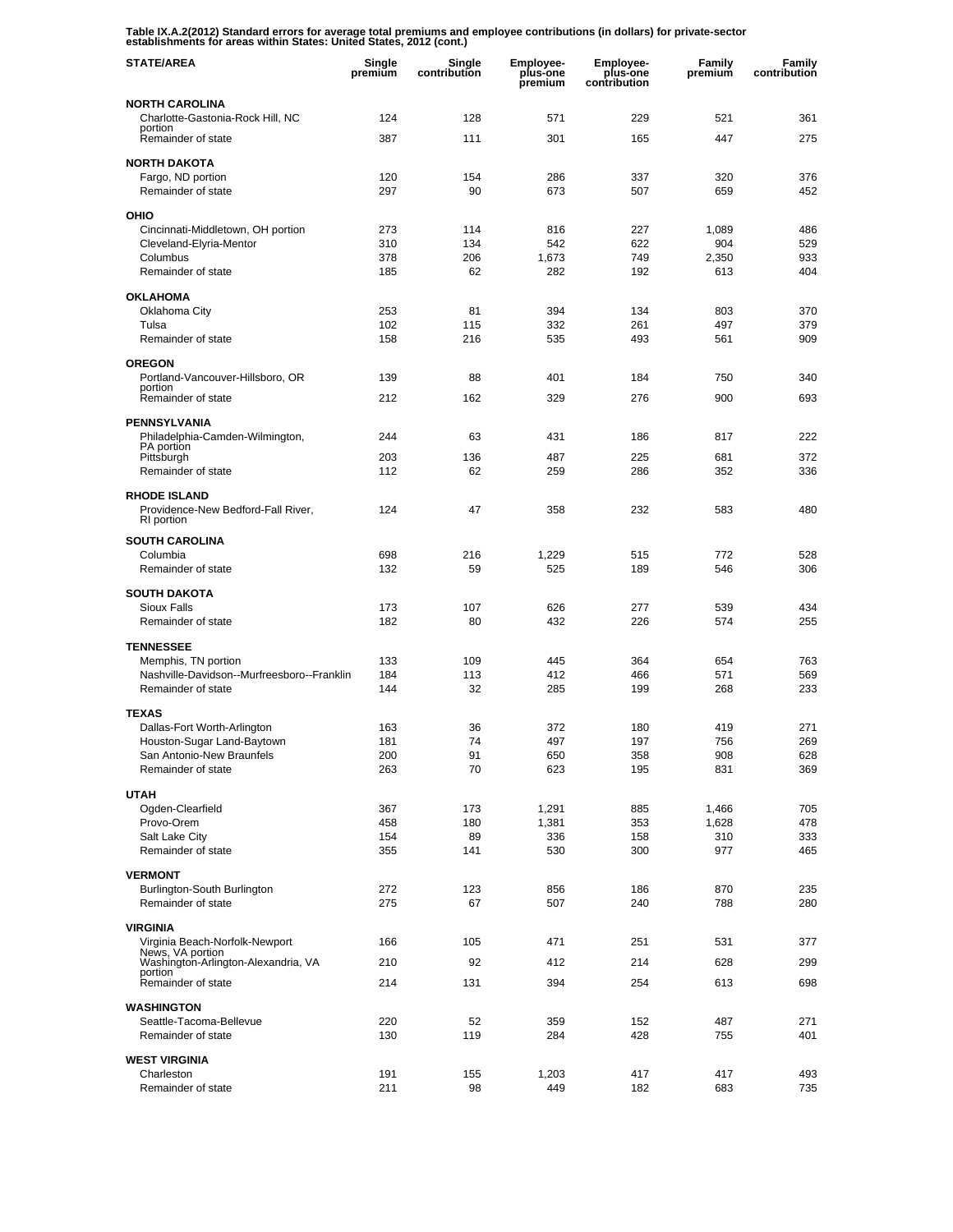**Table IX.A.2(2012) Standard errors for average total premiums and employee contributions (in dollars) for private-sector establishments for areas within States: United States, 2012 (cont.)** 

| <b>STATE/AREA</b>             | Single<br>premium | Single<br>contribution | <b>Employee-</b><br>plus-one<br>premium | Employee-<br>plus-one<br>contribution | Family<br>premium | Family<br>contribution |
|-------------------------------|-------------------|------------------------|-----------------------------------------|---------------------------------------|-------------------|------------------------|
| <b>WISCONSIN</b>              |                   |                        |                                         |                                       |                   |                        |
| Milwaukee-Waukesha-West Allis | 325               | 152                    | 367                                     | 606                                   | 914               | 782                    |
| Remainder of state            | 186               | 90                     | 274                                     | 177                                   | 370               | 243                    |
| <b>WYOMING</b>                |                   |                        |                                         |                                       |                   |                        |
| Cheyenne                      | 506               | 216                    | 1.442                                   | 815                                   | 1.822             | 878                    |
| Remainder of state            | 136               | 92                     | 305                                     | 296                                   | 461               | 279                    |

Source: Agency for Healthcare Research and Quality, Center for Financing, Access and Cost Trends. 2012 Medical Expenditure Panel Survey-Insurance Component.

Note: Definition of each area can be found in the Technical Notes and Survey Documentation.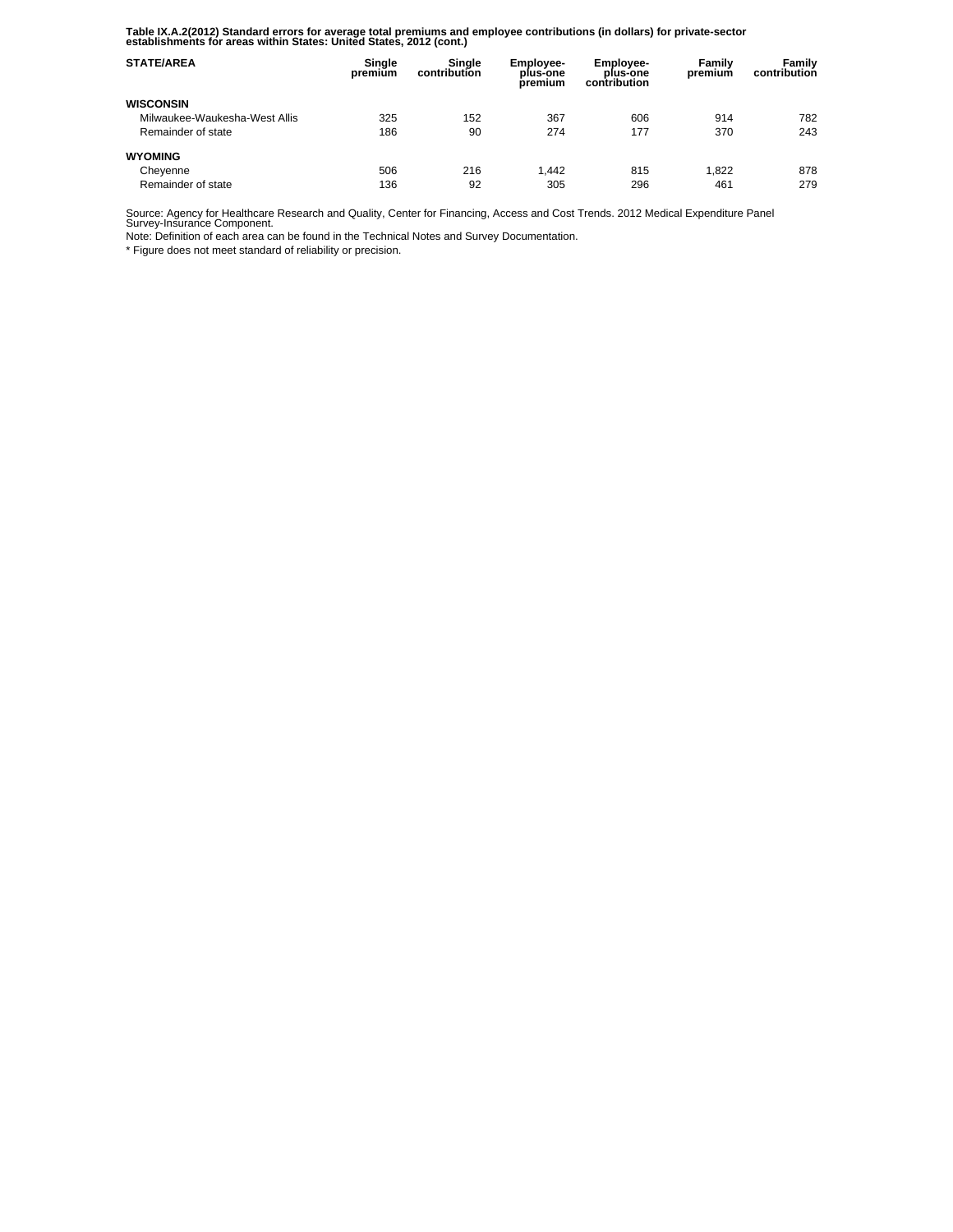**Table IX.B.1(2012) Health insurance offer, eligibility and take up rates for private-sector establishments and employees by firm size for 20 largest metro areas: United States, 2012** 

| <b>METRO AREA</b>                                         | <b>Percent of</b><br>establishments<br>that offer health<br>insurance | <b>Percent of</b><br>employees in<br>establishments<br>that offer health<br>insurance | Percent of<br>employees<br>eligible for health<br>insurance in<br>establishments<br>that offer health<br>insurance | <b>Percent of</b><br>employees<br>eligible for health<br>insurance that are<br>enrolled in health<br>insurance at<br>establishments<br>that offer health<br>insurance | Percent of<br>employees that<br>are enrolled in<br>health insurance<br>at establishments<br>that offer health<br>insurance |
|-----------------------------------------------------------|-----------------------------------------------------------------------|---------------------------------------------------------------------------------------|--------------------------------------------------------------------------------------------------------------------|-----------------------------------------------------------------------------------------------------------------------------------------------------------------------|----------------------------------------------------------------------------------------------------------------------------|
| New York-Northern New Jersey-Long                         |                                                                       |                                                                                       |                                                                                                                    |                                                                                                                                                                       |                                                                                                                            |
| Island, NY-NJ-PA<br>Less than 50 employees                | 45.0%                                                                 | 62.5%                                                                                 | 80.1%                                                                                                              | 72.2%                                                                                                                                                                 | 57.8%                                                                                                                      |
| 50 or more employees                                      | 95.2%                                                                 | 97.5%                                                                                 | 76.1%                                                                                                              | 78.2%                                                                                                                                                                 | 59.5%                                                                                                                      |
| Total                                                     | 52.8%                                                                 | 87.0%                                                                                 | 76.9%                                                                                                              | 76.8%                                                                                                                                                                 | 59.1%                                                                                                                      |
| Los Angeles-Long Beach-Santa Ana,<br>CА                   |                                                                       |                                                                                       |                                                                                                                    |                                                                                                                                                                       |                                                                                                                            |
| Less than 50 employees                                    | 34.7%                                                                 | 51.6%                                                                                 | 81.1%                                                                                                              | 81.3%                                                                                                                                                                 | 65.9%                                                                                                                      |
| 50 or more employees                                      | 92.5%                                                                 | 94.1%                                                                                 | 78.3%                                                                                                              | 80.5%                                                                                                                                                                 | 63.0%                                                                                                                      |
| Total                                                     | 46.7%                                                                 | 81.8%                                                                                 | 78.8%                                                                                                              | 80.7%                                                                                                                                                                 | 63.5%                                                                                                                      |
| Chicago-Joliet-Naperville, IL-IN-WI                       |                                                                       |                                                                                       |                                                                                                                    |                                                                                                                                                                       |                                                                                                                            |
| Less than 50 employees<br>50 or more employees            | 30.5%<br>94.7%                                                        | 50.8%<br>98.6%                                                                        | 78.8%<br>80.5%                                                                                                     | 73.2%<br>77.4%                                                                                                                                                        | 57.7%<br>62.3%                                                                                                             |
| Total                                                     | 46.6%                                                                 | 86.7%                                                                                 | 80.3%                                                                                                              | 76.8%                                                                                                                                                                 | 61.7%                                                                                                                      |
|                                                           |                                                                       |                                                                                       |                                                                                                                    |                                                                                                                                                                       |                                                                                                                            |
| Dallas-Fort Worth-Arlington, TX<br>Less than 50 employees | 26.1%                                                                 | 41.3%                                                                                 | 82.1%                                                                                                              | 84.8%                                                                                                                                                                 | 69.6%                                                                                                                      |
| 50 or more employees                                      | 95.3%                                                                 | 92.9%                                                                                 | 82.4%                                                                                                              | 77.0%                                                                                                                                                                 | 63.4%                                                                                                                      |
| Total                                                     | 48.1%                                                                 | 80.4%                                                                                 | 82.3%                                                                                                              | 77.9%                                                                                                                                                                 | 64.2%                                                                                                                      |
| Philadelphia-Camden-Wilmington,                           |                                                                       |                                                                                       |                                                                                                                    |                                                                                                                                                                       |                                                                                                                            |
| <b>PA-NJ-DE-MD</b><br>Less than 50 employees              | 49.4%                                                                 | 67.4%                                                                                 | 75.1%                                                                                                              | 70.1%                                                                                                                                                                 | 52.6%                                                                                                                      |
| 50 or more employees                                      | 95.8%                                                                 | 97.8%                                                                                 | 78.3%                                                                                                              | 75.5%                                                                                                                                                                 | 59.1%                                                                                                                      |
| Total                                                     | 61.8%                                                                 | 90.7%                                                                                 | 77.7%                                                                                                              | 74.6%                                                                                                                                                                 | 57.9%                                                                                                                      |
| Houston-Sugar Land-Baytown, TX                            |                                                                       |                                                                                       |                                                                                                                    |                                                                                                                                                                       |                                                                                                                            |
| Less than 50 employees                                    | 34.1%                                                                 | 46.8%                                                                                 | 83.3%                                                                                                              | 74.7%                                                                                                                                                                 | 62.2%                                                                                                                      |
| 50 or more employees                                      | 92.9%                                                                 | 94.6%                                                                                 | 75.6%                                                                                                              | 73.7%                                                                                                                                                                 | 55.7%                                                                                                                      |
| Total                                                     | 48.5%                                                                 | 82.8%                                                                                 | 76.7%                                                                                                              | 73.8%                                                                                                                                                                 | 56.6%                                                                                                                      |
| Miami-Fort Lauderdale-Pompano<br>Beach, FL                |                                                                       |                                                                                       |                                                                                                                    |                                                                                                                                                                       |                                                                                                                            |
| Less than 50 employees                                    | 34.4%                                                                 | 54.0%                                                                                 | 87.5%                                                                                                              | 77.4%                                                                                                                                                                 | 67.8%                                                                                                                      |
| 50 or more employees                                      | 97.4%                                                                 | 96.4%                                                                                 | 80.2%                                                                                                              | 72.6%                                                                                                                                                                 | 58.2%                                                                                                                      |
| Total                                                     | 45.4%                                                                 | 85.1%                                                                                 | 81.4%                                                                                                              | 73.5%                                                                                                                                                                 | 59.8%                                                                                                                      |
| Washington-Arlington-Alexandria,<br><b>DC-VA-MD-WV</b>    |                                                                       |                                                                                       |                                                                                                                    |                                                                                                                                                                       |                                                                                                                            |
| Less than 50 employees                                    | 39.8%                                                                 | 59.5%                                                                                 | 84.2%                                                                                                              | 72.2%                                                                                                                                                                 | 60.8%                                                                                                                      |
| 50 or more employees                                      | 98.1%                                                                 | 98.5%                                                                                 | 75.6%                                                                                                              | 74.9%                                                                                                                                                                 | 56.7%                                                                                                                      |
| Total                                                     | 55.1%                                                                 | 88.0%                                                                                 | 77.2%                                                                                                              | 74.4%                                                                                                                                                                 | 57.4%                                                                                                                      |
| Atlanta-Sandy Springs-Marietta, GA                        |                                                                       |                                                                                       |                                                                                                                    |                                                                                                                                                                       |                                                                                                                            |
| Less than 50 employees<br>50 or more employees            | 35.5%<br>96.9%                                                        | 55.6%<br>97.8%                                                                        | 84.7%<br>80.6%                                                                                                     | 75.3%<br>77.4%                                                                                                                                                        | 63.8%<br>62.4%                                                                                                             |
| Total                                                     | 52.0%                                                                 | 88.7%                                                                                 | 81.1%                                                                                                              | 77.1%                                                                                                                                                                 | 62.6%                                                                                                                      |
|                                                           |                                                                       |                                                                                       |                                                                                                                    |                                                                                                                                                                       |                                                                                                                            |
| Boston-Cambridge-Quincy, MA-NH<br>Less than 50 employees  | 47.8%                                                                 | 66.2%                                                                                 | 76.5%                                                                                                              | 74.6%                                                                                                                                                                 | 57.1%                                                                                                                      |
| 50 or more employees                                      | 99.5%                                                                 | 98.5%                                                                                 | 76.6%                                                                                                              | 76.3%                                                                                                                                                                 | 58.4%                                                                                                                      |
| Total                                                     | 62.0%                                                                 | 90.6%                                                                                 | 76.6%                                                                                                              | 76.0%                                                                                                                                                                 | 58.2%                                                                                                                      |
| Detroit-Warren-Livonia, MI                                |                                                                       |                                                                                       |                                                                                                                    |                                                                                                                                                                       |                                                                                                                            |
| Less than 50 employees                                    | 37.2%                                                                 | 58.4%                                                                                 | 81.7%                                                                                                              | 74.3%                                                                                                                                                                 | 60.7%                                                                                                                      |
| 50 or more employees<br>Total                             | 93.6%<br>50.3%                                                        | 95.8%<br>85.4%                                                                        | 74.8%<br>76.1%                                                                                                     | 76.5%<br>76.1%                                                                                                                                                        | 57.3%<br>57.9%                                                                                                             |
|                                                           |                                                                       |                                                                                       |                                                                                                                    |                                                                                                                                                                       |                                                                                                                            |
| Phoenix-Mesa-Glendale, AZ                                 |                                                                       |                                                                                       |                                                                                                                    |                                                                                                                                                                       |                                                                                                                            |
| Less than 50 employees<br>50 or more employees            | 26.3%<br>97.7%                                                        | 50.8%<br>96.8%                                                                        | 72.7%<br>77.3%                                                                                                     | 74.5%<br>74.6%                                                                                                                                                        | 54.2%<br>57.6%                                                                                                             |
| Total                                                     | 48.8%                                                                 | 87.5%                                                                                 | 76.7%                                                                                                              | 74.6%                                                                                                                                                                 | 57.2%                                                                                                                      |
| San Francisco-Oakland-Fremont, CA                         |                                                                       |                                                                                       |                                                                                                                    |                                                                                                                                                                       |                                                                                                                            |
| Less than 50 employees                                    | 46.3%                                                                 | 51.3%                                                                                 | 86.0%                                                                                                              | 77.4%                                                                                                                                                                 | 66.5%                                                                                                                      |
| 50 or more employees                                      | 97.2%                                                                 | 98.7%                                                                                 | 78.1%                                                                                                              | 81.4%                                                                                                                                                                 | 63.6%                                                                                                                      |
| Total                                                     | 58.5%                                                                 | 87.2%                                                                                 | 79.2%                                                                                                              | 80.8%                                                                                                                                                                 | 64.0%                                                                                                                      |
| Riverside-San Bernardino-Ontario,                         |                                                                       |                                                                                       |                                                                                                                    |                                                                                                                                                                       |                                                                                                                            |
| CА<br>Less than 50 employees                              | 45.2%                                                                 | 54.8%                                                                                 | 87.8%                                                                                                              | 68.0%                                                                                                                                                                 | 59.7%                                                                                                                      |
| 50 or more employees                                      | 90.7%                                                                 | 90.8%                                                                                 | 77.0%                                                                                                              | 65.3%                                                                                                                                                                 | 50.3%                                                                                                                      |
| Total                                                     | 56.4%                                                                 | 80.0%                                                                                 | 79.2%                                                                                                              | 65.9%                                                                                                                                                                 | 52.2%                                                                                                                      |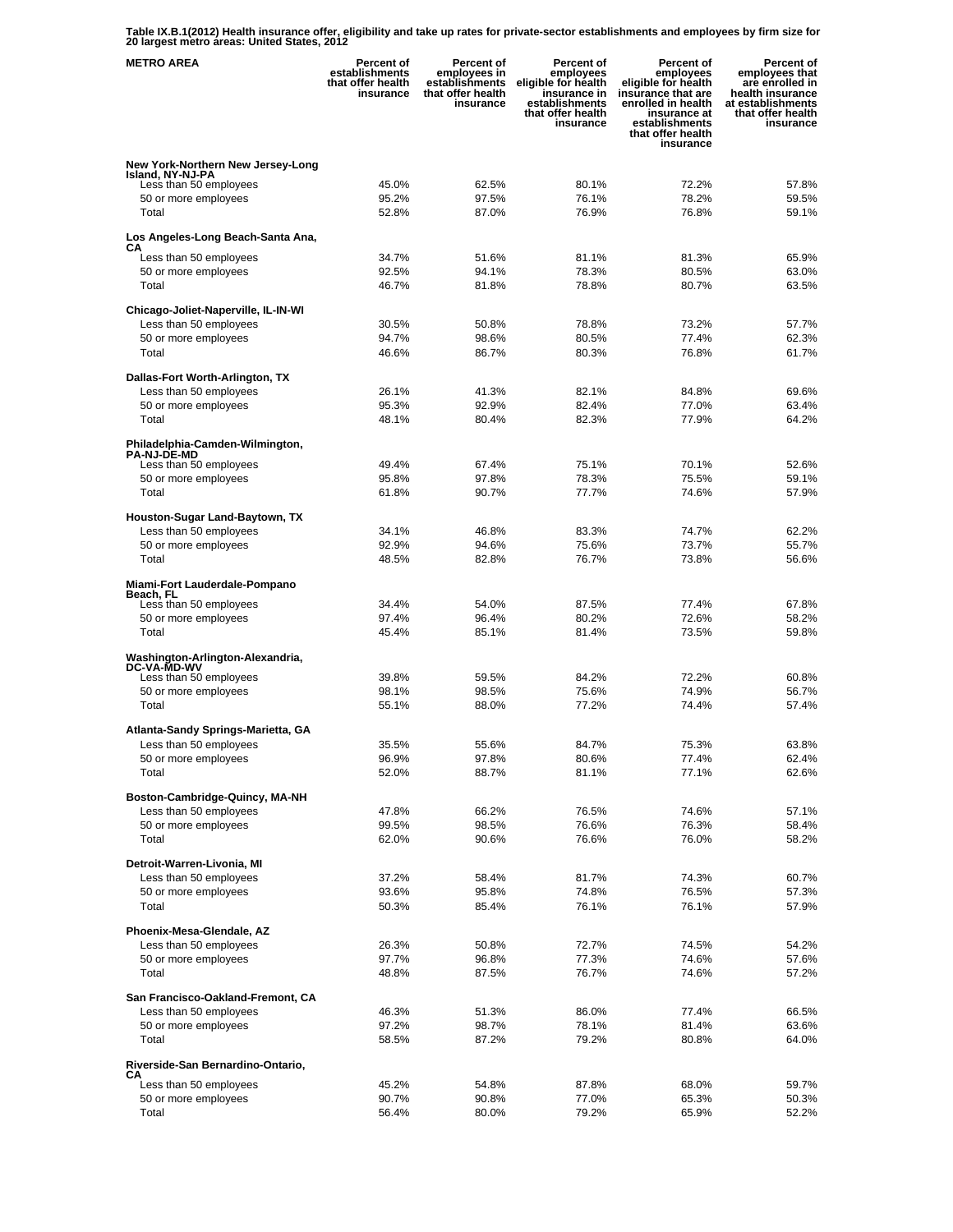**Table IX.B.1(2012) Health insurance offer, eligibility and take up rates for private-sector establishments and employees by firm size for 20 largest metro areas: United States, 2012 (cont.)** 

| <b>METRO AREA</b>                      | Percent of<br>establishments<br>that offer health<br>insurance | Percent of<br>employees in<br>establishments<br>that offer health<br>insurance | Percent of<br>employees<br>eligible for health<br>insurance in<br>establishments<br>that offer health<br>insurance | Percent of<br>employees<br>eligible for health<br>insurance that are<br>enrolled in health<br>insurance at<br>establishments<br>that offer health<br>insurance | Percent of<br>employees that<br>are enrolled in<br>health insurance<br>at establishments<br>that offer health<br>insurance |
|----------------------------------------|----------------------------------------------------------------|--------------------------------------------------------------------------------|--------------------------------------------------------------------------------------------------------------------|----------------------------------------------------------------------------------------------------------------------------------------------------------------|----------------------------------------------------------------------------------------------------------------------------|
| Seattle-Tacoma-Bellevue, WA            |                                                                |                                                                                |                                                                                                                    |                                                                                                                                                                |                                                                                                                            |
| Less than 50 employees                 | 38.1%                                                          | 60.2%                                                                          | 78.6%                                                                                                              | 85.5%                                                                                                                                                          | 67.3%                                                                                                                      |
| 50 or more employees                   | 97.1%                                                          | 97.0%                                                                          | 80.9%                                                                                                              | 82.9%                                                                                                                                                          | 67.1%                                                                                                                      |
| Total                                  | 52.5%                                                          | 86.3%                                                                          | 80.4%                                                                                                              | 83.4%                                                                                                                                                          | 67.1%                                                                                                                      |
| Minneapolis-St. Paul-Bloomington,      |                                                                |                                                                                |                                                                                                                    |                                                                                                                                                                |                                                                                                                            |
| <b>MN-WI</b><br>Less than 50 employees | 39.1%                                                          | 55.2%                                                                          | 73.6%                                                                                                              | 82.3%                                                                                                                                                          | 60.5%                                                                                                                      |
| 50 or more employees                   | 94.4%                                                          | 96.9%                                                                          | 76.8%                                                                                                              | 74.3%                                                                                                                                                          | 57.0%                                                                                                                      |
| Total                                  | 55.1%                                                          | 88.0%                                                                          | 76.3%                                                                                                              | 75.3%                                                                                                                                                          | 57.5%                                                                                                                      |
| San Diego-Carlsbad-San Marcos, CA      |                                                                |                                                                                |                                                                                                                    |                                                                                                                                                                |                                                                                                                            |
| Less than 50 employees                 | 38.9%                                                          | 46.1%                                                                          | 76.9%                                                                                                              | 66.7%                                                                                                                                                          | 51.3%                                                                                                                      |
| 50 or more employees                   | 95.8%                                                          | 97.1%                                                                          | 76.8%                                                                                                              | 80.9%                                                                                                                                                          | 62.2%                                                                                                                      |
| Total                                  | 50.8%                                                          | 83.3%                                                                          | 76.8%                                                                                                              | 78.8%                                                                                                                                                          | 60.6%                                                                                                                      |
| St. Louis, MO-IL                       |                                                                |                                                                                |                                                                                                                    |                                                                                                                                                                |                                                                                                                            |
| Less than 50 employees                 | 41.6%*                                                         | 53.9%                                                                          | 76.2%                                                                                                              | 73.5%                                                                                                                                                          | 56.0%                                                                                                                      |
| 50 or more employees                   | 98.7%                                                          | 98.7%                                                                          | 77.8%                                                                                                              | 74.5%                                                                                                                                                          | 58.0%                                                                                                                      |
| Total                                  | 55.9%                                                          | 87.5%                                                                          | 77.6%                                                                                                              | 74.4%                                                                                                                                                          | 57.7%                                                                                                                      |
| Tampa-St. Petersburg-Clearwater, FL    |                                                                |                                                                                |                                                                                                                    |                                                                                                                                                                |                                                                                                                            |
| Less than 50 employees                 | 35.4%                                                          | 54.9%                                                                          | 81.9%                                                                                                              | 75.8%                                                                                                                                                          | 62.1%                                                                                                                      |
| 50 or more employees                   | 98.9%                                                          | 99.5%                                                                          | 78.5%                                                                                                              | 76.2%                                                                                                                                                          | 59.8%                                                                                                                      |
| Total                                  | 45.8%                                                          | 84.9%                                                                          | 79.2%                                                                                                              | 76.1%                                                                                                                                                          | 60.3%                                                                                                                      |
| Baltimore-Towson, MD                   |                                                                |                                                                                |                                                                                                                    |                                                                                                                                                                |                                                                                                                            |
| Less than 50 employees                 | 41.8%                                                          | 59.3%                                                                          | 79.6%                                                                                                              | 74.6%                                                                                                                                                          | 59.3%                                                                                                                      |
| 50 or more employees                   | 98.0%                                                          | 99.5%                                                                          | 78.7%                                                                                                              | 79.0%                                                                                                                                                          | 62.1%                                                                                                                      |
| Total                                  | 57.9%                                                          | 89.3%                                                                          | 78.8%                                                                                                              | 78.2%                                                                                                                                                          | 61.7%                                                                                                                      |

Source: Agency for Healthcare Research and Quality, Center for Financing, Access and Cost Trends. 2012 Medical Expenditure Panel Survey-Insurance Component.

Note: Definition of each area can be found in the Technical Notes and Survey Documentation.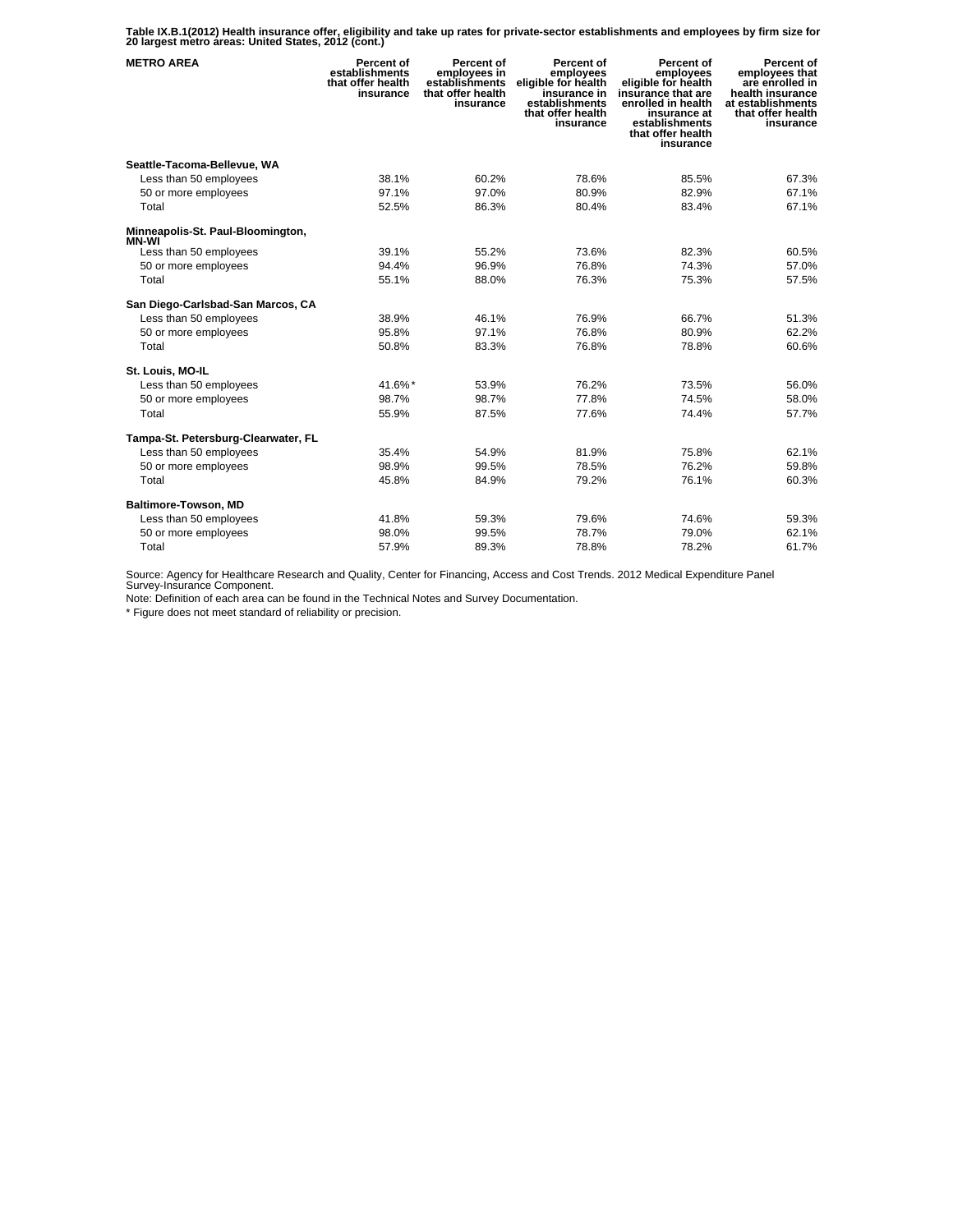**Table IX.B.1(2012) Standard errors for health insurance offer, eligibility, take up rates for private-sector establishments and employees by firm size for 20 largest metro areas: United States, 2012** 

| <b>METRO AREA</b>                                            | <b>Percent of</b><br>establishments<br>that offer health<br>insurance | <b>Percent of</b><br>employees in<br>establishments<br>that offer health<br>insurance | Percent of<br>employees<br>eligible for health<br>insurance in<br>establishments<br>that offer health<br>insurance | Percent of<br>employees<br>eligible for health<br>insurance that are<br>enrolled in health<br>insurance at<br>establishments<br>that offer health<br>insurance | Percent of<br>employees that<br>are enrolled in<br>health insurance<br>at establishments<br>that offer health<br>insurance |
|--------------------------------------------------------------|-----------------------------------------------------------------------|---------------------------------------------------------------------------------------|--------------------------------------------------------------------------------------------------------------------|----------------------------------------------------------------------------------------------------------------------------------------------------------------|----------------------------------------------------------------------------------------------------------------------------|
| New York-Northern New Jersey-Long                            |                                                                       |                                                                                       |                                                                                                                    |                                                                                                                                                                |                                                                                                                            |
| Island, NY-NJ-PA<br>Less than 50 employees                   | 4.10%                                                                 | 3.64%                                                                                 | 2.76%                                                                                                              | 3.71%                                                                                                                                                          | 3.63%                                                                                                                      |
| 50 or more employees                                         | 2.00%                                                                 | 0.86%                                                                                 | 2.80%                                                                                                              | 2.43%                                                                                                                                                          | 2.90%                                                                                                                      |
| Total                                                        | 2.29%                                                                 | 0.79%                                                                                 | 1.13%                                                                                                              | 1.21%                                                                                                                                                          | 1.47%                                                                                                                      |
| Los Angeles-Long Beach-Santa Ana,                            |                                                                       |                                                                                       |                                                                                                                    |                                                                                                                                                                |                                                                                                                            |
| СA<br>Less than 50 employees                                 | 3.57%                                                                 | 3.07%                                                                                 | 2.02%                                                                                                              | 1.28%                                                                                                                                                          | 1.58%                                                                                                                      |
| 50 or more employees                                         | 2.42%                                                                 | 1.89%                                                                                 | 2.32%                                                                                                              | 1.97%                                                                                                                                                          | 2.99%                                                                                                                      |
| Total                                                        | 3.19%                                                                 | 2.27%                                                                                 | 1.93%                                                                                                              | 1.57%                                                                                                                                                          | 2.48%                                                                                                                      |
| Chicago-Joliet-Naperville, IL-IN-WI                          |                                                                       |                                                                                       |                                                                                                                    |                                                                                                                                                                |                                                                                                                            |
| Less than 50 employees                                       | 1.90%                                                                 | 3.05%                                                                                 | 4.13%                                                                                                              | 3.73%                                                                                                                                                          | 4.44%                                                                                                                      |
| 50 or more employees                                         | 2.36%                                                                 | 0.42%                                                                                 | 1.62%                                                                                                              | 1.74%                                                                                                                                                          | 1.42%                                                                                                                      |
| Total                                                        | 1.81%                                                                 | 1.14%                                                                                 | 1.36%                                                                                                              | 1.33%                                                                                                                                                          | 1.41%                                                                                                                      |
| Dallas-Fort Worth-Arlington, TX                              |                                                                       |                                                                                       |                                                                                                                    |                                                                                                                                                                |                                                                                                                            |
| Less than 50 employees                                       | 4.70%                                                                 | 5.74%                                                                                 | 4.89%                                                                                                              | 2.87%                                                                                                                                                          | 3.59%                                                                                                                      |
| 50 or more employees                                         | 1.53%                                                                 | 2.83%                                                                                 | 2.27%                                                                                                              | 2.03%                                                                                                                                                          | 2.12%                                                                                                                      |
| Total                                                        | 4.27%                                                                 | 2.42%                                                                                 | 1.59%                                                                                                              | 1.74%                                                                                                                                                          | 1.68%                                                                                                                      |
| Philadelphia-Camden-Wilmington,                              |                                                                       |                                                                                       |                                                                                                                    |                                                                                                                                                                |                                                                                                                            |
| <b>PA-NJ-DE-MD</b><br>Less than 50 employees                 | 6.41%                                                                 | 6.22%                                                                                 | 5.53%                                                                                                              | 4.86%                                                                                                                                                          | 5.75%                                                                                                                      |
| 50 or more employees                                         | 1.79%                                                                 | 1.56%                                                                                 | 4.00%                                                                                                              | 2.87%                                                                                                                                                          | 3.99%                                                                                                                      |
| Total                                                        | 3.21%                                                                 | 1.85%                                                                                 | 2.46%                                                                                                              | 1.22%                                                                                                                                                          | 2.07%                                                                                                                      |
| Houston-Sugar Land-Baytown, TX                               |                                                                       |                                                                                       |                                                                                                                    |                                                                                                                                                                |                                                                                                                            |
| Less than 50 employees                                       | 5.37%                                                                 | 4.51%                                                                                 | 3.55%                                                                                                              | 6.41%                                                                                                                                                          | 5.99%                                                                                                                      |
| 50 or more employees                                         | 1.86%                                                                 | 2.61%                                                                                 | 3.96%                                                                                                              | 3.34%                                                                                                                                                          | 4.61%                                                                                                                      |
| Total                                                        | 4.48%                                                                 | 3.42%                                                                                 | 3.42%                                                                                                              | 3.13%                                                                                                                                                          | 4.24%                                                                                                                      |
| Miami-Fort Lauderdale-Pompano                                |                                                                       |                                                                                       |                                                                                                                    |                                                                                                                                                                |                                                                                                                            |
| Beach, FL<br>Less than 50 employees                          | 3.53%                                                                 | 5.59%                                                                                 | 3.41%                                                                                                              | 3.79%                                                                                                                                                          | 4.45%                                                                                                                      |
| 50 or more employees                                         | 1.60%                                                                 | 1.92%                                                                                 | 2.02%                                                                                                              | 3.62%                                                                                                                                                          | 3.21%                                                                                                                      |
| Total                                                        | 3.80%                                                                 | 2.81%                                                                                 | 1.82%                                                                                                              | 3.19%                                                                                                                                                          | 2.64%                                                                                                                      |
| Washington-Arlington-Alexandria,                             |                                                                       |                                                                                       |                                                                                                                    |                                                                                                                                                                |                                                                                                                            |
| <b>DC-VA-MD-WV</b><br>Less than 50 employees                 | 3.60%                                                                 | 4.79%                                                                                 | 2.62%                                                                                                              | 3.78%                                                                                                                                                          | 4.64%                                                                                                                      |
| 50 or more employees                                         | 0.49%                                                                 | 0.84%                                                                                 | 2.74%                                                                                                              | 1.82%                                                                                                                                                          | 2.82%                                                                                                                      |
| Total                                                        | 2.23%                                                                 | 1.45%                                                                                 | 1.58%                                                                                                              | 0.90%                                                                                                                                                          | 1.38%                                                                                                                      |
|                                                              |                                                                       |                                                                                       |                                                                                                                    |                                                                                                                                                                |                                                                                                                            |
| Atlanta-Sandy Springs-Marietta, GA<br>Less than 50 employees | 2.37%                                                                 | 4.10%                                                                                 | 4.38%                                                                                                              | 4.34%                                                                                                                                                          | 4.35%                                                                                                                      |
| 50 or more employees                                         | 1.42%                                                                 | 1.44%                                                                                 | 3.14%                                                                                                              | 1.94%                                                                                                                                                          | 2.79%                                                                                                                      |
| Total                                                        | 2.38%                                                                 | 1.88%                                                                                 | 2.92%                                                                                                              | 1.73%                                                                                                                                                          | 2.50%                                                                                                                      |
| Boston-Cambridge-Quincy, MA-NH                               |                                                                       |                                                                                       |                                                                                                                    |                                                                                                                                                                |                                                                                                                            |
| Less than 50 employees                                       | 3.79%                                                                 | 4.36%                                                                                 | 4.22%                                                                                                              | 2.58%                                                                                                                                                          | 3.80%                                                                                                                      |
| 50 or more employees                                         | 0.18%                                                                 | 1.14%                                                                                 | 2.69%                                                                                                              | 1.20%                                                                                                                                                          | 2.77%                                                                                                                      |
| Total                                                        | 2.61%                                                                 | 1.42%                                                                                 | 1.92%                                                                                                              | 1.14%                                                                                                                                                          | 2.15%                                                                                                                      |
| Detroit-Warren-Livonia, MI                                   |                                                                       |                                                                                       |                                                                                                                    |                                                                                                                                                                |                                                                                                                            |
| Less than 50 employees                                       | 3.93%                                                                 | 5.21%                                                                                 | 2.22%                                                                                                              | 4.88%                                                                                                                                                          | 4.25%                                                                                                                      |
| 50 or more employees                                         | 2.74%                                                                 | 1.91%                                                                                 | 4.44%                                                                                                              | 4.16%                                                                                                                                                          | 5.11%                                                                                                                      |
| Total                                                        | 4.27%                                                                 | 2.25%                                                                                 | 3.09%                                                                                                              | 2.76%                                                                                                                                                          | 3.99%                                                                                                                      |
| Phoenix-Mesa-Glendale, AZ                                    |                                                                       |                                                                                       |                                                                                                                    |                                                                                                                                                                |                                                                                                                            |
| Less than 50 employees                                       | 4.15%                                                                 | 6.52%                                                                                 | 4.34%                                                                                                              | 3.93%                                                                                                                                                          | 5.07%                                                                                                                      |
| 50 or more employees<br>Total                                | 1.06%<br>3.08%                                                        | 1.42%<br>2.24%                                                                        | 1.61%<br>1.70%                                                                                                     | 1.33%<br>1.25%                                                                                                                                                 | 1.59%<br>1.68%                                                                                                             |
|                                                              |                                                                       |                                                                                       |                                                                                                                    |                                                                                                                                                                |                                                                                                                            |
| San Francisco-Oakland-Fremont, CA                            |                                                                       |                                                                                       |                                                                                                                    |                                                                                                                                                                |                                                                                                                            |
| Less than 50 employees<br>50 or more employees               | 2.26%<br>0.89%                                                        | 5.89%<br>0.78%                                                                        | 3.09%<br>3.11%                                                                                                     | 2.92%<br>1.32%                                                                                                                                                 | 3.48%<br>2.82%                                                                                                             |
| Total                                                        | 2.86%                                                                 | 2.30%                                                                                 | 2.80%                                                                                                              | 1.01%                                                                                                                                                          | 2.63%                                                                                                                      |
| Riverside-San Bernardino-Ontario,                            |                                                                       |                                                                                       |                                                                                                                    |                                                                                                                                                                |                                                                                                                            |
| CА                                                           |                                                                       |                                                                                       |                                                                                                                    |                                                                                                                                                                |                                                                                                                            |
| Less than 50 employees<br>50 or more employees               | 5.65%<br>4.04%                                                        | 5.79%<br>3.54%                                                                        | 3.39%<br>3.75%                                                                                                     | 5.53%<br>7.59%                                                                                                                                                 | 6.46%<br>6.55%                                                                                                             |
| Total                                                        | 5.35%                                                                 | 4.24%                                                                                 | 2.72%                                                                                                              | 5.82%                                                                                                                                                          | 5.52%                                                                                                                      |
|                                                              |                                                                       |                                                                                       |                                                                                                                    |                                                                                                                                                                |                                                                                                                            |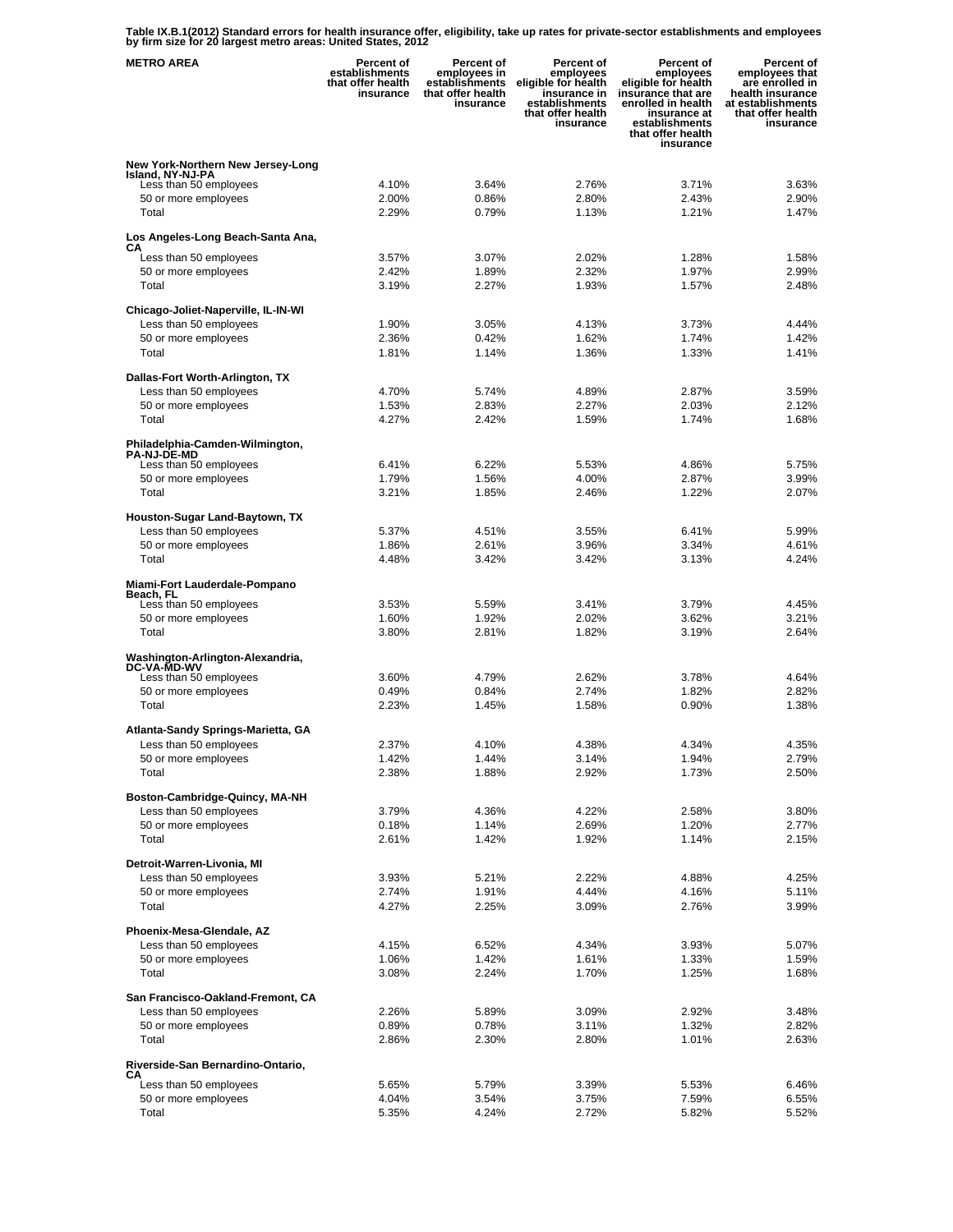**Table IX.B.1(2012) Standard errors for health insurance offer, eligibility, take up rates for private-sector establishments and employees by firm size for 20 largest metro areas: United States, 2012 (cont.)** 

| <b>METRO AREA</b>                      | Percent of<br>establishments<br>that offer health<br>insurance | Percent of<br>employees in<br>establishments<br>that offer health<br>insurance | Percent of<br>employees<br>eligible for health<br>insurance in<br>establishments<br>that offer health<br>insurance | Percent of<br>employees<br>eligible for health<br>insurance that are<br>enrolled in health<br>insurance at<br>establishments<br>that offer health<br>insurance | Percent of<br>employees that<br>are enrolled in<br>health insurance<br>at establishments<br>that offer health<br>insurance |
|----------------------------------------|----------------------------------------------------------------|--------------------------------------------------------------------------------|--------------------------------------------------------------------------------------------------------------------|----------------------------------------------------------------------------------------------------------------------------------------------------------------|----------------------------------------------------------------------------------------------------------------------------|
| Seattle-Tacoma-Bellevue, WA            |                                                                |                                                                                |                                                                                                                    |                                                                                                                                                                |                                                                                                                            |
| Less than 50 employees                 | 4.32%                                                          | 5.28%                                                                          | 4.68%                                                                                                              | 3.04%                                                                                                                                                          | 4.17%                                                                                                                      |
| 50 or more employees                   | 2.16%                                                          | 1.51%                                                                          | 3.06%                                                                                                              | 1.38%                                                                                                                                                          | 2.97%                                                                                                                      |
| Total                                  | 3.60%                                                          | 2.72%                                                                          | 2.01%                                                                                                              | 1.11%                                                                                                                                                          | 2.30%                                                                                                                      |
| Minneapolis-St. Paul-Bloomington,      |                                                                |                                                                                |                                                                                                                    |                                                                                                                                                                |                                                                                                                            |
| <b>MN-WI</b><br>Less than 50 employees | 4.67%                                                          | 4.36%                                                                          | 2.80%                                                                                                              | 3.67%                                                                                                                                                          | 4.25%                                                                                                                      |
| 50 or more employees                   | 1.37%                                                          | 1.14%                                                                          | 2.88%                                                                                                              | 2.85%                                                                                                                                                          | 3.85%                                                                                                                      |
| Total                                  | 3.29%                                                          | 1.64%                                                                          | 2.43%                                                                                                              | 2.05%                                                                                                                                                          | 3.04%                                                                                                                      |
|                                        |                                                                |                                                                                |                                                                                                                    |                                                                                                                                                                |                                                                                                                            |
| San Diego-Carlsbad-San Marcos, CA      |                                                                |                                                                                |                                                                                                                    |                                                                                                                                                                |                                                                                                                            |
| Less than 50 employees                 | 6.34%                                                          | 7.19%                                                                          | 11.80%                                                                                                             | 9.37%                                                                                                                                                          | 9.24%                                                                                                                      |
| 50 or more employees                   | 4.38%                                                          | 2.47%                                                                          | 3.80%                                                                                                              | 2.56%                                                                                                                                                          | 4.22%                                                                                                                      |
| Total                                  | 4.25%                                                          | 2.43%                                                                          | 2.66%                                                                                                              | 3.21%                                                                                                                                                          | 3.88%                                                                                                                      |
| St. Louis, MO-IL                       |                                                                |                                                                                |                                                                                                                    |                                                                                                                                                                |                                                                                                                            |
| Less than 50 employees                 | 12.52%*                                                        | 13.65%                                                                         | 16.88%                                                                                                             | 16.71%                                                                                                                                                         | 13.00%                                                                                                                     |
| 50 or more employees                   | 23.26%                                                         | 23.26%                                                                         | 18.88%                                                                                                             | 17.98%                                                                                                                                                         | 15.15%                                                                                                                     |
| Total                                  | 2.21%                                                          | 2.36%                                                                          | 1.62%                                                                                                              | 1.51%                                                                                                                                                          | 1.77%                                                                                                                      |
| Tampa-St. Petersburg-Clearwater, FL    |                                                                |                                                                                |                                                                                                                    |                                                                                                                                                                |                                                                                                                            |
| Less than 50 employees                 | 4.14%                                                          | 7.72%                                                                          | 3.14%                                                                                                              | 3.61%                                                                                                                                                          | 4.31%                                                                                                                      |
| 50 or more employees                   | 1.06%                                                          | 1.09%                                                                          | 5.20%                                                                                                              | 4.90%                                                                                                                                                          | 4.58%                                                                                                                      |
| Total                                  | 4.26%                                                          | 3.99%                                                                          | 2.68%                                                                                                              | 3.19%                                                                                                                                                          | 2.98%                                                                                                                      |
| Baltimore-Towson, MD                   |                                                                |                                                                                |                                                                                                                    |                                                                                                                                                                |                                                                                                                            |
| Less than 50 employees                 | 2.90%                                                          | 2.64%                                                                          | 2.38%                                                                                                              | 3.24%                                                                                                                                                          | 2.91%                                                                                                                      |
| 50 or more employees                   | 1.05%                                                          | 0.72%                                                                          | 3.82%                                                                                                              | 1.85%                                                                                                                                                          | 3.68%                                                                                                                      |
| Total                                  | 3.48%                                                          | 1.72%                                                                          | 2.91%                                                                                                              | 1.78%                                                                                                                                                          | 3.13%                                                                                                                      |

Source: Agency for Healthcare Research and Quality, Center for Financing, Access and Cost Trends. 2012 Medical Expenditure Panel Survey-Insurance Component.

Note: Definition of each area can be found in the Technical Notes and Survey Documentation.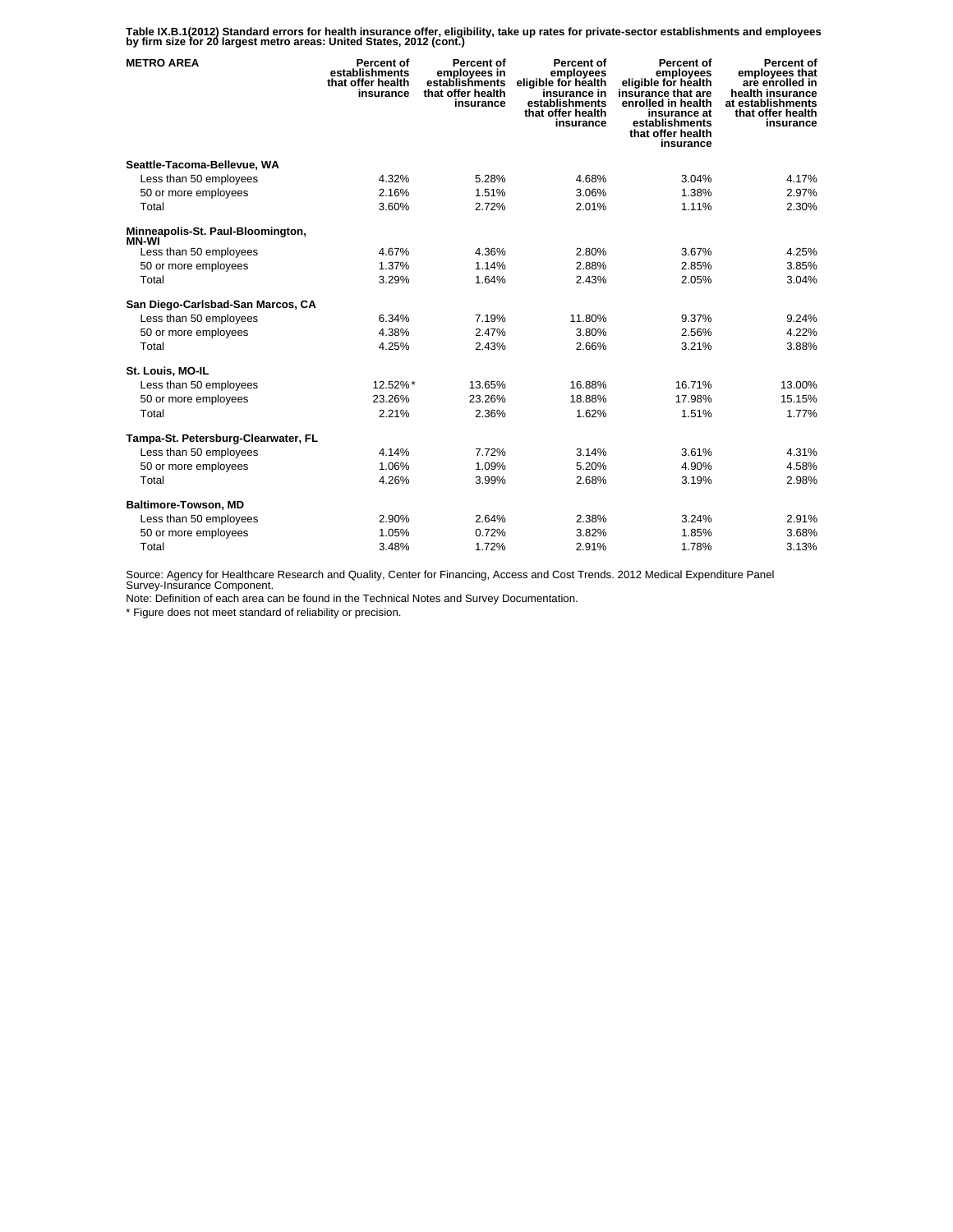**Table IX.B.2(2012) Average total premiums and employee contributions (in dollars) for private-sector establishments by firm size for 20 largest metro areas: United States, 2012** 

| <b>METRO AREA</b>                                     | Single<br>premium | Single<br>contribution | Employee-<br>plus-one<br>premium | Employee-<br>plus-one<br>contribution | Family<br>premium | Family<br>contribution |
|-------------------------------------------------------|-------------------|------------------------|----------------------------------|---------------------------------------|-------------------|------------------------|
| New York-Northern New Jersey-Long                     |                   |                        |                                  |                                       |                   |                        |
| Island, NY-NJ-PA<br>Less than 50 employees            | 6,589             | 1,128                  | 13,275                           | 2,490                                 | 17,784            | 4,915                  |
| 50 or more employees                                  | 6,107             | 1,256                  | 11,658                           | 2,813                                 | 17,884            | 4,401                  |
| Total                                                 | 6,223             | 1,225                  | 11,941                           | 2,756                                 | 17,867            | 4,492                  |
| Los Angeles-Long Beach-Santa Ana,                     |                   |                        |                                  |                                       |                   |                        |
| CА<br>Less than 50 employees                          | 5,449             | 1,063                  | 10,030                           | 3,785                                 | 14,660            | 5,845                  |
| 50 or more employees                                  | 5,297             | 1,073                  | 10,833                           | 2,858                                 | 16,074            | 4,170                  |
| Total                                                 | 5,333             | 1,070                  | 10,727                           | 2,980                                 | 15,880            | 4,400                  |
| Chicago-Joliet-Naperville, IL-IN-WI                   |                   |                        |                                  |                                       |                   |                        |
| Less than 50 employees                                | 5,564             | 1,032                  | 9.632                            | 3,361                                 | 16,636            | 4,612                  |
| 50 or more employees                                  | 5,414             | 1,168                  | 10,360                           | 2,568                                 | 15,807            | 3,854                  |
| Total                                                 | 5,439             | 1,146                  | 10,283                           | 2,652                                 | 15,902            | 3,941                  |
| Dallas-Fort Worth-Arlington, TX                       |                   |                        |                                  |                                       |                   |                        |
| Less than 50 employees                                | 5,445             | 733                    | 11,160                           | 3,551                                 | 14,410            | 7,492                  |
| 50 or more employees<br>Total                         | 4,803<br>4,916    | 966<br>925             | 10,054<br>10,180                 | 2,595                                 | 14,319            | 3,825                  |
|                                                       |                   |                        |                                  | 2,703                                 | 14,326            | 4,136                  |
| Philadelphia-Camden-Wilmington,<br><b>PA-NJ-DE-MD</b> |                   |                        |                                  |                                       |                   |                        |
| Less than 50 employees                                | 6.101             | 998                    | 10,788                           | $2,431*$                              | 16,608            | 4,433                  |
| 50 or more employees                                  | 5,829             | 1,215                  | 11,286                           | 3,125                                 | 16,639            | 4.133                  |
| Total                                                 | 5,877             | 1,177                  | 11,214                           | 3,024                                 | 16,635            | 4,174                  |
| Houston-Sugar Land-Baytown, TX                        |                   |                        |                                  |                                       |                   |                        |
| Less than 50 employees<br>50 or more employees        | 5,826<br>5,422    | 855<br>1,254           | 12,045<br>11,374                 | 4,452<br>3,338                        | 15,220<br>16,228  | 4,852<br>4,771         |
| Total                                                 | 5,499             | 1,178                  | 11,464                           | 3,486                                 | 16,121            | 4,780                  |
|                                                       |                   |                        |                                  |                                       |                   |                        |
| Miami-Fort Lauderdale-Pompano<br>Beach, FL            |                   |                        |                                  |                                       |                   |                        |
| Less than 50 employees                                | 5,474             | 1,095                  | 10,735                           | 3,806                                 | 14,148            | 3,986                  |
| 50 or more employees<br>Total                         | 5,332<br>5,363    | 1,328<br>1,277         | 10,268<br>10,337                 | 3,299<br>3,375                        | 15,522<br>15,305  | 6,427<br>6,042         |
|                                                       |                   |                        |                                  |                                       |                   |                        |
| Washington-Arlington-Alexandria,<br>DC-VA-MD-WV       |                   |                        |                                  |                                       |                   |                        |
| Less than 50 employees                                | 5,467             | 949                    | 10,912                           | 2,840                                 | 16,488            | 5,166                  |
| 50 or more employees<br>Total                         | 5,443             | 1,246                  | 10,601                           | 3,195                                 | 16,337            | 4,637                  |
|                                                       | 5,448             | 1,180                  | 10,644                           | 3,146                                 | 16,362            | 4,723                  |
| Atlanta-Sandy Springs-Marietta, GA                    |                   |                        |                                  |                                       |                   |                        |
| Less than 50 employees<br>50 or more employees        | 5,002<br>5,223    | 949<br>1,112           | 11,073<br>10,106                 | 3,176<br>2,761                        | 12,095<br>14,825  | 5,300<br>4,378         |
| Total                                                 | 5,189             | 1,086                  | 10,225                           | 2,812                                 | 14,495            | 4,489                  |
|                                                       |                   |                        |                                  |                                       |                   |                        |
| Boston-Cambridge-Quincy, MA-NH                        |                   |                        |                                  |                                       |                   |                        |
| Less than 50 employees<br>50 or more employees        | 6,461<br>5,957    | 1,308<br>1,493         | 13,630<br>13,046                 | 3,570<br>3,242                        | 16,728<br>17,410  | 4,072<br>4,639         |
| Total                                                 | 6,060             | 1,455                  | 13,105                           | 3,275                                 | 17,296            | 4,544                  |
|                                                       |                   |                        |                                  |                                       |                   |                        |
| Detroit-Warren-Livonia, MI<br>Less than 50 employees  | 6,635             | 706                    | 10,421                           | $1,798*$                              | 13,289            | 3,887                  |
| 50 or more employees                                  | 5,318             | 1,395                  | 11,450                           | 2,709                                 | 15,085            | 4,000                  |
| Total                                                 | 5,601             | 1,247                  | 11,244                           | 2,526                                 | 14,771            | 3,980                  |
| Phoenix-Mesa-Glendale, AZ                             |                   |                        |                                  |                                       |                   |                        |
| Less than 50 employees                                | 4,695             | $952*$                 | 7,881                            | 1,821                                 | 12,190            | 2,770                  |
| 50 or more employees                                  | 5,286             | 1,166                  | 9,985                            | 2,862                                 | 15,109            | 4,663                  |
| Total                                                 | 5,202             | 1,135                  | 9,813                            | 2,777                                 | 14,886            | 4,518                  |
| San Francisco-Oakland-Fremont, CA                     |                   |                        |                                  |                                       |                   |                        |
| Less than 50 employees                                | 5,887             | 1,068                  | 12,212                           | 2,371                                 | 16,831            | 3,716                  |
| 50 or more employees                                  | 5,845             | 1,038                  | 11,487                           | 2,569                                 | 16,965            | 4,034                  |
| Total                                                 | 5,852             | 1,044                  | 11,543                           | 2,554                                 | 16,947            | 3,991                  |
| Riverside-San Bernardino-Ontario,<br>CА               |                   |                        |                                  |                                       |                   |                        |
| Less than 50 employees                                | 4,566             | 500*                   | 12,001                           | $2,195*$                              | 14,244            | $2,264*$               |
| 50 or more employees                                  | 5,024             | 931                    | 9,732                            | 2,449                                 | 14,169            | 4,163                  |
| Total                                                 | 4,890             | 805                    | 10,096                           | 2,408                                 | 14,182            | 3,835                  |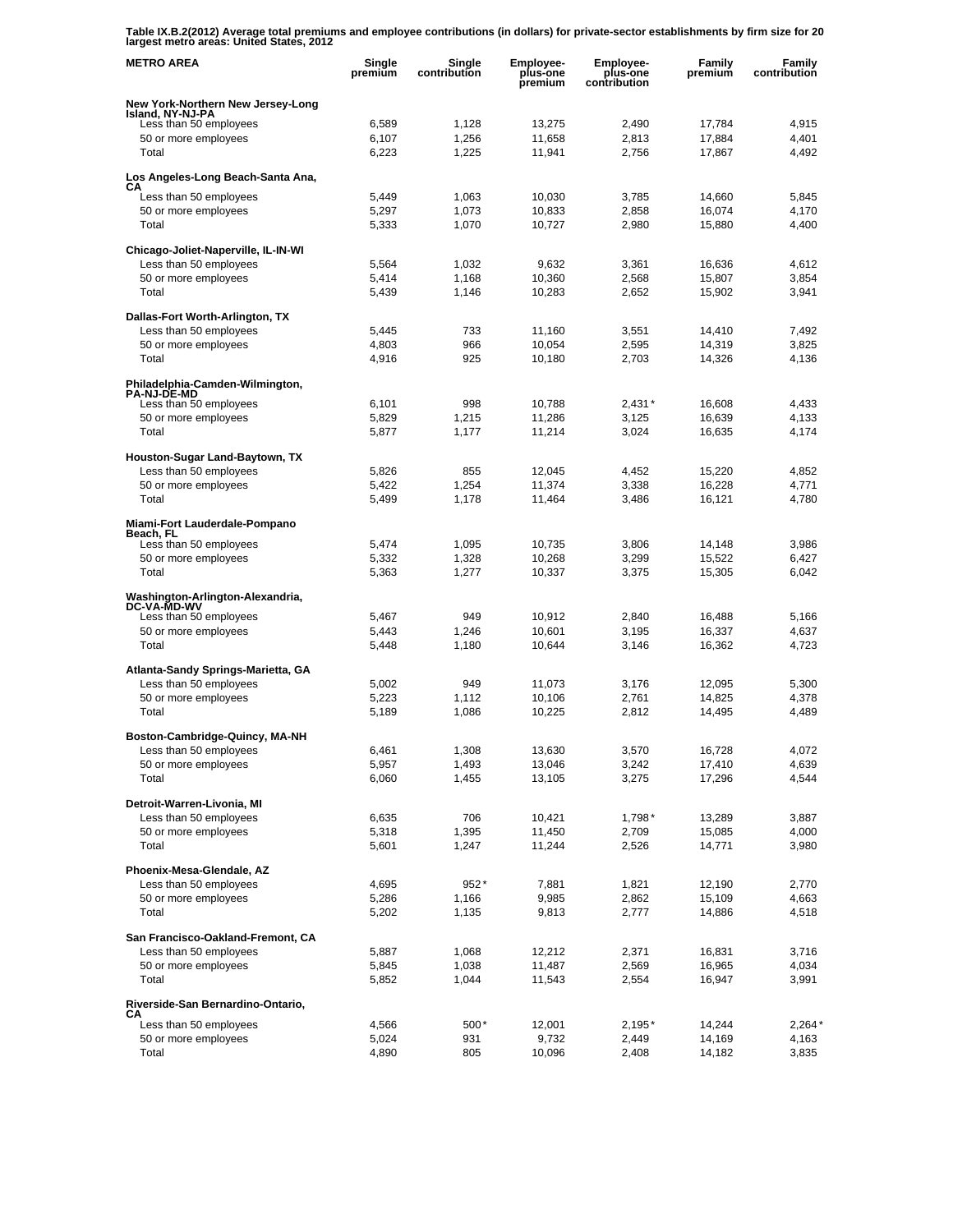**Table IX.B.2(2012) Average total premiums and employee contributions (in dollars) for private-sector establishments by firm size for 20 largest metro areas: United States, 2012 (cont.)** 

| <b>METRO AREA</b>                          | Single<br>premium | Single<br>contribution | Employee-<br>plus-one<br>premium | Employee-<br>plus-one<br>contribution | Family<br>premium | Family<br>contribution |
|--------------------------------------------|-------------------|------------------------|----------------------------------|---------------------------------------|-------------------|------------------------|
| Seattle-Tacoma-Bellevue, WA                |                   |                        |                                  |                                       |                   |                        |
| Less than 50 employees                     | 5,426             | 578                    | 9.112                            | 2.635                                 | 14,361            | 6,425                  |
| 50 or more employees                       | 5,250             | 849                    | 10,585                           | 2,541                                 | 15,929            | 3,683                  |
| Total                                      | 5,294             | 781                    | 10,370                           | 2,555                                 | 15,730            | 4,031                  |
| Minneapolis-St. Paul-Bloomington,<br>MN-WI |                   |                        |                                  |                                       |                   |                        |
| Less than 50 employees                     | 5,329             | 1,065                  | 10,047                           | 4.042                                 | 13,874            | 3,512                  |
| 50 or more employees                       | 5,168             | 1,339                  | 10,230                           | 2,767                                 | 15,381            | 4,787                  |
| Total                                      | 5,196             | 1,292                  | 10,217                           | 2,857                                 | 15,177            | 4,615                  |
| San Diego-Carlsbad-San Marcos, CA          |                   |                        |                                  |                                       |                   |                        |
| Less than 50 employees                     | 5,967             | 1.071                  | 10,994                           | $3,252*$                              | 14,409            | $3,359*$               |
| 50 or more employees                       | 5,288             | 925                    | 9.623                            | 2,419                                 | 14.872            | 3,798                  |
| Total                                      | 5,394             | 948                    | 9,745                            | 2,493                                 | 14,827            | 3,755                  |
| St. Louis, MO-IL                           |                   |                        |                                  |                                       |                   |                        |
| Less than 50 employees                     | 4.642             | 793*                   | 9.597*                           | $3.740*$                              | 13,210            | $5,179*$               |
| 50 or more employees                       | 5,145             | $1,428*$               | 10,628                           | 2,783                                 | 14,878            | 4,049                  |
| Total                                      | 5,048             | 1,305                  | 10,507                           | 2,895                                 | 14,705            | 4.166                  |
| Tampa-St. Petersburg-Clearwater, FL        |                   |                        |                                  |                                       |                   |                        |
| Less than 50 employees                     | 5,556             | 867                    | 10,296                           | 3,414                                 | 12,931            | 4,687                  |
| 50 or more employees                       | 4,590             | 1,123                  | 10,234                           | 3,043                                 | 16,955            | 5,718                  |
| Total                                      | 4,821             | 1,062                  | 10,244                           | 3,103                                 | 16,120            | 5,504                  |
| Baltimore-Towson, MD                       |                   |                        |                                  |                                       |                   |                        |
| Less than 50 employees                     | 5,551             | 910                    | 10,215                           | 2,912                                 | 13,762            | 4,888                  |
| 50 or more employees                       | 5,279             | 1,096                  | 10,346                           | 2,723                                 | 15,392            | 4,117                  |
| Total                                      | 5,332             | 1,060                  | 10,326                           | 2,753                                 | 15,217            | 4,200                  |

Source: Agency for Healthcare Research and Quality, Center for Financing, Access and Cost Trends. 2012 Medical Expenditure Panel Survey-Insurance Component.

Note: Definition of each area can be found in the Technical Notes and Survey Documentation.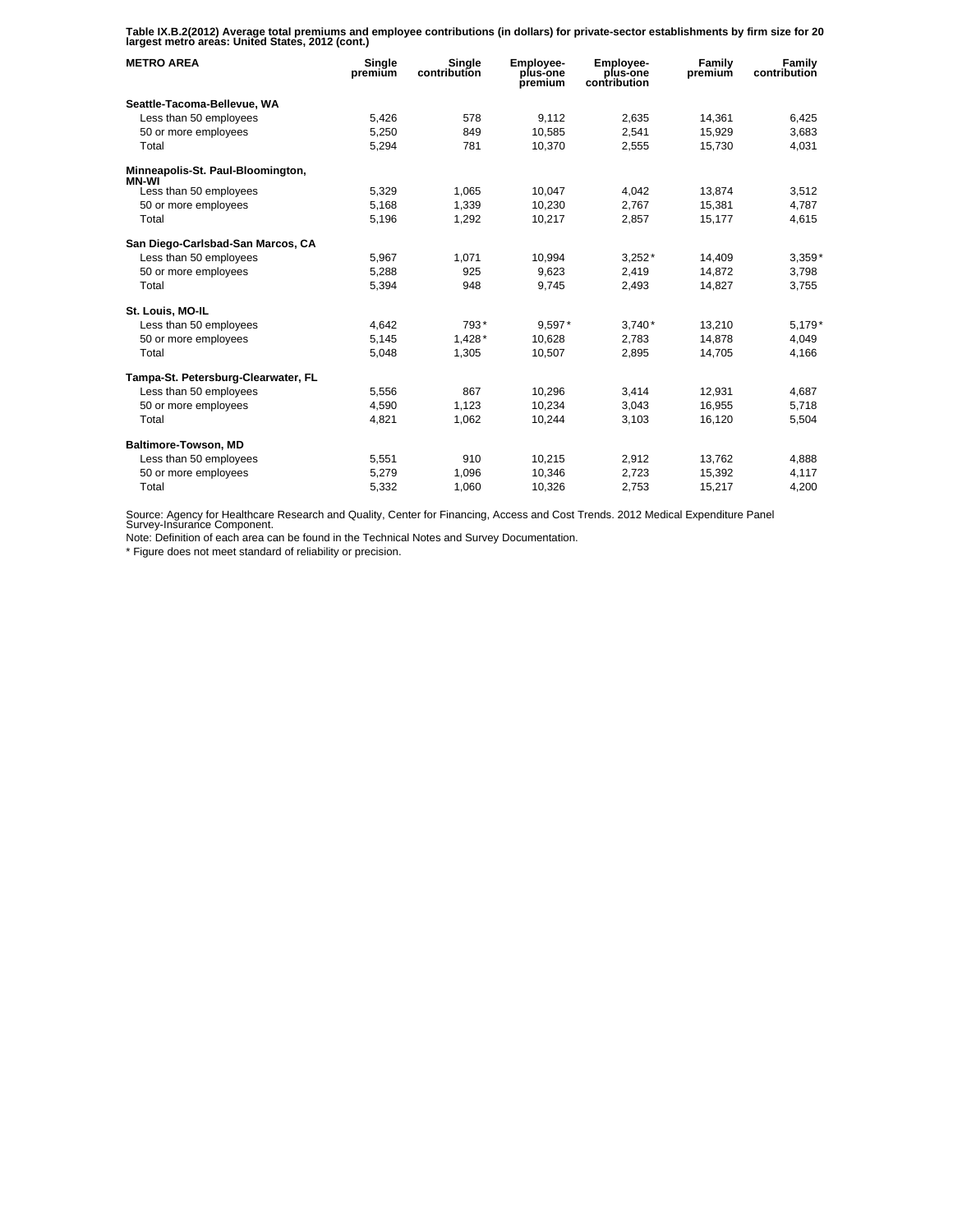**Table IX.B.2(2012) Standard errors for average total premiums and employee contributions (in dollars) for private-sector establishments by firm size for 20 largest metro areas: United States, 2012** 

| <b>METRO AREA</b>                                      | Single<br>premium | Single<br>contribution | <b>Employee-</b><br>plus-one<br>premium | <b>Employee-</b><br>plus-one<br>contribution | Family<br>premium | Family<br>contribution |
|--------------------------------------------------------|-------------------|------------------------|-----------------------------------------|----------------------------------------------|-------------------|------------------------|
| New York-Northern New Jersey-Long<br>Island, NY-NJ-PA  |                   |                        |                                         |                                              |                   |                        |
| Less than 50 employees                                 | 414               | 174                    | 804                                     | 714                                          | 918               | 1,104                  |
| 50 or more employees                                   | 178               | 87                     | 498                                     | 267                                          | 502               | 279                    |
| Total                                                  | 180               | 47                     | 318                                     | 115                                          | 380               | 151                    |
| Los Angeles-Long Beach-Santa Ana,                      |                   |                        |                                         |                                              |                   |                        |
| CА<br>Less than 50 employees                           | 146               | 151                    | 450                                     | 485                                          | 1,140             | 753                    |
| 50 or more employees                                   | 110               | 50                     | 133                                     | 94                                           | 299               | 243                    |
| Total                                                  | 70                | 51                     | 136                                     | 145                                          | 337               | 253                    |
| Chicago-Joliet-Naperville, IL-IN-WI                    |                   |                        |                                         |                                              |                   |                        |
| Less than 50 employees                                 | 294               | 233                    | 758                                     | 692                                          | 906               | 524                    |
| 50 or more employees                                   | 113               | 51                     | 287                                     | 102                                          | 451               | 126                    |
| Total                                                  | 102               | 62                     | 248                                     | 148                                          | 312               | 116                    |
| Dallas-Fort Worth-Arlington, TX                        |                   |                        |                                         |                                              |                   |                        |
| Less than 50 employees                                 | 455               | 165                    | 1,157                                   | 905                                          | 1,847             | 1,323                  |
| 50 or more employees                                   | 159               | 54                     | 375                                     | 202                                          | 372               | 298                    |
| Total                                                  | 163               | 36                     | 372                                     | 180                                          | 419               | 271                    |
| Philadelphia-Camden-Wilmington,<br><b>PA-NJ-DE-MD</b>  |                   |                        |                                         |                                              |                   |                        |
| Less than 50 employees                                 | 395               | 231                    | 1,579                                   | 985*                                         | 1,094             | 902                    |
| 50 or more employees<br>Total                          | 233               | 138<br>56              | 637                                     | 296                                          | 574               | 385                    |
|                                                        | 169               |                        | 292                                     | 184                                          | 651               | 256                    |
| Houston-Sugar Land-Baytown, TX                         |                   |                        |                                         |                                              |                   |                        |
| Less than 50 employees                                 | 454<br>179        | 196<br>78              | 1,209<br>494                            | 675<br>193                                   | 1,373<br>764      | 1,019<br>334           |
| 50 or more employees<br>Total                          | 181               | 74                     | 497                                     | 197                                          | 756               | 269                    |
|                                                        |                   |                        |                                         |                                              |                   |                        |
| Miami-Fort Lauderdale-Pompano<br>Beach, FL             |                   |                        |                                         |                                              |                   |                        |
| Less than 50 employees                                 | 345               | 155                    | 856                                     | 1,054                                        | 1,506             | 884                    |
| 50 or more employees                                   | 79                | 68                     | 347                                     | 171                                          | 450               | 660                    |
| Total                                                  | 85                | 59                     | 296                                     | 248                                          | 518               | 531                    |
| Washington-Arlington-Alexandria,<br><b>DC-VA-MD-WV</b> |                   |                        |                                         |                                              |                   |                        |
| Less than 50 employees                                 | 267               | 154                    | 827                                     | 598                                          | 1,155             | 1,115                  |
| 50 or more employees                                   | 173               | 54                     | 385                                     | 201                                          | 450               | 264                    |
| Total                                                  | 98                | 41                     | 257                                     | 161                                          | 327               | 175                    |
| Atlanta-Sandy Springs-Marietta, GA                     |                   |                        |                                         |                                              |                   |                        |
| Less than 50 employees                                 | 362               | 200                    | 1,736                                   | 734                                          | 1,079             | 905                    |
| 50 or more employees<br>Total                          | 256<br>237        | 68<br>59               | 435<br>451                              | 147<br>190                                   | 407<br>352        | 272<br>314             |
|                                                        |                   |                        |                                         |                                              |                   |                        |
| Boston-Cambridge-Quincy, MA-NH                         |                   |                        |                                         |                                              |                   |                        |
| Less than 50 employees<br>50 or more employees         | 293<br>194        | 116                    | 874<br>492                              | 1,009<br>181                                 | 625<br>385        | 539                    |
| Total                                                  | 158               | 59<br>57               | 401                                     | 218                                          | 321               | 170<br>125             |
|                                                        |                   |                        |                                         |                                              |                   |                        |
| Detroit-Warren-Livonia, MI                             |                   |                        |                                         |                                              |                   |                        |
| Less than 50 employees<br>50 or more employees         | 742<br>331        | 181<br>121             | 789<br>763                              | 565*<br>372                                  | 777<br>707        | 482<br>469             |
| Total                                                  | 194               | 102                    | 589                                     | 242                                          | 709               | 267                    |
|                                                        |                   |                        |                                         |                                              |                   |                        |
| Phoenix-Mesa-Glendale, AZ<br>Less than 50 employees    | 746               | 695*                   | 1,332                                   | 489                                          | 1,512             | 684                    |
| 50 or more employees                                   | 199               | 58                     | 364                                     | 157                                          | 498               | 358                    |
| Total                                                  | 179               | 75                     | 345                                     | 163                                          | 459               | 331                    |
| San Francisco-Oakland-Fremont, CA                      |                   |                        |                                         |                                              |                   |                        |
| Less than 50 employees                                 | 452               | 315                    | 1,167                                   | 595                                          | 1,624             | 1,005                  |
| 50 or more employees                                   | 100               | 79                     | 436                                     | 280                                          | 574               | 342                    |
| Total                                                  | 122               | 81                     | 396                                     | 209                                          | 729               | 343                    |
| Riverside-San Bernardino-Ontario,<br>CА                |                   |                        |                                         |                                              |                   |                        |
| Less than 50 employees                                 | 437               | 179*                   | 2,188                                   | $1,204*$                                     | 2,696             | $727*$                 |
| 50 or more employees                                   | 381               | 138                    | 1,177                                   | 377                                          | 988               | 272                    |
| Total                                                  | 360               | 141                    | 839                                     | 365                                          | 1,083             | 321                    |